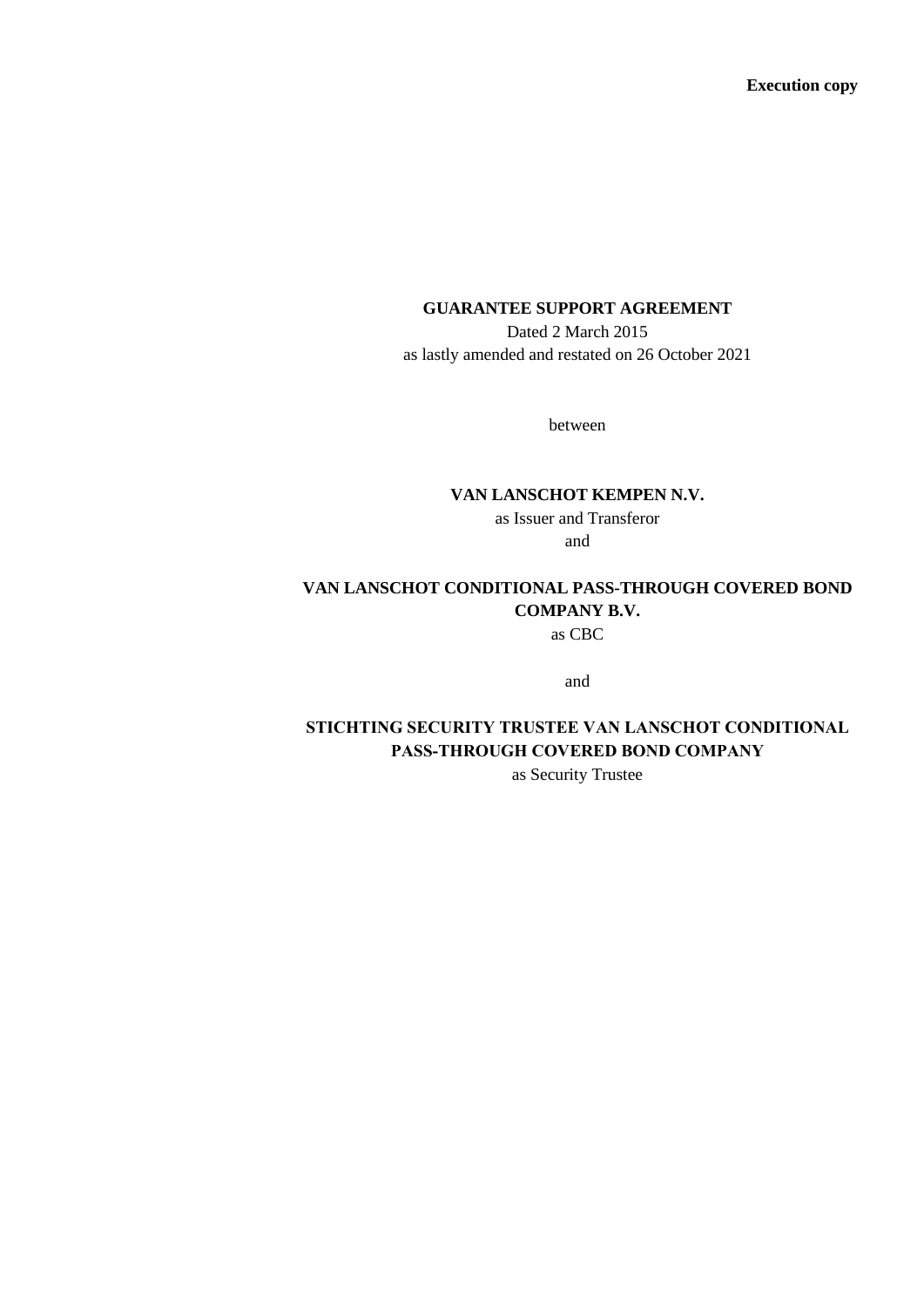2

Van Lanschot Kempen/CPTCB1 Programme Update 2021 Guarantee Support Agreement

# **TABLE OF CONTENTS**

#### **Clause Page**

- **Schedule 1 : Representations and Warranties Schedule 2 : Deed of Sale, Assignment and Pledge Schedule 3 : Deed of Repurchase and Release**
- **Schedule 4 : Offer Notice**
- **Schedule 5 : Form of Notice Letter to Borrowers**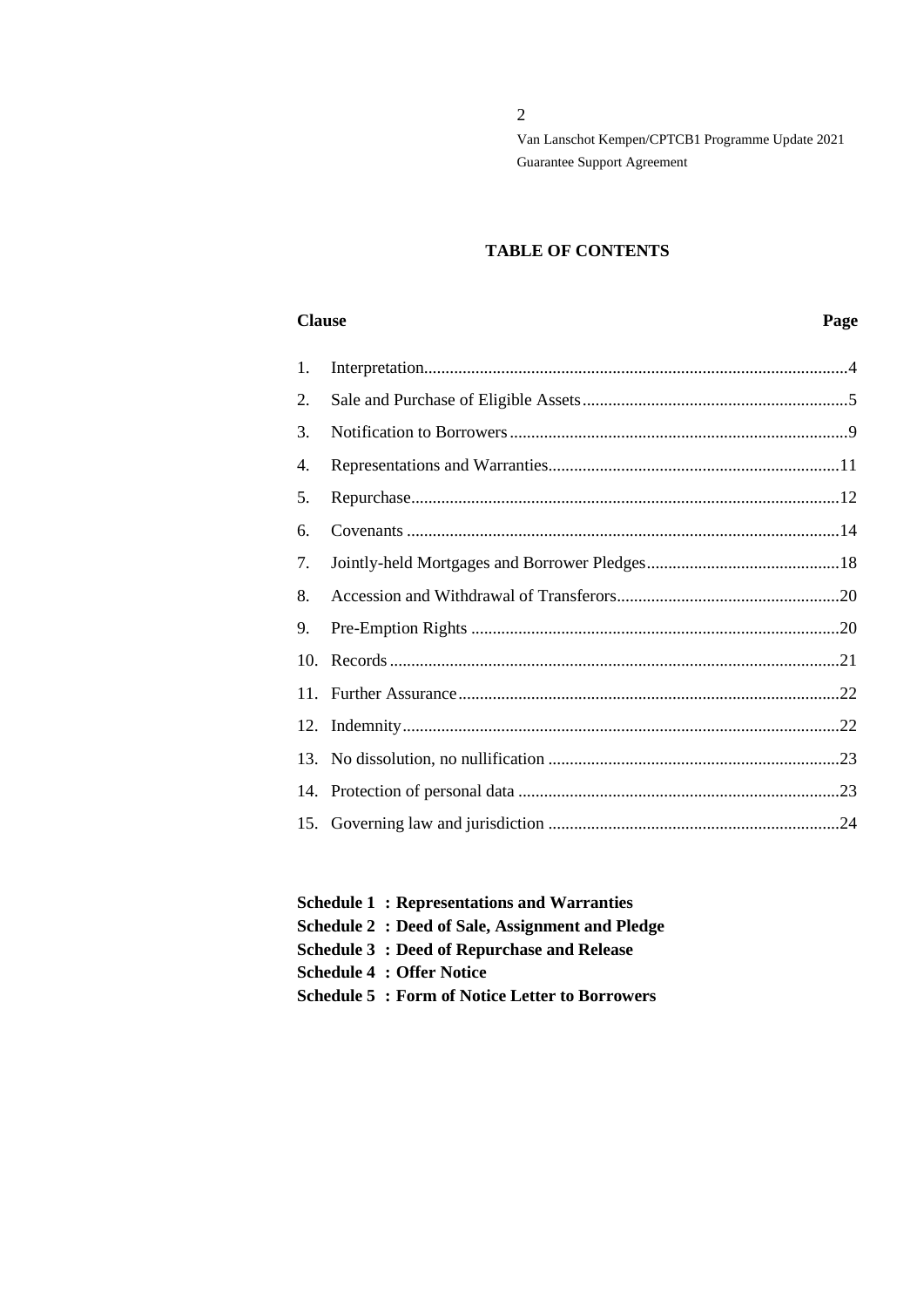**THIS GUARANTEE SUPPORT AGREEMENT** is dated 2 March 2015 as lastly amended and restated on 26 October 2021 and made between:

- 1. **VAN LANSCHOT KEMPEN N.V.** (previously named Van Lanschot Kempen Wealth Management N.V.), a public limited liability company (*naamloze vennootschap*) organised under the laws of the Netherlands and established in 's-Hertogenbosch, the Netherlands;
- 2. **VAN LANSCHOT CONDITIONAL PASS-THROUGH COVERED BOND COMPANY B.V.,** a private company with limited liability (*besloten vennootschap met beperkte aansprakelijkheid*) organised under the laws of the Netherlands and established in Amsterdam, the Netherlands; and
- 3. **STICHTING SECURITY TRUSTEE VAN LANSCHOT CONDITIONAL PASS-THROUGH COVERED BOND COMPANY**, a foundation (*stichting*) organised under the laws of the Netherlands and established in Amsterdam, the Netherlands.

#### **WHEREAS:**

- (A) The Issuer has set up the Programme on 2 March 2015.
- (B) In connection with the establishment of the Programme it is required that the CBC issues the Guarantee.
- (C) The Transferor owns, and may originate or otherwise acquire from time to time, various Eligible Assets.
- (D) Under the Programme the Transferor may sell and transfer from time to time Eligible Assets to the CBC and the Issuer will use its best efforts to transfer or procure the transfer of sufficient Eligible Receivables to ensure that the Asset Cover Test is met either directly by it as Transferor, or, after the accession of a new Transferor and upon instruction of the Issuer, by the Transferor to the CBC and the CBC may purchase and accept the transfer of the Eligible Assets, all subject to and in accordance with the terms of this Agreement.
- (E) The Transferor has the benefit of Beneficiary Rights which entitle the Transferor to receive the final payment under the relevant Insurance Policies, which payment is to be applied towards redemption of the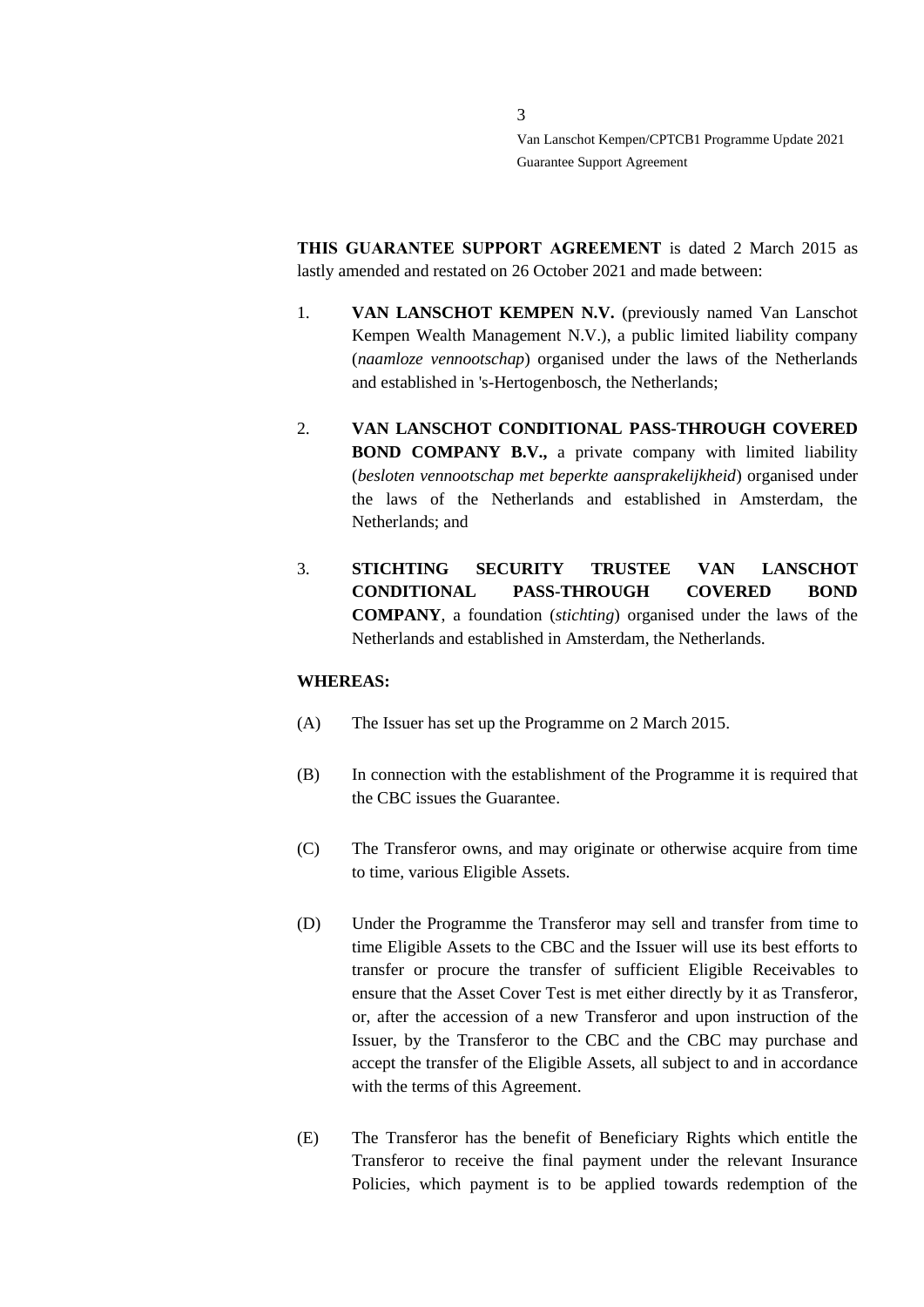Relevant Mortgage Receivables. It is a condition of the CBC for the purchase and acceptance of the assignment of the Mortgage Receivables that any Beneficiary Rights, to the extent legally possible and required, are assigned to the CBC together with such Mortgage Receivables. The Transferor has agreed to assign such Beneficiary Rights to the CBC and the CBC has agreed to accept such assignment on the terms of and subject to the conditions as set out in this Agreement.

- (F) The Transferor is obliged to repurchase and accept reassignment of Relevant Mortgage Receivables in certain cases and subject to certain conditions as set out in this Agreement.
- (G) As security for the obligations of the CBC under the Guarantee (through a parallel debt) the CBC will pledge, following transfer of the Eligible Assets to the CBC, such Eligible Assets to the Security Trustee under the relevant Pledge Agreement.

## **IT IS AGREED** as follows:

# <span id="page-3-0"></span>**1. INTERPRETATION**

- 1.1 In this Agreement (including its recitals), except so far as the context otherwise requires, words, expressions and capitalised terms used herein and not otherwise defined or construed herein shall have the same meanings as defined or construed in the master definitions agreement dated 2 March 2015 and signed by, amongst others, the parties to this Agreement as the same may be amended, restated, supplemented or otherwise modified from time to time (the "**Master Definitions Agreement**"). The rules of usage and of interpretation as set forth in the Master Definitions Agreement and all other agreements and understandings between the parties hereto contained therein shall apply to this Agreement, unless otherwise provided herein.
- 1.2 The expression "**Agreement**" shall herein mean this Guarantee Support Agreement including the Schedules hereto.
- 1.3 This Agreement expresses and describes Dutch legal concepts in English and not in their original Dutch terms. Consequently, this Agreement is concluded on the express condition that all words, terms and expressions used herein shall be construed and interpreted in accordance with the laws of the Netherlands.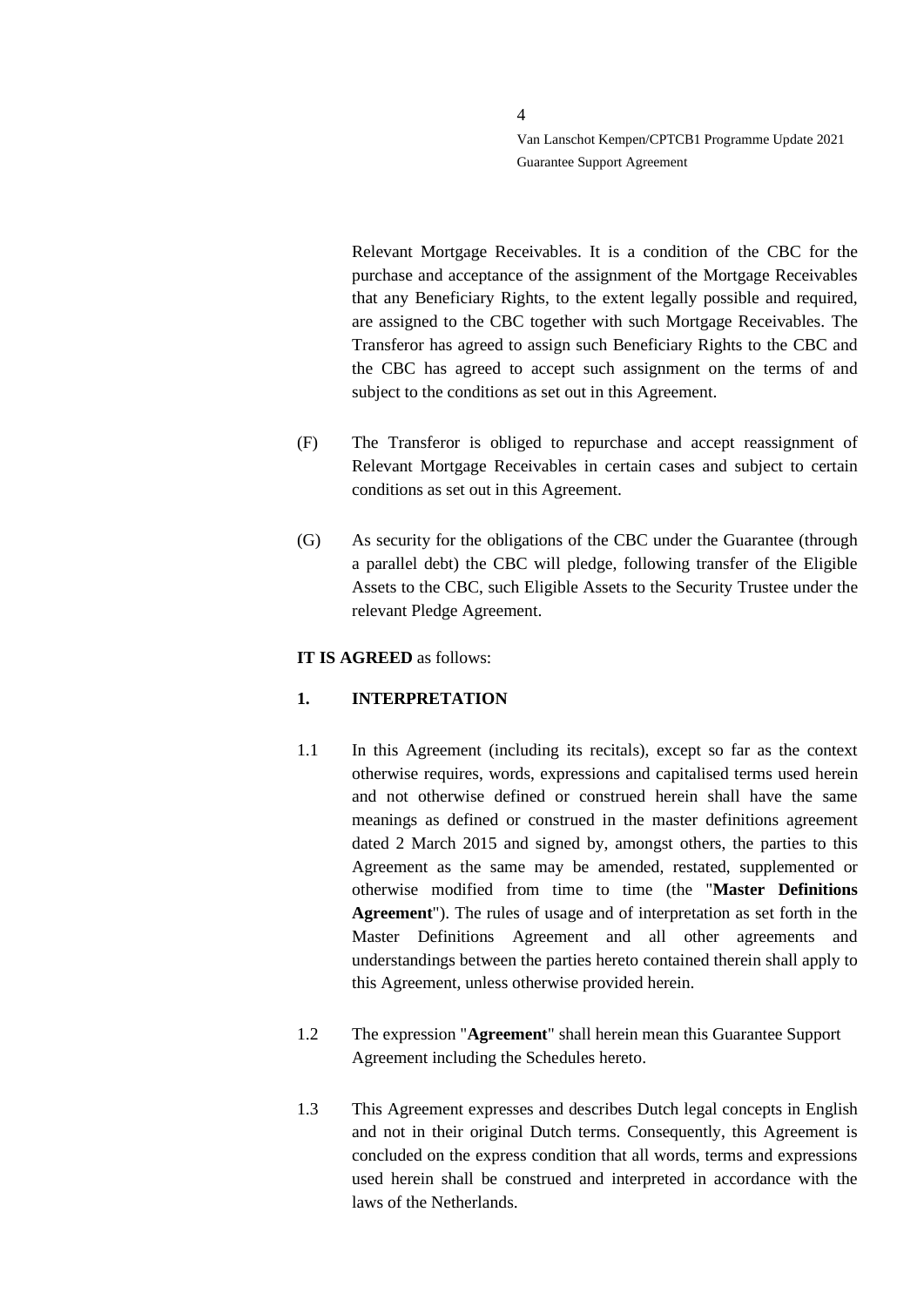1.4 The Security Trustee has agreed to become a party to this Agreement only for the purpose of taking the benefit of certain provisions of this Agreement expressed to be for its benefit and for the better preservation and enforcement of its rights under the Pledge Agreements and, save as aforesaid, the Security Trustee shall assume no obligations or liabilities whatsoever to the Issuer or the Transferor or the CBC by virtue of the provisions hereof.

# <span id="page-4-0"></span>**2. SALE AND PURCHASE OF ELIGIBLE ASSETS**

- 2.1 The Transferor may at any time offer for sale and transfer Eligible Assets to the CBC.
- 2.2 Furthermore, the Transferor will use its best efforts, upon request of the CBC, to offer to sell and transfer or procure that the other Transferors (if any) offer to sell and transfers, further Eligible Receivables to the CBC, provided that the CBC shall only request a transfer of Eligible Receivables if it (or the Administrator on its behalf) determines that the Asset Cover Test has been breached (or would be breached when at that moment the Asset Cover Test would be performed) under the Asset Monitoring Agreement. The Transferor will have the right to comply with this best efforts undertaking by it or the other Transferors (if any) offering to transfer (part of) such Eligible Receivables to the CBC.
- 2.3 The CBC shall accept each such offer to purchase Eligible Assets, subject to Clause [2.13](#page-6-0) below, and provided that it has sufficient funds for such purpose.
- 2.4 The purchase price for Transferred Assets (the "**Purchase Price**") shall consist of an initial purchase price (the "**Initial Purchase Price**") and, only with respect to Mortgage Receivables, a deferred purchase price (the "**Deferred Purchase Price**").
- <span id="page-4-1"></span>2.5 The Initial Purchase Price for Mortgage Receivables purchased at each Transfer Date shall be equal to the aggregate Outstanding Principal Amount of the Mortgage Receivables on the Cut-Off Date. A part of the relevant Initial Purchase Price equal to the aggregate Construction Deposits will be withheld by the CBC and will be credited to the Construction Account.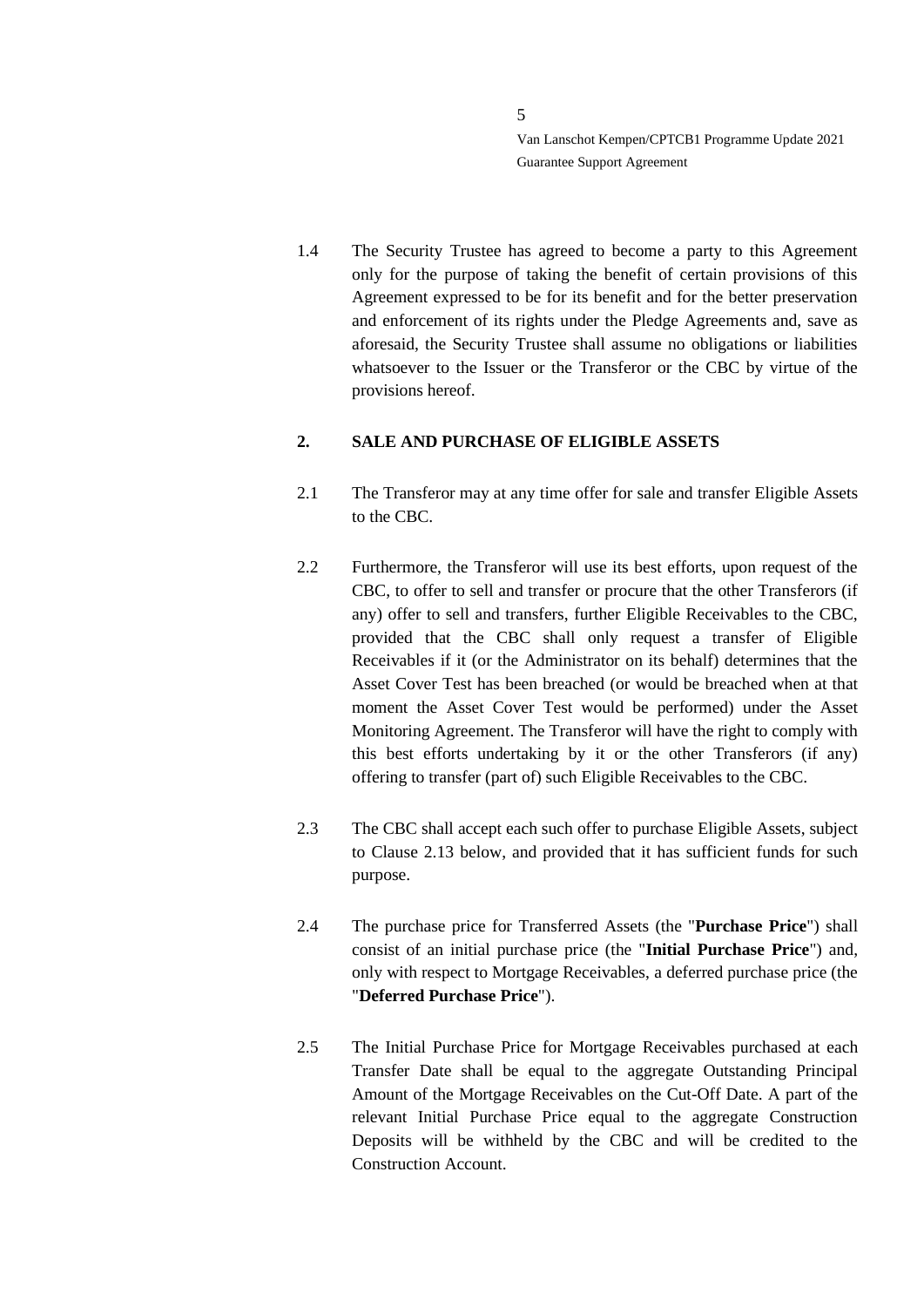- <span id="page-5-0"></span>2.6 The Initial Purchase Price for Transferred Collateral at each Transfer Date shall be equal to the aggregate Collateral Market Value of the Transferred Collateral on the Cut-Off Date.
- <span id="page-5-1"></span>2.7 Upon and subject to the terms of this Agreement, the relevant Initial Purchase Price, as referred to in Clause [2.5](#page-4-1) and Clause [2.6](#page-5-0) above shall be paid to the Transferor on the relevant Transfer Date by the CBC and the Transferor agrees that upon receipt of the relevant Initial Purchase Price the CBC will be discharged from the obligation to pay the relevant Initial Purchase Price to the Transferor, including any payments paid by means of set-off.
- 2.8 The Deferred Purchase Price shall be paid on each CBC Payment Date in Deferred Purchase Price Instalments, if any, by the CBC transferring the amount thereof, in same day funds to the bank account of the Transferor as indicated in writing to the CBC for the benefit of the Transferor. Upon receipt by the Transferor of a Deferred Purchase Price Instalment, the CBC will be discharged from the obligation to pay such Deferred Purchase Price Instalment.
- 2.9 The Deferred Purchase Price shall be equal to the sum of all Deferred Purchase Price Instalments.
- 2.10 To the extent possible under applicable law, Eligible Assets will be transferred to the CBC with all rights relating thereto, including, without limitation, all accessory rights (*afhankelijke rechten*) and all ancillary rights (*nevenrechten*), such as mortgage rights (*rechten van hypotheek*), rights of pledge (*pandrechten*) and, in respect of Eligible Receivables, the interest rate reset rights (*renteherzieningsrechten*) provided in the Mortgage Conditions.
- 2.11 The transfer of Eligible Receivables and the Beneficiary Rights relating thereto shall be effected (i) by way of registration of a signed Deed of Sale, Assignment and Pledge with the Dutch tax authorities in accordance with article 3:94(3) of the Dutch Civil Code or (ii) by way of a notarial deed incorporating such Deed of Sale, Assignment and Pledge in accordance with article 3:94(3) of the Dutch Civil Code, and, as the case may be, any documents supplemental or incidental thereto. For this purpose, the Transferor shall on or prior to the relevant Transfer Date provide the CBC with a Deed of Sale, Assignment and Pledge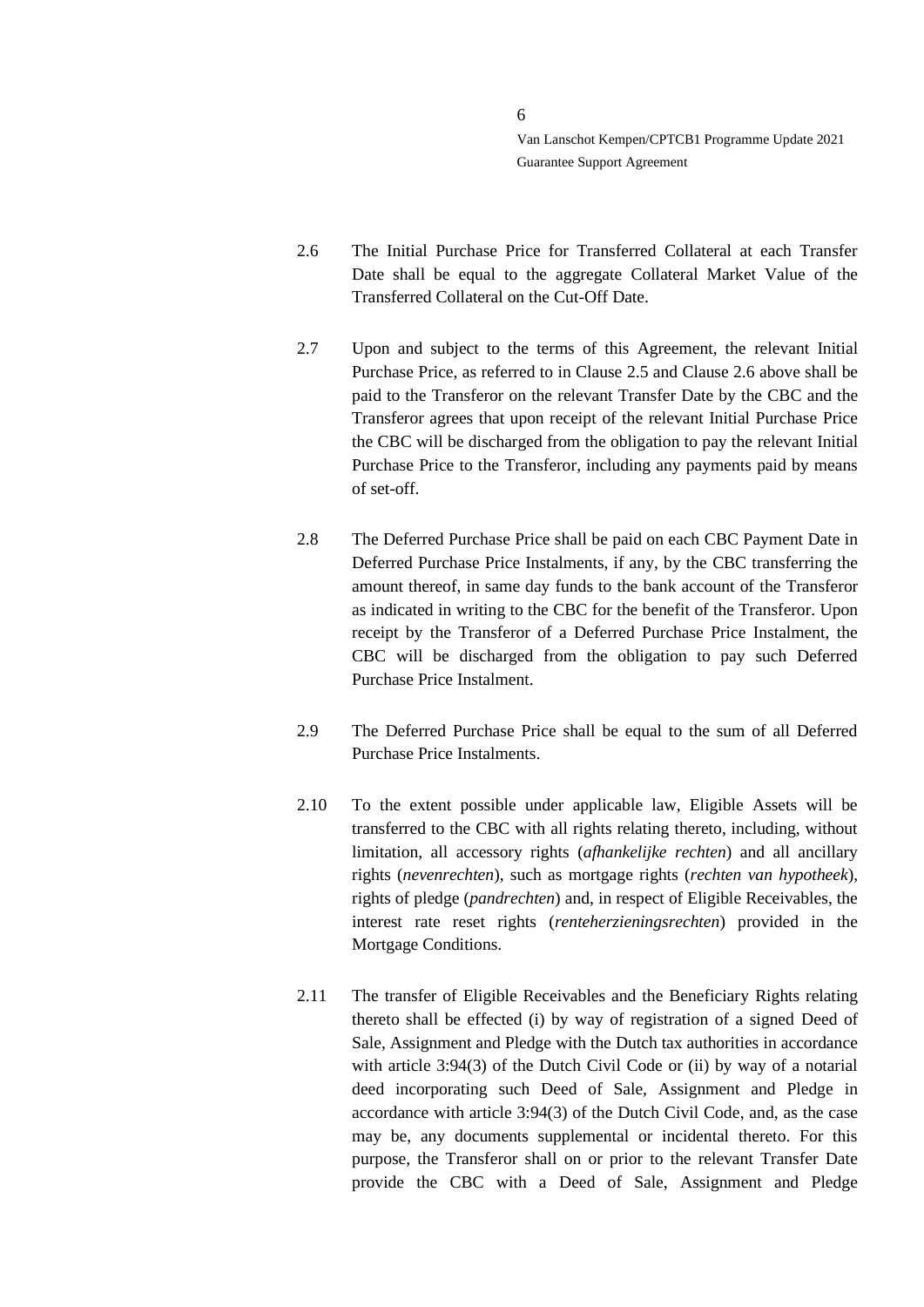substantially in the form set out in **Schedule 2**, duly executed and completed by or on behalf of the Transferor, including a List of Mortgage Loans. The transfer shall be completed by offering by or on behalf of the Transferor, at its own cost and expense, the signed Deed of Sale, Assignment and Pledge on the relevant Transfer Date with the Dutch tax authorities for registration or to provide for such Deed of Sale, Assignment and Pledge to be incorporated in a notarial deed, as the case may be, evidence of which shall be sent to the CBC by the Transferor by no later than five (5) business days following the relevant Transfer Date.

- <span id="page-6-1"></span>2.12 The transfer of Eligible Collateral shall be effected by way of book-entry transfer (*girale overboeking*) to a bank account or securities account, as the case may be, designated for such purpose by the CBC.
- <span id="page-6-0"></span>2.13 The sale and transfer of Eligible Assets will be subject to the condition that on the relevant Transfer Date:
	- (a) the Transferor will represent and warrant that the Transferor Warranties are true and correct in all material respects;
	- (b) the Transferor will, to the extent Eligible Receivables and the Beneficiary Rights relating thereto are sold, represent and warrant that the Mortgage Receivables Warranties are true and correct in all material respects in relation to the relevant Eligible Receivables and the Beneficiary Rights relating thereto;
	- (c) to the extent Eligible Collateral is sold, any further conditions are satisfied as the CBC and the Security Trustee may require, where applicable including a custody agreement on terms and conditions agreed with the Security Trustee;
	- (d) the Transaction Documents have been signed by the parties hereto in the Agreed Form;
	- (e) no Notification Event has occurred;
	- (f) the Subordinated Loan has been provided by the Subordinated Loan Provider; and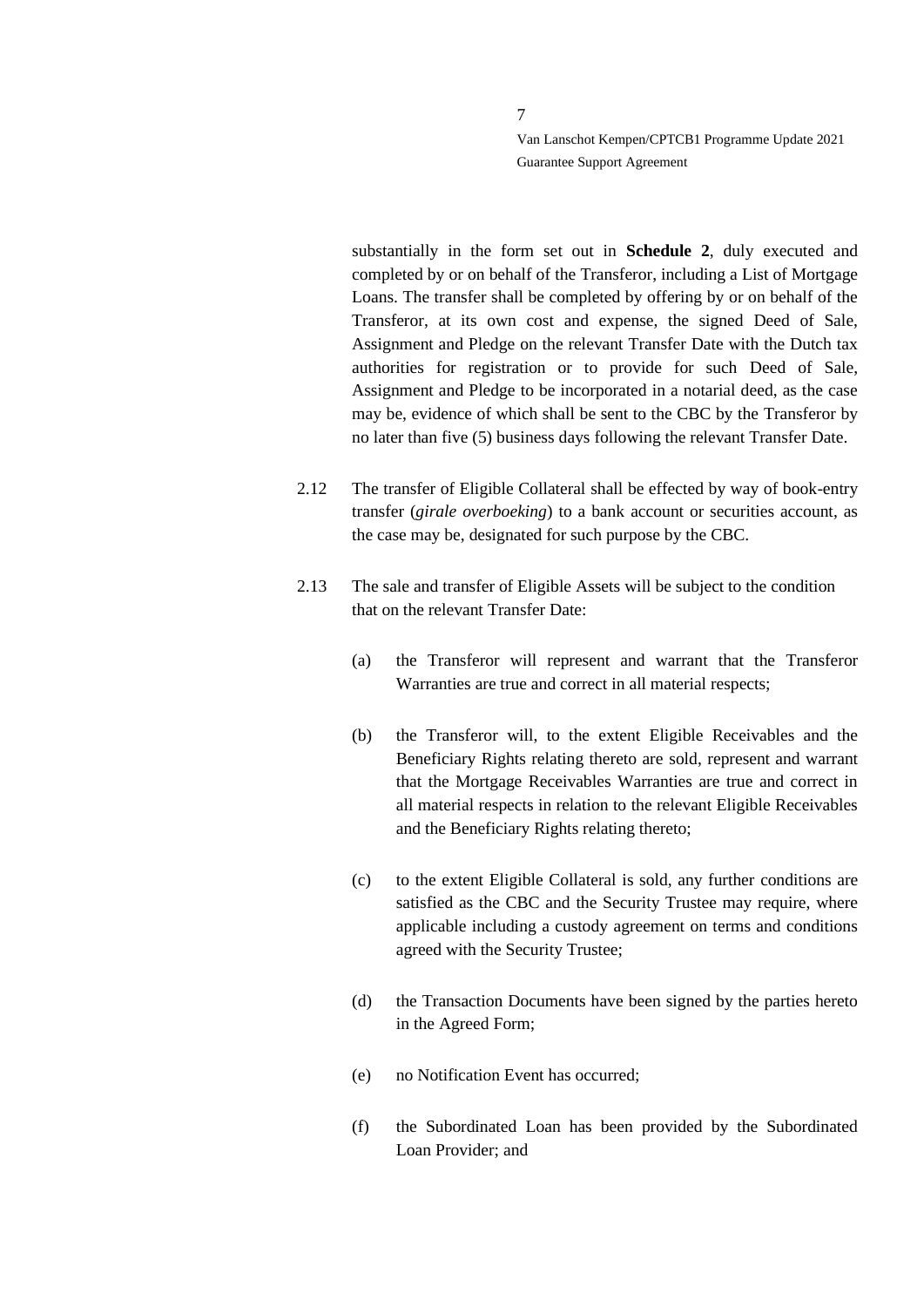- (g) there having been delivered duly signed corporate resolutions and authorisations (including all relevant powers of attorney) of the Transferor, the CBC and the Security Trustee authorising the sale and transfer and acceptance of the relevant Eligible Assets on the relevant Transfer Date and the signing of the Transaction Documents relating hereto.
- 2.14 On or prior to the relevant Transfer Date:
	- (a) the CBC shall sign the relevant Deed of Sale, Assignment and Pledge (substantially in the form of **Schedule 2** hereto) in respect of Eligible Receivables;
	- (b) the transfer of Eligible Collateral shall be effected in accordance with Clause [2.12](#page-6-1) above and the CBC shall designate a bank or securities account and such further deed shall be executed as required and customary to effect the sale and transfer of such Eligible Collateral;
	- (c) the Deed of Sale, Assignment and Pledge will be offered for registration with the Dutch tax authorities or be executed before a civil law notary;
	- (d) and as otherwise required under Clause 14 of the Servicing Agreement, the Transferor shall deposit with the Agent the relevant Escrow List of Loans in accordance with the Deposit Agreement; and
	- (e) the CBC will pay the Initial Purchase Price to the Transferor in accordance with Clause [2.7](#page-5-1) hereof.
- 2.15 From (and including) the relevant Cut-Off Date the CBC is entitled to any Pre-Transfer Proceeds from the Transferred Assets, as determined by the Servicer in the quarterly cash flow reports including, without limitation, interest, Prepayment Penalties and the repayment and prepayment of principal.
- 2.16 Any Pre-Transfer Proceeds shall be paid by or on behalf of the Transferor to the CBC on the first CBC Payment Date following the relevant Transfer Date by transferring the amount thereof to the CBC Account.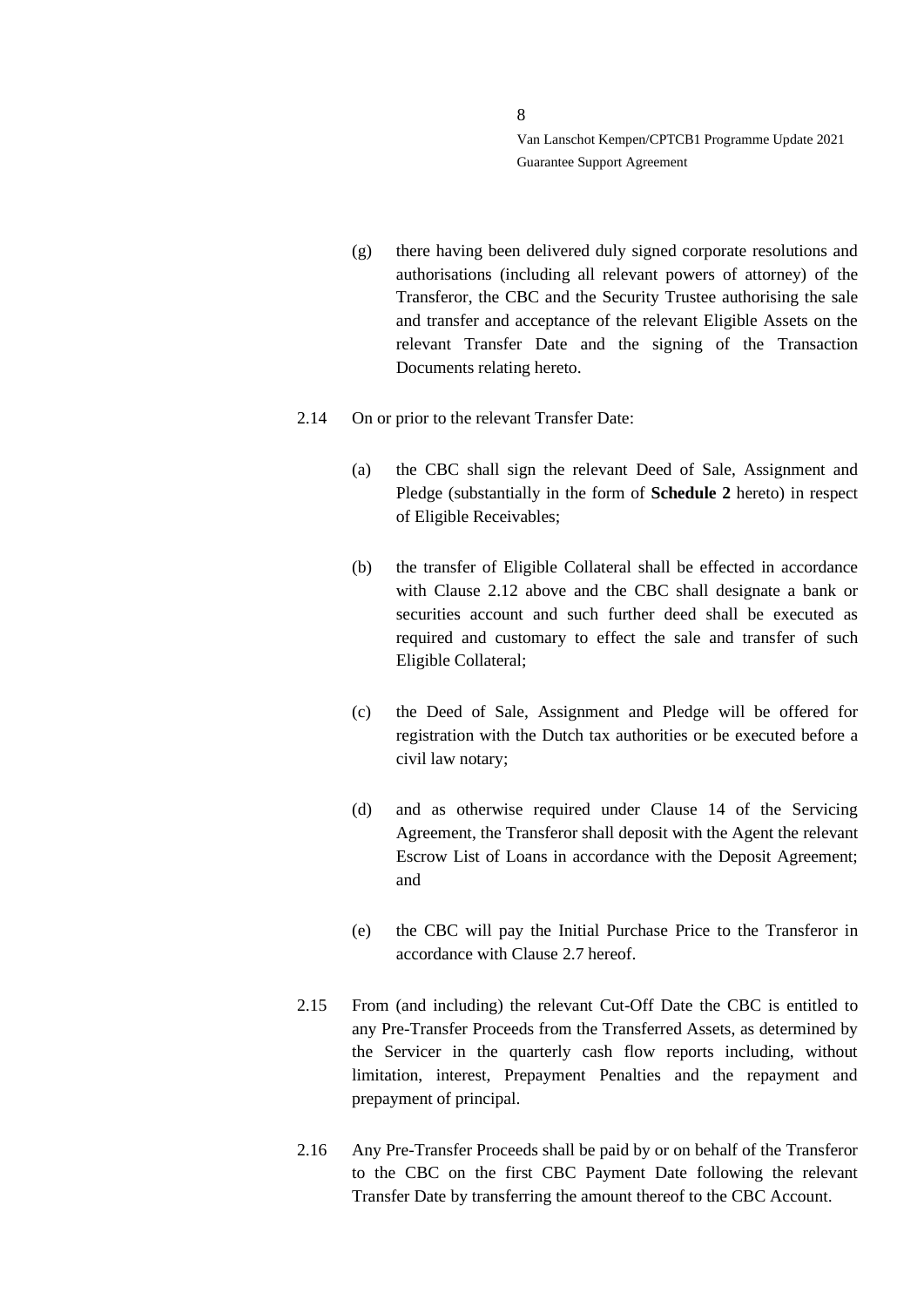#### <span id="page-8-0"></span>**3. NOTIFICATION TO BORROWERS**

- 3.1 Prior to the occurrence of an Assignment Notification Event (as set out in Clause 3.2 below), neither the CBC nor the Security Trustee will give or require notification (i) to any Borrower of the assignment of the Mortgage Receivables to the CBC or (ii) to any Insurance Company of the assignment of the Beneficiary Rights to the CBC.
- <span id="page-8-1"></span>3.2 If, in respect of a Transferor:
	- (a) a default is made by the Transferor in the payment on the due date of any amount due and payable by it under this Agreement or under any other Transaction Document to which it is a party and such failure is not remedied within ten (10) business days after notice thereof has been given by the CBC or the Security Trustee to the Transferor; or
	- (b) the Transferor fails duly to perform or comply with any of its obligations under any Transaction Document to which it is a party and, if such failure is capable of being remedied, such failure is not remedied within ten (10) business days after notice thereof has been given by the CBC or the Security Trustee to the Transferor; or
	- (c) the Transferor takes any corporate action or other steps are taken or legal proceedings are started or threatened against it for its dissolution (*ontbinding*), liquidation (*vereffening*) or legal demerger (*juridische splitsing*) involving the Transferor or for its being converted in a foreign entity, or its assets are placed under administration (*onder bewind gesteld*); or
	- (d) the Transferor has taken any corporate action or other steps are started or threatened against it for (i) its suspension of payments (*(voorlopige) surseance van betaling*), (ii) its bankruptcy (*faillissement*), (iii) any analogous insolvency proceedings under any applicable law or (iv) the appointment of a liquidator, administrator or similar officer of it or of any or all of its assets; or
	- (e) a Notice to Pay is served on the Issuer and the CBC; or
	- (f) an Issuer Acceleration Notice is served on the Issuer; or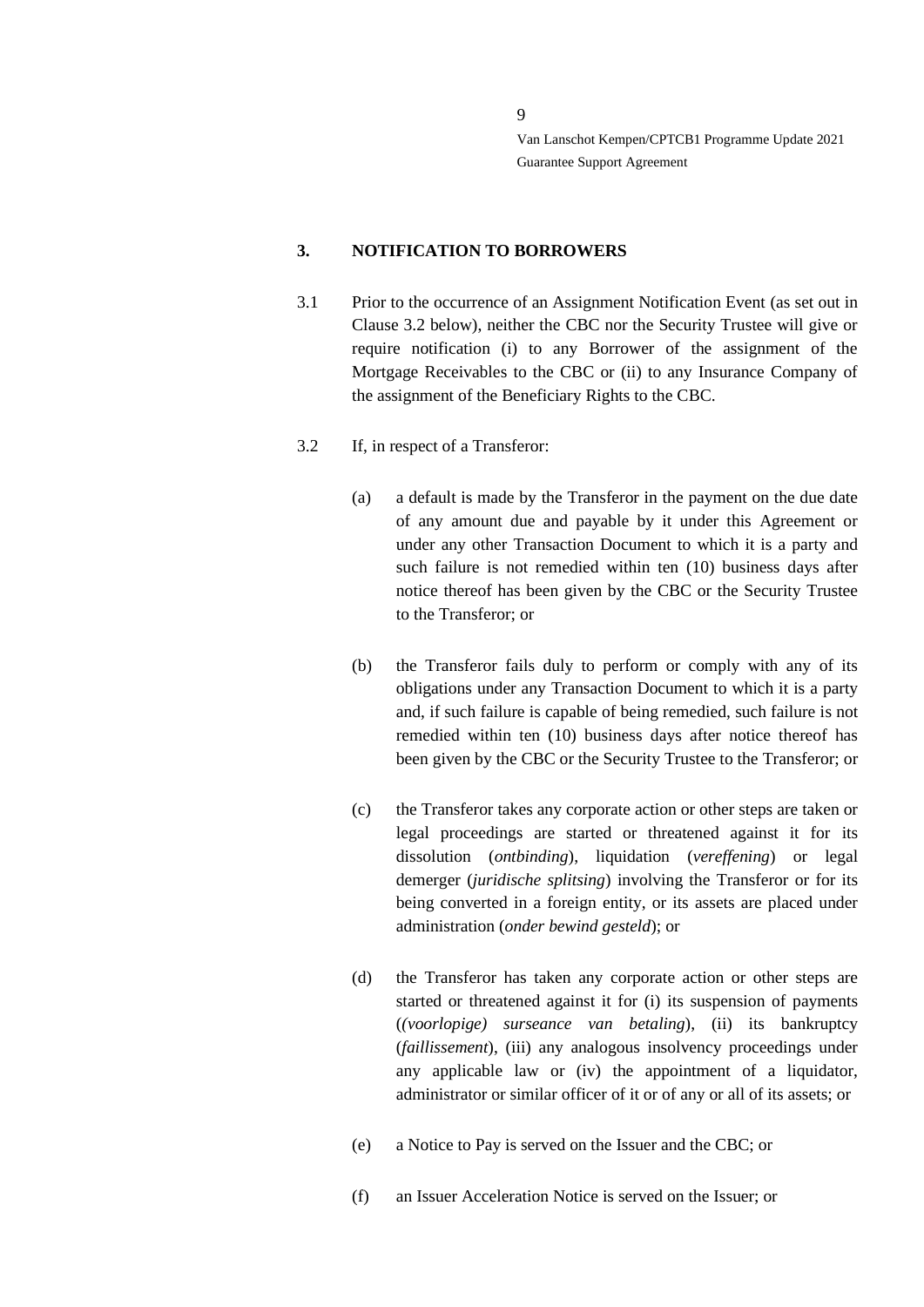- (g) a CBC Event of Default has occurred; or
- (h) a Security Trustee Pledge Notification Event has occurred,

then the Transferor shall or, at its option, shall procure that the other Transferors shall, unless the Security Trustee, following notification to the Rating Agencies, instructs it otherwise, forthwith:

- i. notify or ensure that the relevant Borrowers and any other relevant parties indicated by the CBC and/or the Security Trustee are forthwith notified of the assignment of the Relevant Mortgage Receivables, including an instruction to henceforth pay to a bank account of the CBC, substantially in accordance with the form of the notification letter attached hereto as **Schedule 5** (the final form to be determined by the Transferor and the Security Trustee) or, at its option, the CBC and/or the Security Trustee shall be entitled to make such notifications itself; for the purpose of the notification to the Borrowers of assignment of the Relevant Mortgage Receivables, the Transferor herewith grants an irrevocable power of attorney to each of the CBC and the Security Trustee; and
- ii. notify or ensure that the Insurance Companies are notified of the assignment of the Beneficiary Rights and use its best efforts to obtain the co-operation from the relevant Insurance Companies and all other parties (a) (i) to waive its rights as first beneficiary under the relevant Insurance Policies (to the extent such rights have not been waived), (ii) to appoint as first beneficiary under the relevant Insurance Policies (to the extent such appointment is not already effective) (x) the CBC subject to the dissolving condition (*ontbindende voorwaarde*) of the occurrence of a relevant Security Trustee Pledge Notification Event and (y) the Security Trustee under the condition precedent (*opschortende voorwaarde*) of the occurrence of a relevant Security Trustee Pledge Notification Event and (b) with respect to Insurance Policies whereby the initial appointment of the first beneficiary has remained in force as a result of the instructions of such beneficiary to the relevant Insurance Company to make any payments under the relevant Insurance Policy to the Transferor, to convert the instruction given to the Insurance Companies to pay the insurance proceeds under the relevant Insurance Policy in favour of the Transferor towards repayment of the Mortgage Receivables into such instruction in favour of (x) the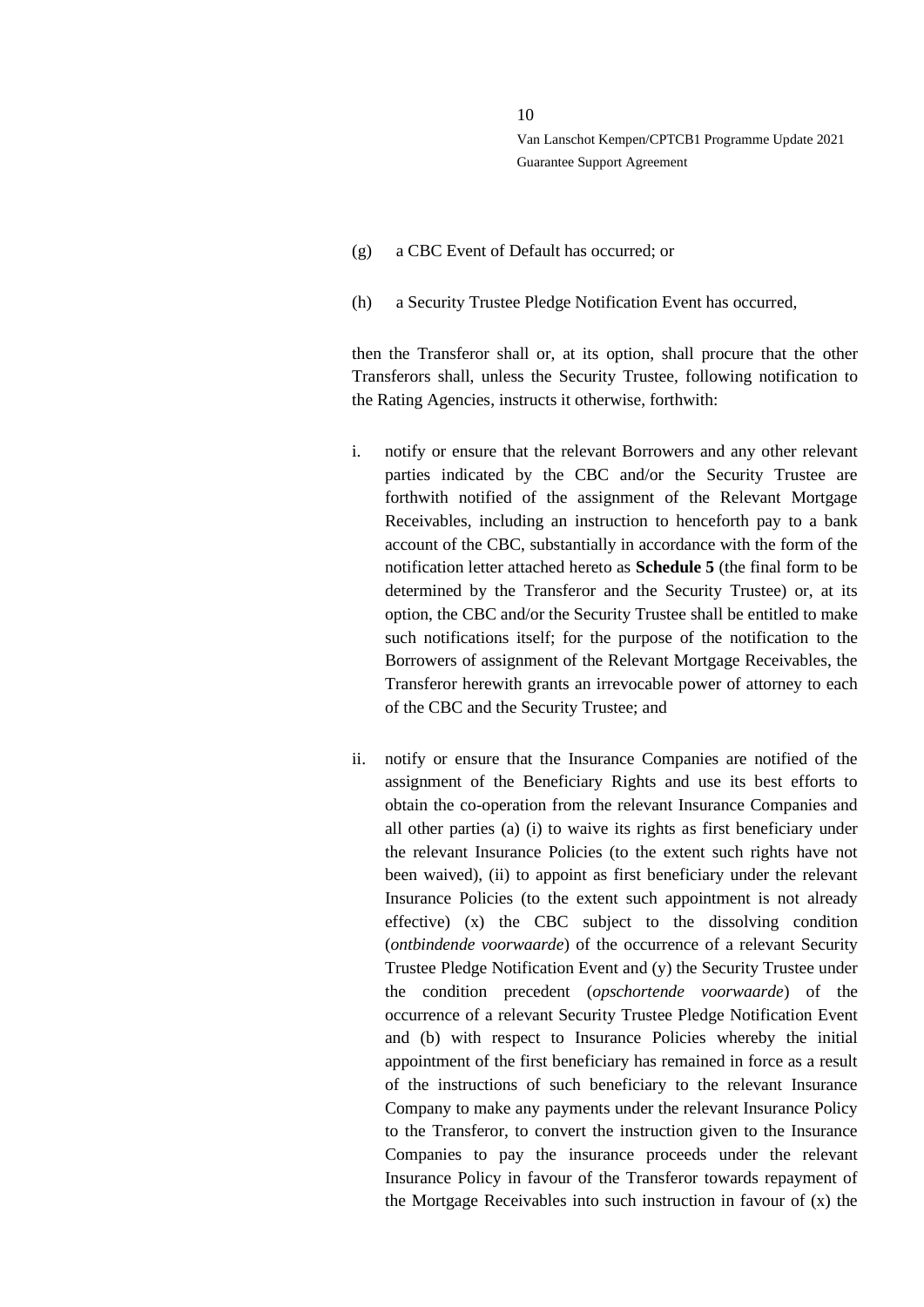CBC under the dissolving condition (*ontbindende voorwaarde*) of the occurrence of a relevant Pledge Notification Event and (y) the Security Trustee under the condition precedent (*opschortende voorwaarde*) of the occurrence of a relevant Pledge Notification Event;

- iii. if so requested by the Security Trustee and/or the CBC, forthwith make the appropriate entries in the relevant public registers (*Dienst voor het Kadaster en de Openbare Registers*) relating to the assignment of the Relevant Mortgage Receivables, also on behalf of the CBC, or as the case may be, the Security Trustee, or, at its option, the CBC or the Security Trustee shall be entitled to make such entries itself, for which entries the Transferor herewith grants an irrevocable power of attorney to the CBC and the Security Trustee; and
- iv. instruct the civil law notary to release the Escrow List of Loans to the CBC and/or the Security Trustee.
- 3.3 All costs relating to the actions referred to in Clause [3.2](#page-8-1) (i) and (ii) will be for the account of the Transferor and all costs relating to the entries referred to in Claus[e 3.2](#page-8-1) (iii) will be for the account of the CBC.

#### <span id="page-10-0"></span>**4. REPRESENTATIONS AND WARRANTIES**

The Transferor represents and warrants to the CBC and the Security Trustee that:

- (a) the Transferor Warranties are true and accurate in all material respects on the date it enters into (or accedes to) this Agreement as well as on each Transfer Date on which it transfers Eligible Receivables; and
- (b) in relation to each Relevant Mortgage Receivable, the Mortgage Receivables Warranties are true and accurate in all material respects on the relevant Transfer Date of such Relevant Mortgage Receivable.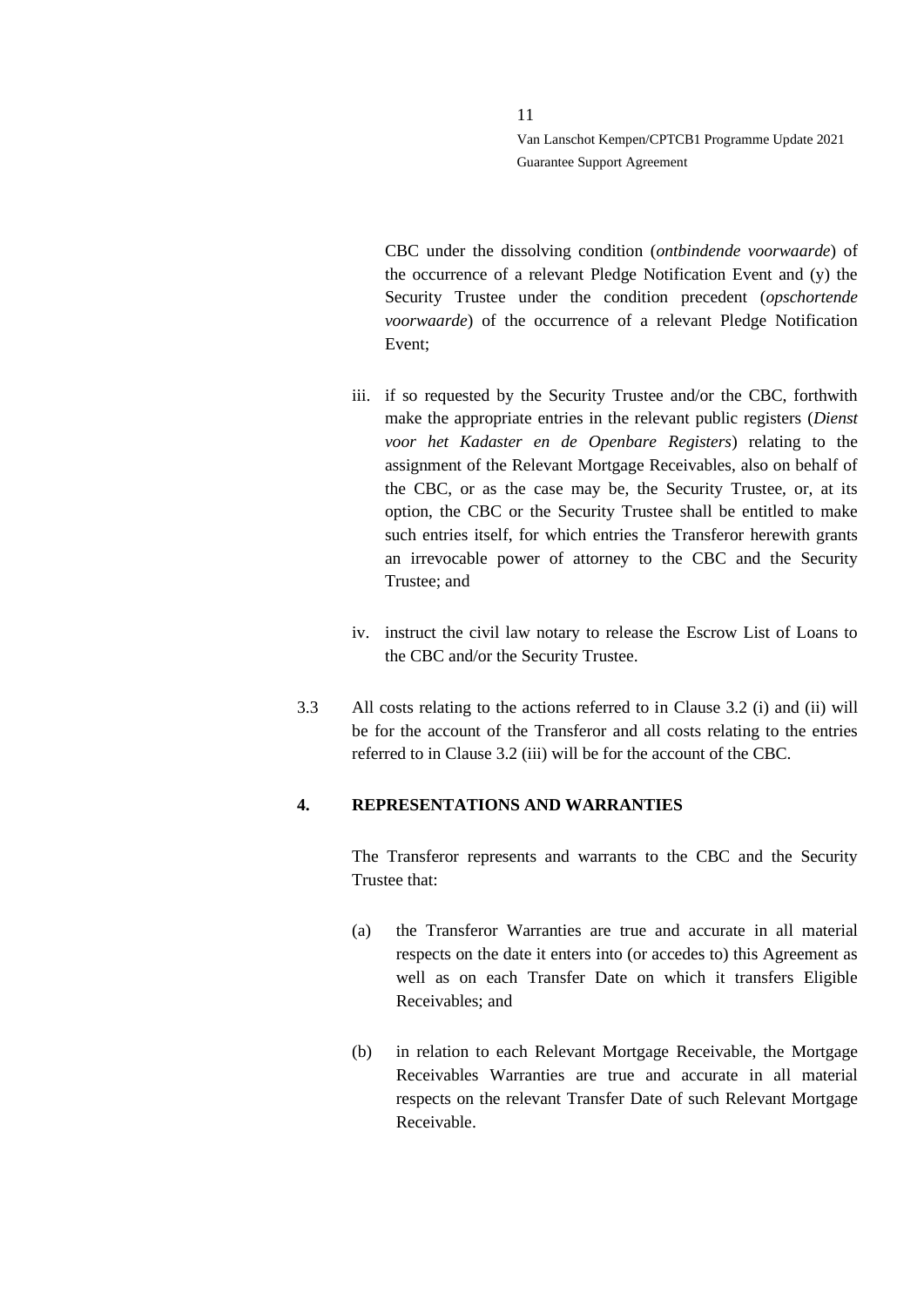# <span id="page-11-0"></span>**5. REPURCHASE**

#### **Mandatory repurchase**

- <span id="page-11-1"></span>5.1 If a breach occurs of any of the Mortgage Receivables Warranties on or appears after the relevant Transfer Date in respect of any Mortgage Receivable, provided that the CBC has given the Transferor not less than twenty (20) Business Days' notice in writing and such breach, where capable of remedy, is not remedied to the reasonable satisfaction of the Security Trustee within such twenty (20) Business Day period (or such longer period as the Security Trustee may in its absolute discretion direct the CBC in writing) then the Transferor shall repurchase the relevant Mortgage Receivable, together with any Beneficiary Rights relating thereto, as the case may be, pursuant to a Deed of Repurchase and Release substantially in the form set out in **Schedule 3** and the CBC shall sell and retransfer such Mortgage Receivable and the Beneficiary Rights relating thereto, as the case may be, in accordance with Clause [5.4](#page-12-0) below on the first following CBC Payment Date falling at least one month after receipt of the notice of breach and the lapse of twenty (20) Business Days.
- <span id="page-11-2"></span>5.2 The Transferor shall offer to repurchase and request the retransfer of a Mortgage Receivable from the CBC if the Transferor becomes entitled to a Further Advance and such Further Advance is secured by the same Mortgage that secures the relevant Mortgage Receivable and such Further Advance does not result in an Eligible Receivable and, as a consequence thereof, such Mortgage Receivable would not qualify as an Eligible Receivable if it were tested against the Eligibility Criteria at that time. A retransfer of a Mortgage Receivable further to this Clause 5.2 will take place in accordance with Clause [5.4](#page-12-0) below on the first following CBC Payment Date falling at least one month after such Further Advance is granted.

#### **Voluntary repurchase**

<span id="page-11-3"></span>5.3 Prior to the occurrence of a CBC Event of Default the Transferor may from time to time request a repurchase and retransfer from the CBC to it of any Transferred Asset. A retransfer of any Transferred Asset further to this Clause 5.3 will take place in accordance with Clause [5.4](#page-12-0) below. The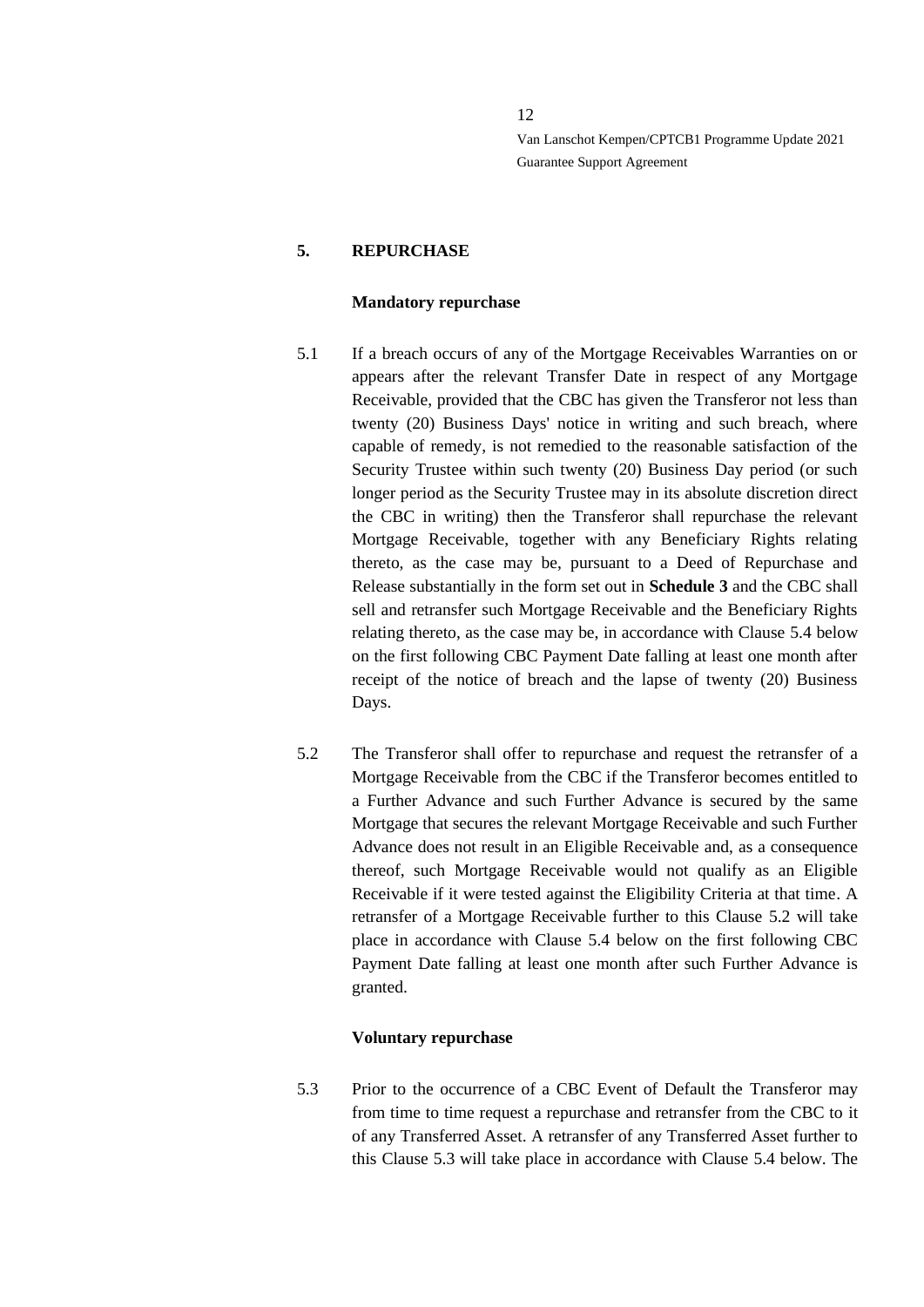CBC will cooperate with such repurchase, provided that the Asset Cover Test will not be breached upon such repurchase.

#### **Procedure**

- <span id="page-12-0"></span>5.4 Subject to the conditions of Clause [5.1,](#page-11-1) [5.2](#page-11-2) or [5.3](#page-11-3) above, the Transferor shall provide the CBC with a Deed of Repurchase and Release substantially in the form set out in **Schedule 3**, duly executed and completed by or on behalf of the Transferor and detailing all Relevant Mortgage Receivables and the Beneficiary Rights relating thereto which are to be assigned therein in the Annex thereto. The CBC and the Security Trustee shall sign such Deed of Repurchase and Release. Completion of such sale and retransfer shall take place by registration of the signed Deed of Repurchase and Release with the Dutch tax authorities by or on behalf of the Transferor, at its own cost and expense, on the first CBC Payment Date after receipt by the Transferor of such signed Deed of Repurchase and Release or such other date as the CBC may direct.
- 5.5 The Transferor shall inform or procure that the Servicer will inform, *inter alia*, the Administrator of any requirement to repurchase any Mortgage Receivable.
- 5.6 On the date of signing of the relevant Deed of Repurchase and Release in accordance with Clause 5.4, the CBC or the Security Trustee, as the case may be, shall at the cost of the Transferor, after receipt of the repurchase price:
	- (a) release (*opzeggen*) the rights of pledge created in relation to such Mortgage Receivable pursuant to the Security Trustee Receivables Pledge Agreement; and
	- (b) if notice has previously been given to the relevant Borrower of the sale and transfer of the relevant Mortgage Receivable to the CBC in accordance with Clause [3](#page-8-0) above, give further notice to the Borrower of the retransfer of the Relevant Mortgage Receivable.
- 5.7 On or prior to the relevant Transfer Date on which Transferred Collateral is transferred, (i) the Transferor shall provide the CBC with the relevant executed deed, as required and customary to effect the sale and transfer of such Transferred Collateral and (ii) the CBC or the Security Trustee, as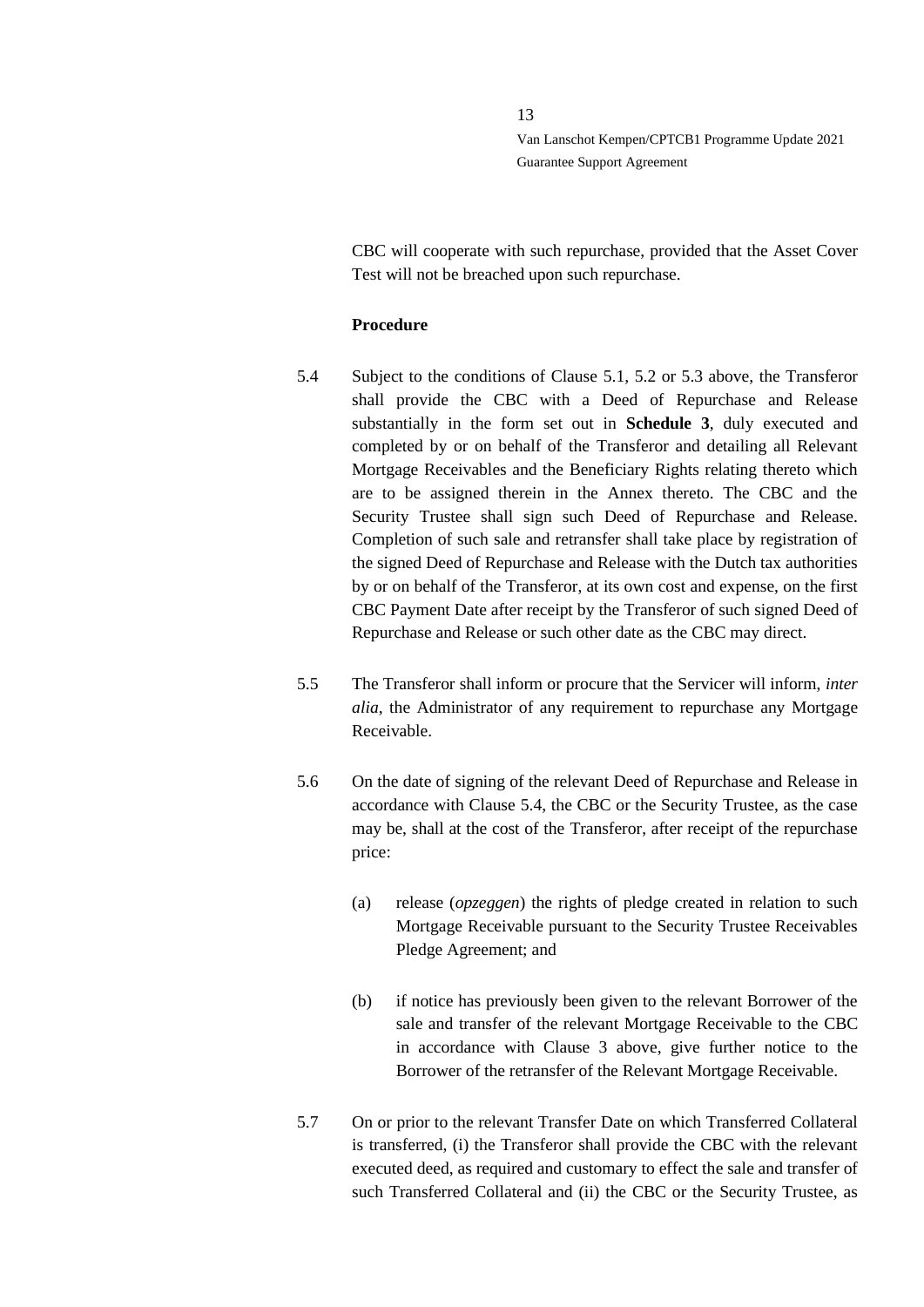the case may be, shall at the cost of the Transferor, after receipt of the aggregate Collateral Market Value of such Transferred Collateral, release (*opzeggen*) the rights of pledge created in relation to such Transferred Collateral.

- 5.8 If the Transferor becomes aware of any event and/or fact which may reasonably give rise to (i) a breach of any Mortgage Receivable Warranty, (ii) a Relevant Mortgage Receivable becoming a Defaulted Receivable or (iii) any of the circumstances as described in Clause 5.2 or Clause 5.3, then it shall notify the CBC and the Security Trustee in writing thereof as soon as possible.
- 5.9 The repurchase price for the relevant Transferred Asset will in each case be equal to the Outstanding Principal Amount in respect of a Mortgage Receivable plus Accrued Interest, except with respect to Defaulted Mortgage Receivables in respect of which no breach of the Mortgage Receivables Warranties has occurred, and will be equal to the Collateral Market Value in respect of other Transferred Assets. The repurchase price for the relevant Defaulted Mortgage Receivable in respect of which no breach of the Mortgage Receivables Warranties has occurred, will be at least the lesser of (i) the sum of (a) an amount equal to the foreclosure value of the Mortgaged Assets and (b) the value of all other collateral and (ii) the sum of the Outstanding Principal Amount of such Mortgage Receivable, together with accrued interest due but unpaid, if any, and any other amounts due under such Mortgage Receivable.
- 5.10 The parties hereto may, subject to Rating Agency Confirmation, amend the Eligibility Criteria.

#### <span id="page-13-0"></span>**6. COVENANTS**

- 6.1 The Transferor undertakes with the CBC and the Security Trustee that it shall:
	- (a) not do or omit to do any act in respect of the Relevant Mortgage Receivables other than provided for in this Agreement or any of the other Transaction Documents, which could adversely affect the rights of the CBC and/or the Security Trustee in such Relevant Mortgage Receivables;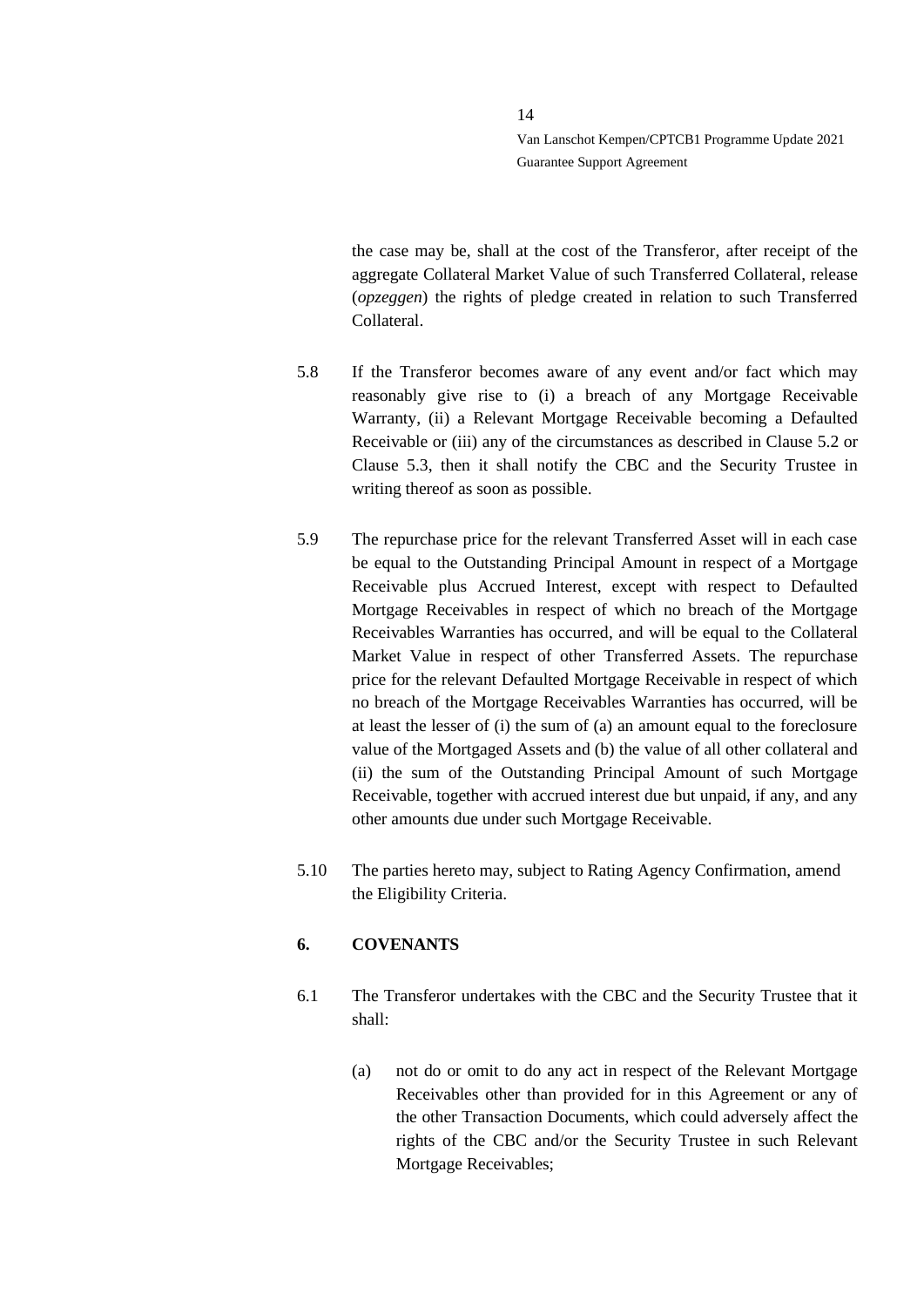- (b) not create or permit, or undertake to create or permit, any encumbrance, including without limitation, a right of pledge (*pandrecht*) to subsist on any of the Relevant Mortgage Receivables, except for encumbrances created or to be created by the other Transaction Documents;
- (c) duly and timely comply with its obligations under the Relevant Mortgage Loans;
- (d) promptly notify the CBC and the Security Trustee of any Assignment Notification Event or of any breach of the Mortgage Receivables Warranties or the Transferor Warranties;
- (e) obtain, comply with the terms of, and do all that is necessary to maintain in full force and effect all authorisations, approvals, licences and consents required in or by any applicable law for the performance of its obligations hereunder and under any of the Transaction Documents to which it is a party;
- (f) comply with all laws, rules, orders and regulations applicable to it, including without limitation, the applicable provisions of the CRR and the Wft and the rules promulgated thereunder, to the extent non-compliance could have a material negative effect on the transaction envisaged in the Transaction Documents;
- (g) if reasonably required to do so by the CBC or the Security Trustee, participate or join in any legal proceedings to the extent necessary to protect, preserve and enforce that the Transferor's or the CBC's or the Security Trustee's title to or interest in the Relevant Mortgage Receivable;
- (h) sign such documents as may be reasonably required by the CBC or the Security Trustee to give effect to any of the assignments of Relevant Mortgage Receivables as described herein;
- (i) on each CBC Payment Date transfer and/or procure the transfer by it of all amounts received by it with respect to the Relevant Mortgage Receivables in the immediately preceding Calculation Period to the CBC Account; and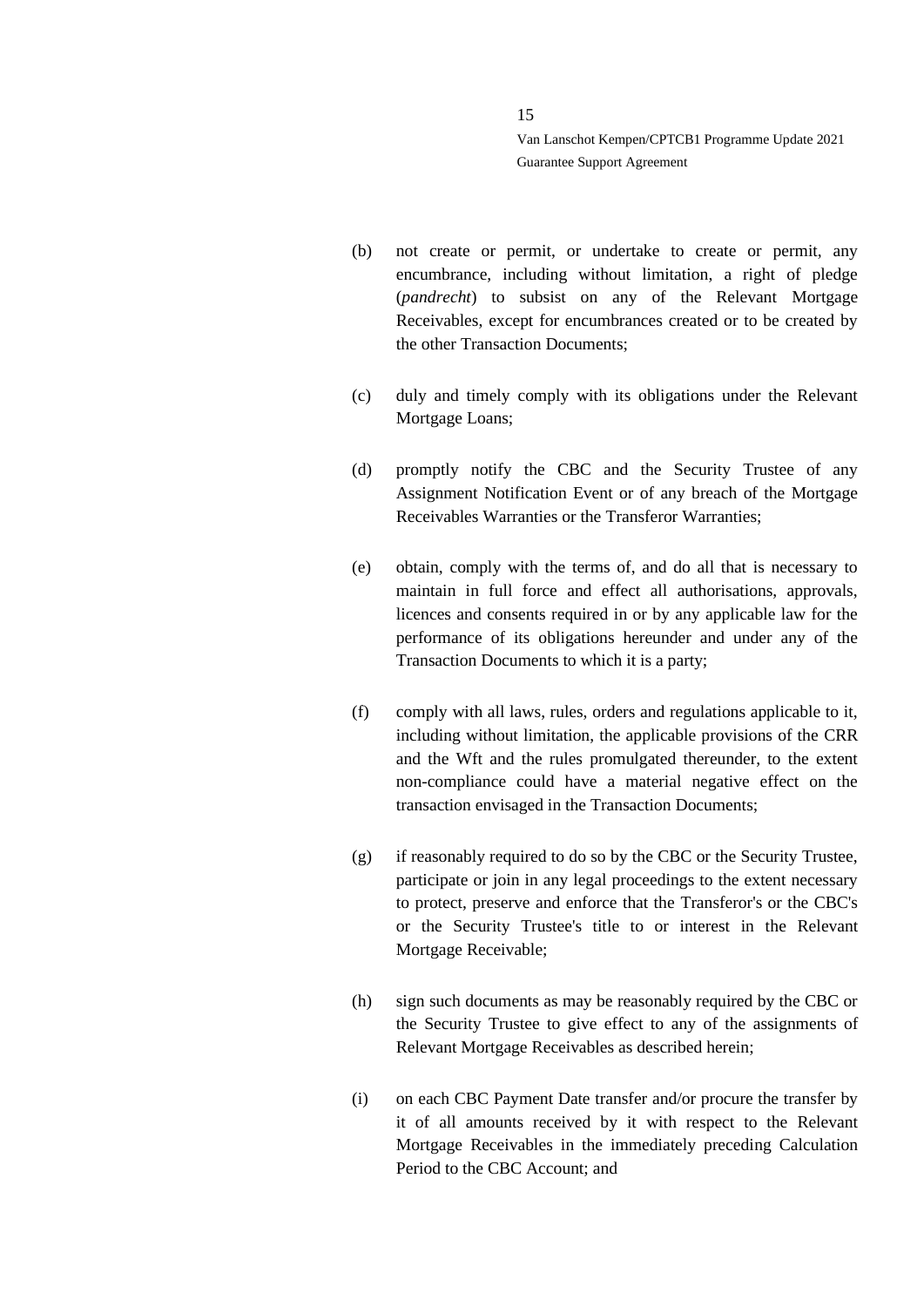- (j) transfer all amounts of principal, interest and prepayment penalties received by it in respect of the Mortgage Receivables and paid to the Transferor Collection Account, ultimately on the fourteenth  $(14<sup>th</sup>)$  calendar day following receipt of such amounts to the CBC to the account specified by the CBC.
- 6.2 The Transferor shall provide all reasonable co-operation to the CBC and the Security Trustee and, without prejudice to the generality of the foregoing, shall upon reasonable notice (except after the occurrence of an Assignment Notification Event in which case no notice will be required) and during normal office hours permit the CBC, the Security Trustee and any persons nominated by either of them, to review the files in relation to the Relevant Mortgage Loans and any information which it has in relation thereto.
- 6.3 If (i) a Borrower invokes a right to set-off amounts due by the Transferor to it with the Relevant Mortgage Receivable and (ii) as a consequence thereof the CBC or, as the case may be, the Security Trustee does not receive the full amount due in respect of such Mortgage Receivable, the Transferor shall forthwith pay to the CBC an amount equal to the difference between the amount which the CBC would have received in respect of the Relevant Mortgage Receivable if no set-off had taken place and the amount actually received by the CBC in respect of such Relevant Mortgage Receivable. If the CBC decides not to institute legal proceedings or not to contest a defence, it shall, upon the request of the Transferor assign its rights vis-à-vis the relevant Borrower relating to (part of) the Relevant Mortgage Receivable in respect of which a set-off is invoked to the Transferor.
- 6.4 If the Transferor (i) makes any Further Advance under any mortgage loan agreement, (ii) such Further Advance is secured by the same Mortgage that secures the relevant Mortgage Receivable and (iii) (a) such Further Advance results in an Eligible Receivable, the Transferor will offer to sell and transfer such further Eligible Receivable to the CBC as soon as reasonably practicable and, if possible, prior to the following Calculation Date, or (b) such Further Advance does not result in an Eligible Receivable, then it will request to repurchase and retransfer the relevant Mortgage Receivable pursuant to Clause 5.2 of this Agreement.
- 6.5 In the event that the Transferor receives from a Borrower any amount which is in fact due to the CBC or the Security Trustee, as the case may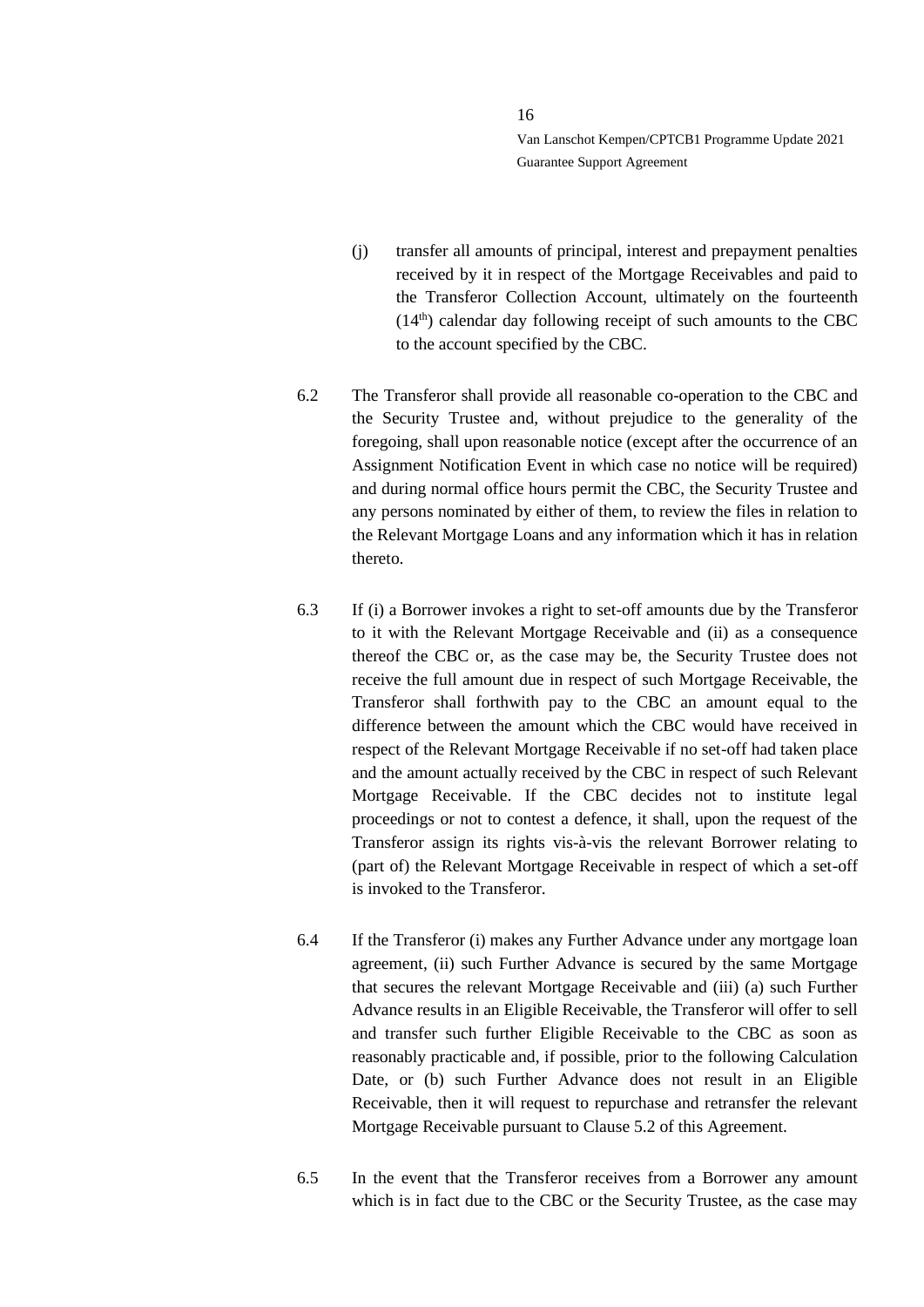be, the Transferor hereby undertakes to pay such amount forthwith to the CBC or the Security Trustee, as the case may be. In the event that the Transferor receives any amount from an Insurance Company under any Life Insurance Policy, whether as final payment, as commutation payment, or otherwise, the Transferor undertakes to pay such amount forthwith (i) to the CBC subject to the dissolving condition (*ontbindende voorwaarde*) of the occurrence of a Security Trustee Pledge Notification Event and (ii) the Security Trustee subject to the condition precedent (*opschortende voorwaarde*) of the occurrence of an a Security Trustee Pledge Notification Event.

- <span id="page-16-0"></span>6.6 Prior to notification to the Borrowers of the assignment of the Relevant Mortgage Receivables pursuant to Clause 3 of this Agreement, the Transferor shall determine and set the interest rates applicable to the Relevant Mortgage Receivables in accordance with the Mortgage Conditions, irrespective whether it sets the interest rates applicable to the Relevant Mortgage Receivables for itself or on behalf of the CBC and provided that the Transferor shall not at any time set the interest rates applicable to the Relevant Mortgage Receivables at a level which at such time is materially below or above the then current market rates at such time as offered by the Reference Mortgage Lenders for loans which are comparable in all material respects to the Relevant Mortgage Loans. The Transferor shall continue to determine and set the interest rates in accordance with this Clause [6.6,](#page-16-0) provided that the CBC and/or the Security Trustee may revoke such authority at any time. If at any time the Transferor no longer sets the interest rates applicable to the Relevant Mortgage Receivables for whatever reason, it will promptly inform the Servicer, the CBC and the Security Trustee thereof.
- 6.7 If at any time the Transferor has a second or lower-ranking mortgage right over any Mortgaged Asset on which a Mortgage is vested, the Transferor agrees that it will take no action to encourage the relevant Borrower to make payments in respect of the mortgage loan secured by such lower-ranking mortgage right in preference to the Relevant Mortgage Loan. If at any time the Transferor receives moneys from a Borrower and it is unsure as to whether such moneys have been paid in respect of the Relevant Mortgage Loan or a relevant other mortgage loan, it will promptly pay such amount into the CBC Account as a payment in respect of the Relevant Mortgage Loan.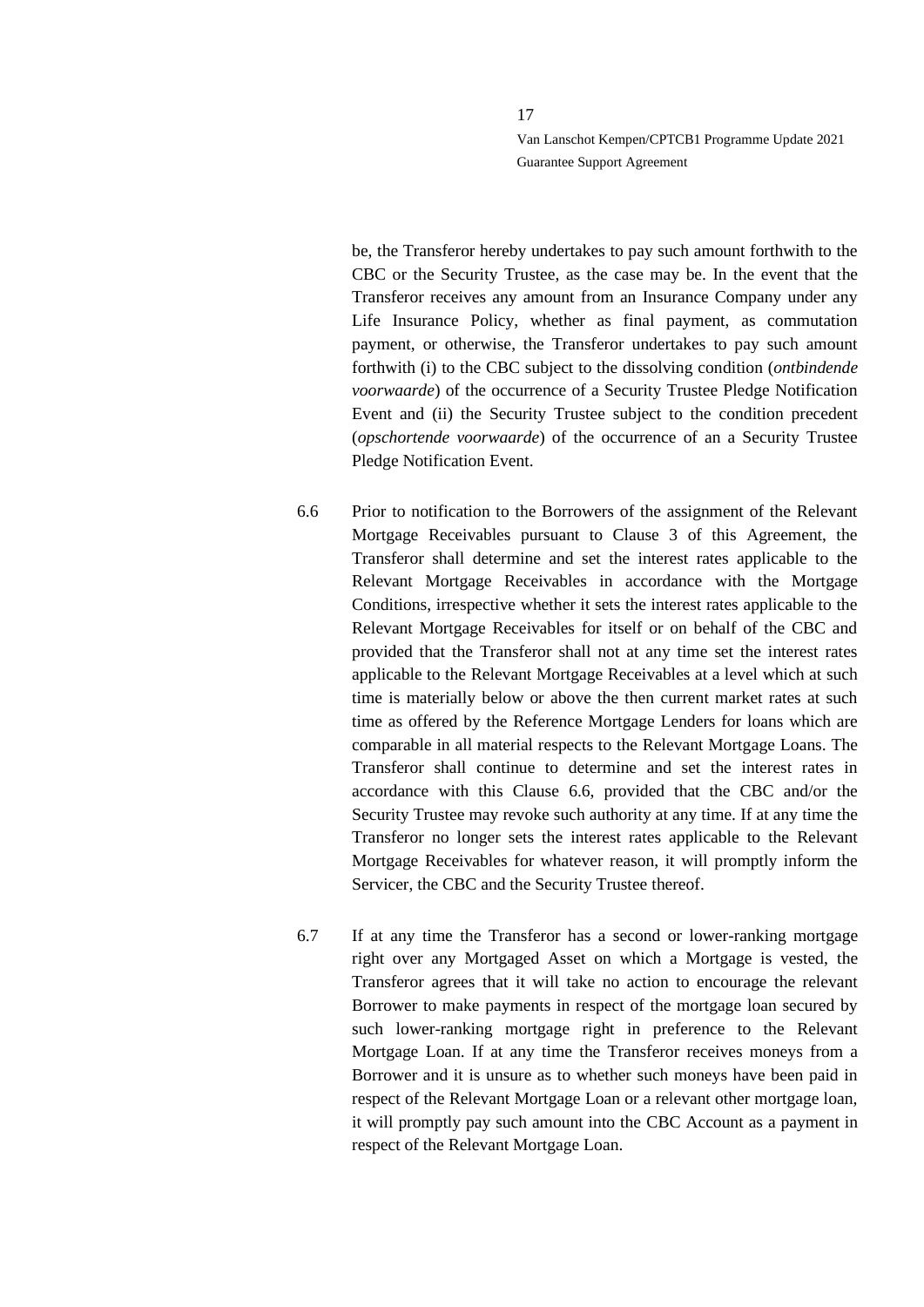- 6.8 All payments made by a Borrower on the Mortgage Receivable and any other claim of the Transferor on such Borrower will be applied in accordance with the payment instructions made by the relevant Borrower. If no such payment instructions are available, any amounts received from the relevant Borrower, whether or not upon the enforcement of the relevant Mortgage and/or Borrower Pledge, will first be paid to the CBC up to the amounts due on the Relevant Mortgage Receivable and any remaining amount will be paid to the Transferor up to the amounts due on any other claim.
- 6.9 If at any time the Transferor is obliged to repurchase relevant Mortgage Receivables pursuant to Clause 5.1, 5.2 or 5.3 it will promptly inform the Servicer, the CBC and the Security Trustee thereof.
- 6.10 The Transferor may amend the terms and conditions of the Mortgage Loans, in respect of Mortgage Receivables, provided that (i) after such amendment the Mortgage Loan or, as the case may be, the Mortgage Receivable meets the Eligibility Criteria and (ii) such amendment does not adversely affect the enforceability of the Mortgage Loan or, as the case may be, the Mortgage Receivable and the security rights granted in connection therewith. Therefore, if the Transferor wishes to amend the terms and conditions of the Mortgage Loans, in respect of Mortgage Receivables, in such manner that such Mortgage Loan or, as the case may be, the Mortgage Receivable will no longer meet the Eligibility Criteria, it must first repurchase the relevant Mortgage Receivable prior to such amendment.

# <span id="page-17-0"></span>**7. JOINTLY-HELD MORTGAGES AND BORROWER PLEDGES**

- 7.1 If at any time any of the Mortgages and/or Borrower Pledges (the "**Security Interests**") will be jointly held by the Transferor and the CBC and/or the Security Trustee, the provisions of this Clause [7](#page-17-0) shall be applicable.
- 7.2 In accordance with article 3:166 paragraph 2 of the Dutch Civil Code, the share of the CBC and/or the Security Trustee in each of the Security Interests held in joint estate (*gemeenschap*) will, in case of foreclosure procedures, be equal to the Outstanding Principal Amount of the relevant Mortgage Receivable, increased with interest and costs, if any, and the share of the Transferor in such jointly-held Security Interests will be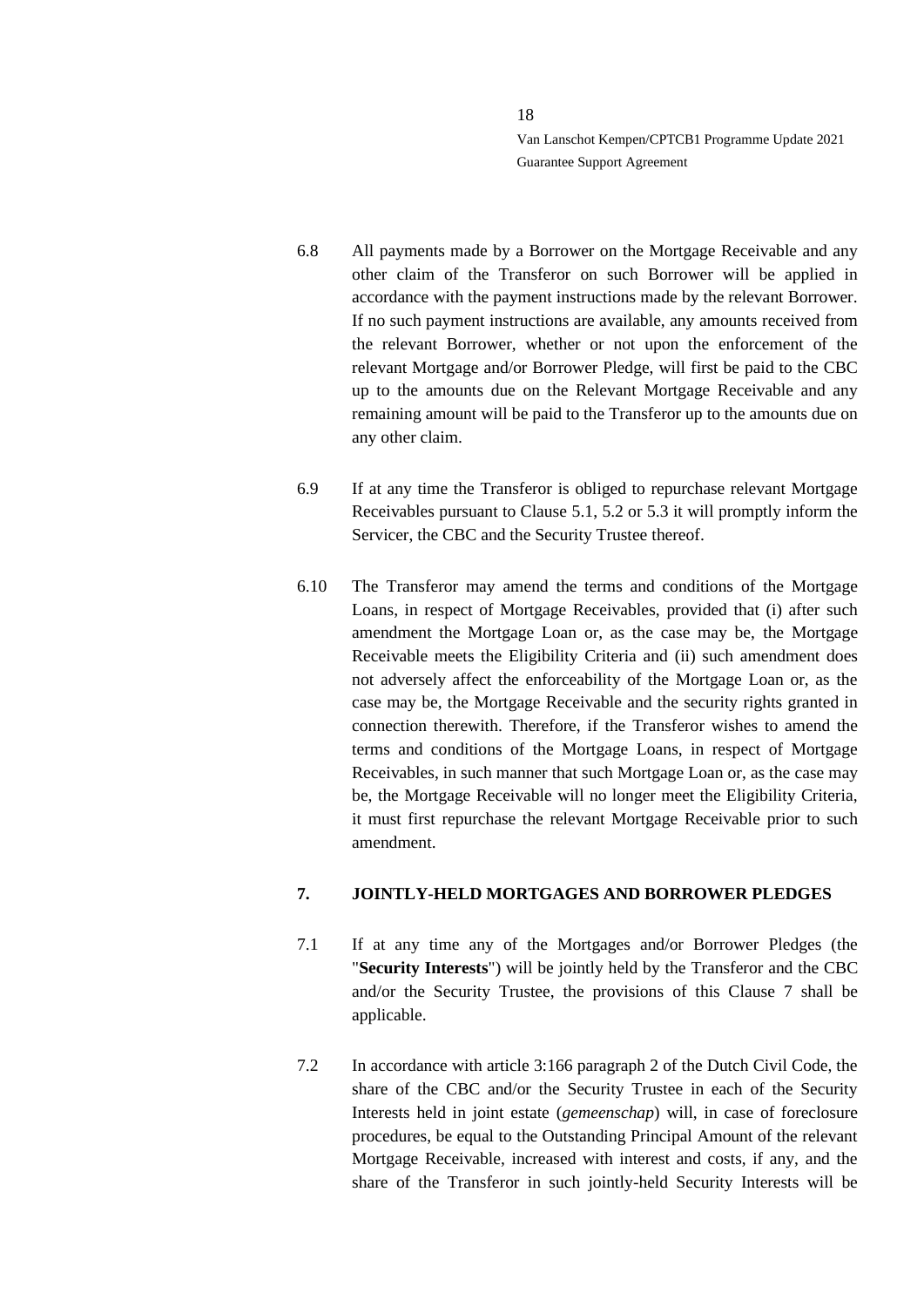equal to the Net Proceeds less the Outstanding Principal Amount of such Mortgage Receivable, increased with interest and costs, if any.

- <span id="page-18-0"></span>7.3 The Transferor, the CBC and the Security Trustee agree, pursuant to article 3:168 paragraph 1 of the Dutch Civil Code that, upon the CBC and/or the Security Trustee and the Transferor becoming joint-holder of any Security Interests, the CBC and/or the Security Trustee (as applicable) shall be solely authorised to (i) manage and administer (*beheren*) any jointly-held Security Interests including the right to foreclose any Security Interests, (ii) dispose of (*beschikken over*) such jointly-held Security Interests and (iii) exercise all rights in connection therewith including the right to foreclose any Security Interests. To the extent permitted by law and in as far as required, the Transferor herewith grants an irrevocable power of attorney to the CBC and/or the Security Trustee to perform these actions and rights referred to under (i), (ii) and (iii) of this Clause [7.3,](#page-18-0) with the right of substitution.
- <span id="page-18-2"></span>7.4 To the extent permitted by law and in as far as applicable each of the CBC, the Security Trustee and the Transferor hereby preclude each other from requesting division of their jointly-held Security Interests.
- <span id="page-18-1"></span>7.5 The Transferor, the CBC and the Security Trustee hereby agree that the right to request the division of the jointly-held Security Interests pursuant to Clause [7.3](#page-18-0) of this Agreement will be waived, which waiver shall be valid for a period of five (5) years (such five year period, the "**Waiver Period**") commencing on the date the CBC and/or the Security Trustee and the Transferor become joint holder of any Security Interests. Upon termination of a Waiver Period, such Waiver Period will be automatically renewed for a period of five (5) years. In as far as required the Transferor shall confirm such renewal on the CBC Payment Date immediately preceding the date whereon a Waiver Period terminates. The Transferor hereby grants an irrevocable power of attorney to the CBC to confirm the renewal referred to in this Clause [7.5.](#page-18-1)
- 7.6 Upon a breach by the Transferor of any of its obligations under these Clauses [7.3,](#page-18-0) [7.4](#page-18-2) and [7.5](#page-18-1) or upon any of the agreements contained in such Clauses being dissolved, void, nullified or ineffective for any reason in respect of the Transferor (including its bankruptcy), the Transferor shall compensate the other parties forthwith for any and all loss, cost, claim, damage and expense whatsoever (including, without limitation, any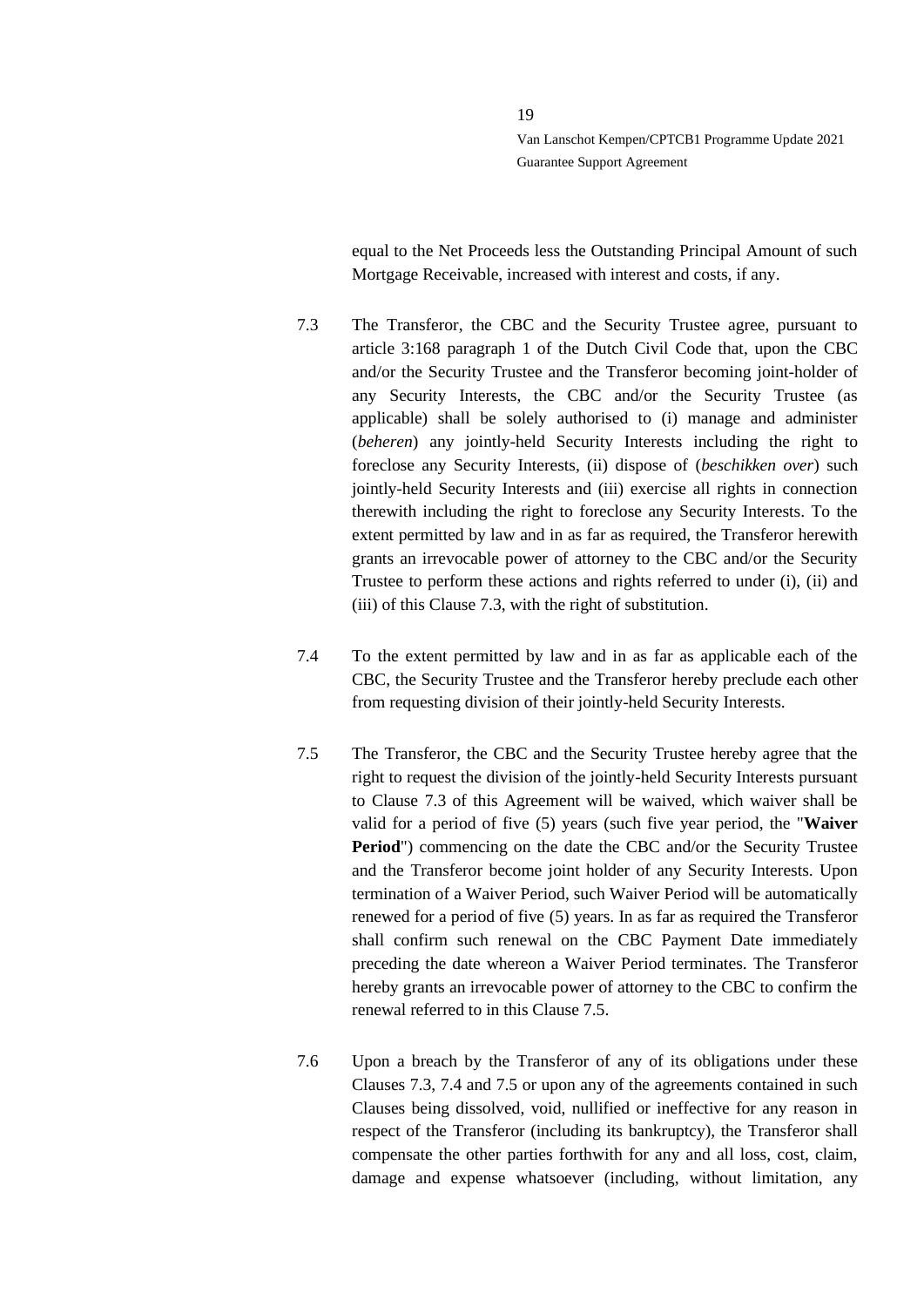reasonable legal and accounting fees and expenses) such parties incur as a result thereof.

# <span id="page-19-0"></span>**8. ACCESSION AND WITHDRAWAL OF TRANSFERORS**

- 8.1 At the option of the Issuer, any member of the Van Lanschot Kempen Group may from time to time become a party to this Agreement as a New Transferor in accordance with the procedures set out in the Programme Agreement.
- 8.2 Any Transferor may from time to time cease to be a party to this Agreement as a Transferor in accordance with the procedures set out in the Programme Agreement, provided that at least one Transferor remains to be a party to this Agreement.

# <span id="page-19-1"></span>**9. PRE-EMPTION RIGHTS**

- 9.1 If the CBC intends to sell Selected Mortgage Receivables (as defined in Schedule 4) and the Beneficiary Rights relating thereto on terms permitted or required by the Asset Monitoring Agreement, it shall first offer such Selected Mortgage Receivables and the Beneficiary Rights relating thereto for sale on the same terms to the Transferor or any third party appointed by the Transferor, by sending a notice substantially in the form of an Offer Notice as set out in **Schedule 4** detailing all Selected Mortgage Receivables in the Annex thereto. Such offer can be accepted in full but not in part by the Transferor or third party nominated by such offeree, within the time limit set out in such Offer Notice. The Security Trustee shall sign such Offer Notice.
- 9.2 If the Transferor accepts the CBC's offer to sell the Selected Mortgage Receivables, the Transferor shall promptly sign and return, or procure the prompt signing and returning of, a duplicate copy of the Offer Notice, which shall constitute a sale by the CBC to the Transferor and a release of the rights of pledge on the Selected Mortgage Receivables described therein by the Security Trustee under the condition precedent (*opschortende* voorwaarde) of payment of the purchase price specified in the relevant Offer Notice. Completion of the assignment contemplated by such sale shall take place on the CBC Payment Date first occurring after receipt by the Transferor of such Offer Notice or such other date as the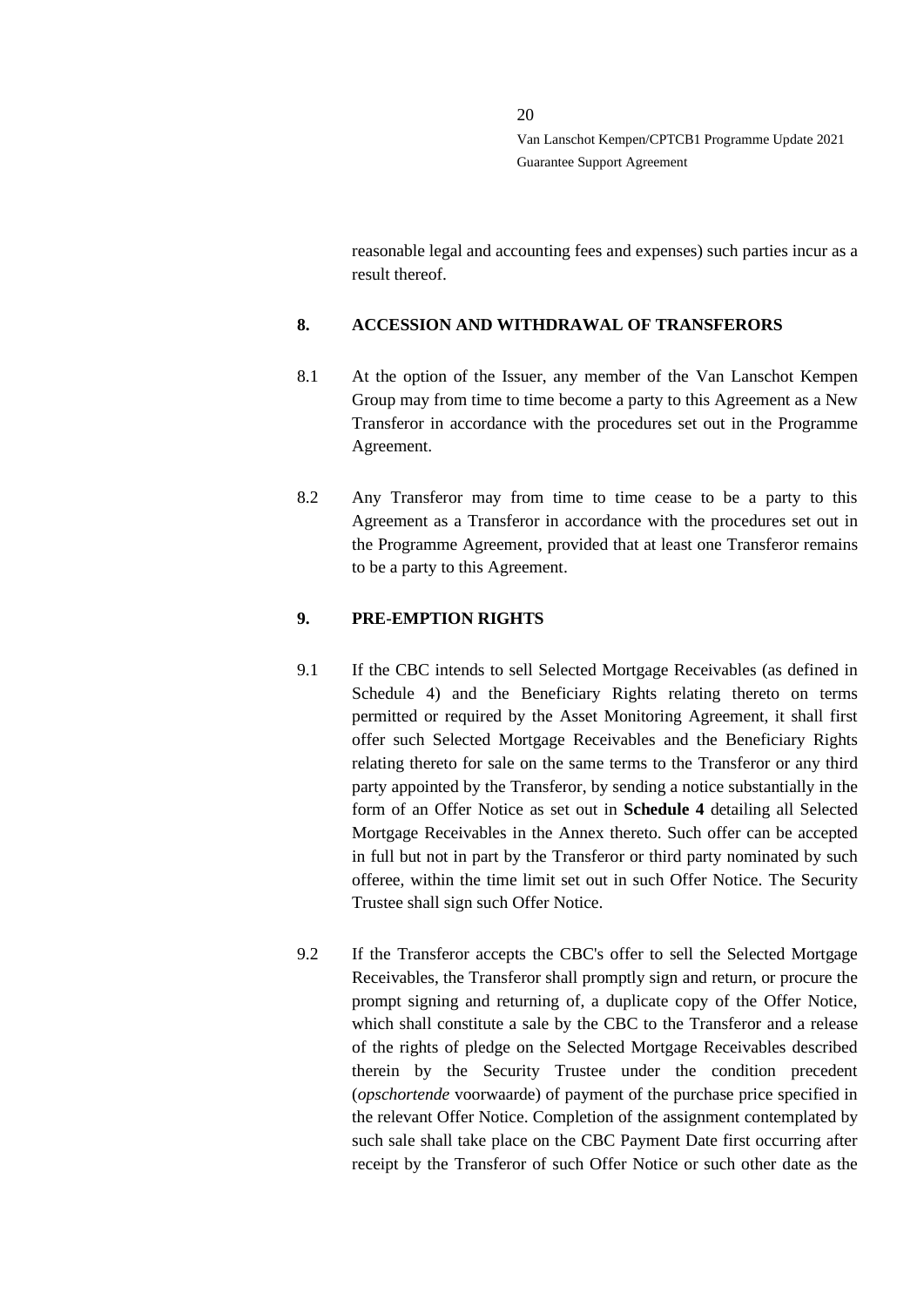CBC may direct in the Offer Notice. On or prior to such date the Transferor shall:

- (a) pay to the CBC Account or such other account as the CBC may direct, an amount in cash equal to the purchase price specified in the relevant Offer Notice; and
- (b) offer the Offer Notice signed by the CBC, the Security Trustee and itself at its own costs and expenses to the Dutch tax authorities for registration or execute such Offer Notice before a civil law notary.
- 9.3 If the Transferor rejects or fails within the requisite time limit as set out in the Offer Notice to accept in full the CBC's offer to sell, then the Selected Mortgage Receivables shall be offered for sale by the CBC to any third party on substantially the same terms.
- 9.4 If the CBC intends to sell Substitution Assets on terms permitted or required by the Asset Monitoring Agreement, it shall first offer such Substitution Assets for sale to the Transferor or any third party appointed by the Transferor on the same terms, and substantially in the manner as set out in this Clause 9, *mutatis mutandis*.

#### <span id="page-20-0"></span>**10. RECORDS**

The Transferor shall keep to its order in safe custody the relevant Mortgage Deeds, the relevant insurance policies and any other documents specifically relating to the relevant Mortgage Loans, Mortgages and Borrower Pledges and shall maintain such records in an adequate form (in electronic form or in paper). The Transferor shall not, without the prior written consent of the Security Trustee and the CBC, part with possession, custody or control of them otherwise than to a contractor or sub-contractor appointed pursuant to the Servicing Agreement and the Administration Agreement or to a lawyer (*advocaat*) or civil law notary (*notaris*) for the purposes of the redemption of the relevant Mortgage Loans. The Transferor acknowledges that these files will be held to the order of the CBC and the Security Trustee and irrevocably waives (*doet afstand van*) any rights of lien (*retentierecht*) which it might have therein. The Transferor shall deliver authentic copies (*grossen*) of the Mortgage Deeds from the civil law notary who is the keeper of the initial deed (*minuut*) of the relevant Mortgage Deeds to the CBC and/or the Security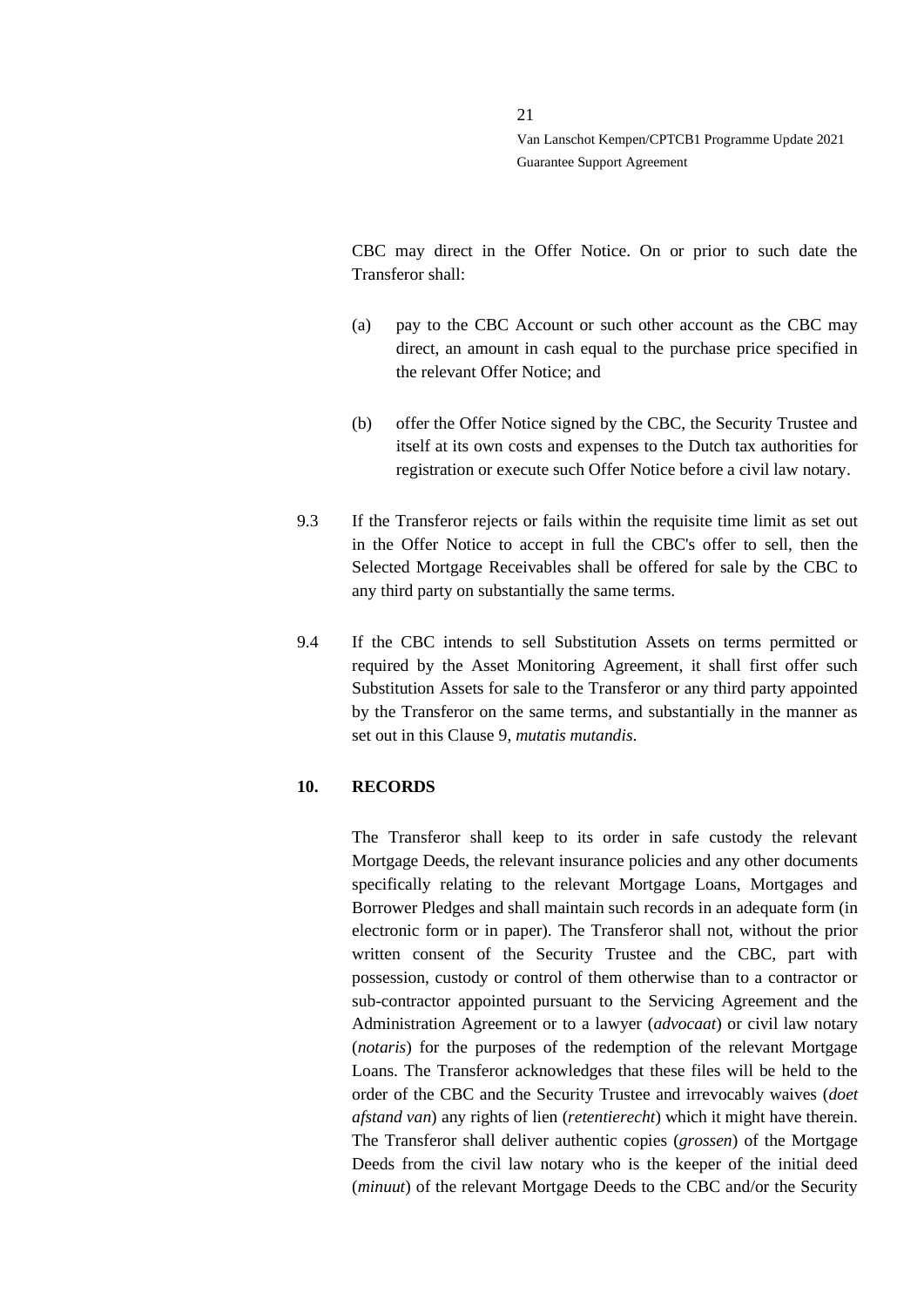Trustee upon written request made at any time and shall provide access to these files, to the CBC and/or the Security Trustee at all reasonable times.

#### <span id="page-21-0"></span>**11. FURTHER ASSURANCE**

The Transferor shall:

- (a) upon reasonable prior notice, permit the CBC and the Security Trustee to review the relevant Transferred Assets and all documents specifically relating to such Transferred Assets, subject to the same being kept confidential provided that disclosure shall be permitted to the professional advisors and independent auditors of the party to whom such disclosure is made and/or to the extent that such disclosure is required by law or for the purpose of any judicial or other proceedings; and/or
- (b) give promptly all such information and explanations relating to the relevant Transferred Assets as the CBC and/or the Security Trustee may reasonably request (including a list of the Transferred Assets),

provided that prior to notification in accordance with Clause [3](#page-8-0) above, the Transferor shall be under no obligation to provide any information or documentation to any person other than the CBC and/or the Security Trustee or allow them access to all documents specifically relating to such Transferred Assets if to do so would result in a breach of the applicable Mortgage Loan.

#### <span id="page-21-1"></span>**12. INDEMNITY**

If any of the Transferor Warranties, but not, for the avoidance of doubt, any of the Mortgage Receivables Warranties, proves to have been untrue or incorrect or the Transferor shall default (*toerekenbaar tekortschiet*) in the performance of any of its covenants and obligations hereunder, then, unless an appropriate remedy to the satisfaction of the Security Trustee and the Rating Agencies is found and implemented within a period of fourteen (14) calendar days after the Transferor, the CBC or the Security Trustee becoming aware thereof, the Transferor shall, without prejudice to all other rights the CBC may have in such events, compensate the CBC and/or the Security Trustee for all damages, costs, loss, claims, proceedings, liabilities and expenses (including, without limitation, reasonable legal and accounting fees and expenses) sustained by the CBC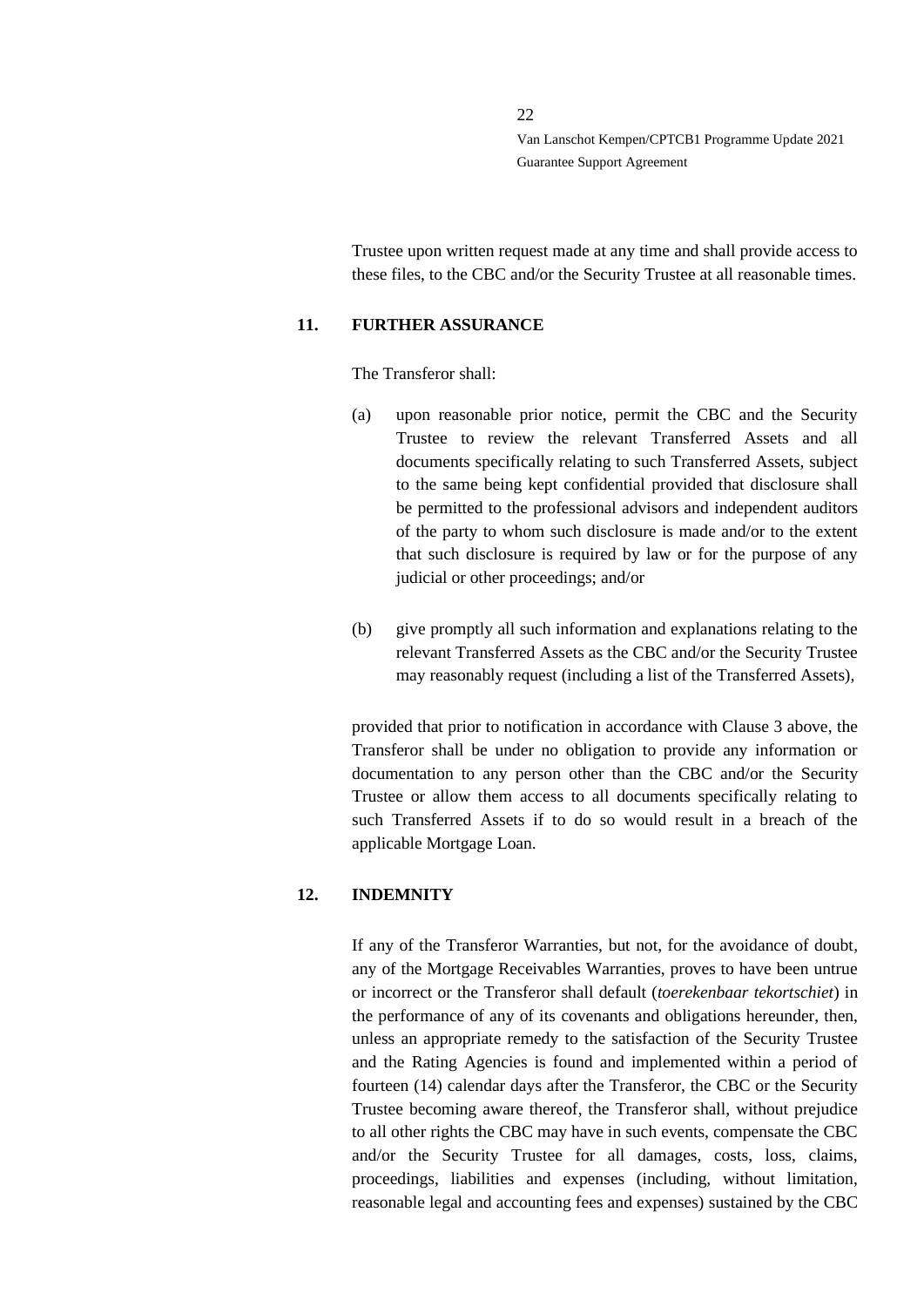and/or the Security Trustee as a result thereof, provided that the amount of such compensation shall never exceed the Principal Amount Outstanding of all Series of Covered Bonds outstanding.

# <span id="page-22-0"></span>**13. NO DISSOLUTION, NO NULLIFICATION**

To the extent permitted by law, the parties hereby waive their rights pursuant to articles 6:265 to 6:272 inclusive of the Dutch Civil Code to dissolve (*ontbinden*), or demand in legal proceedings the dissolution (*ontbinding*) of, this Agreement. Furthermore, to the extent permitted by law, the Parties hereby waive their rights under article 6:228 of the Dutch Civil Code to nullify (*vernietigen*), or demand in legal proceedings the nullification (*vernietiging*) of, this Agreement on the ground of error (*dwaling*).

# <span id="page-22-1"></span>**14. PROTECTION OF PERSONAL DATA**

- 14.1 The parties hereto agree, in connection with the Implementation Act GDPR and the General Data Protection Regulation, that each Escrow List of Loans will be deposited until the occurrence of a Notification Event with a civil law notary appointed by the parties hereto and that the list as attached to each Deed of Sale, Assignment and Pledge as **Schedule 2**, will not include (a) the name and address of the Borrower and (b) the address of the property encumbered with the Mortgage, if different from (a). The civil law notary shall only release the relevant Escrow List of Loans including the personal data upon the occurrence of a Notification Event.
- 14.2 Each of the parties to this Agreement will use all reasonable endeavours to ensure that the arrangements contemplated by this Agreement shall not conflict with the provisions of any applicable data protection act or regulation, such as the Implementation Act GDPR and the General Data Protection Regulation.
- 14.3 In case a Borrower makes use of his right to request access to personal data in accordance with article 15 of the General Data Protection Regulation in connection with any Mortgage Receivable, each of the parties to this Agreement will use all reasonable endeavours to ensure that the relevant controller or processor can comply with such request.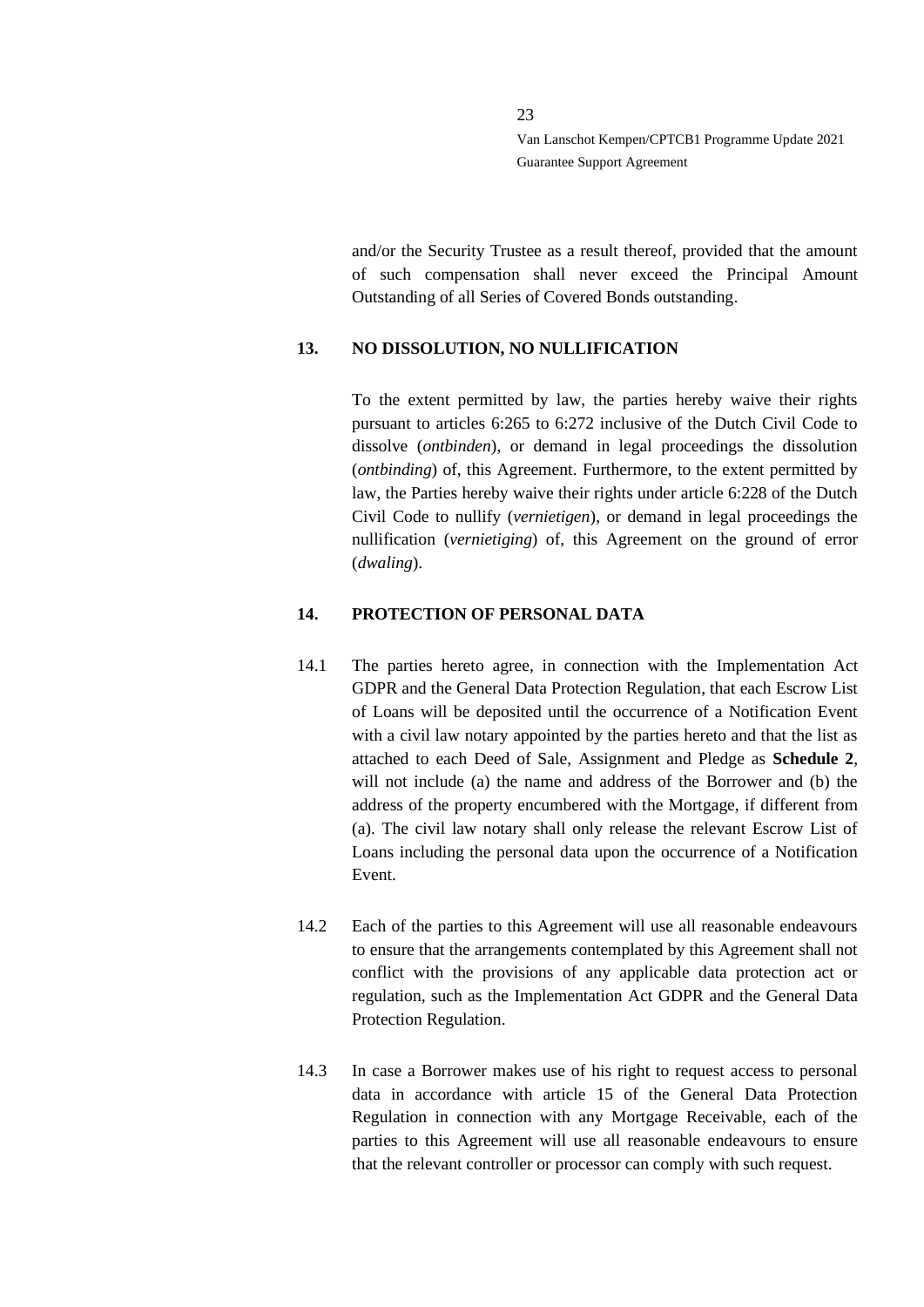14.4 If at any time this Agreement or any other Transaction Document entered into by any of the parties to this Agreement and the arrangements laid down herein and therein need to be modified as a result of the General Data Protection Regulation, the Implementation Act GDPR or any other applicable data protection act or regulation, the parties hereto will cooperate with and agree to any such modification in order to enable each of the parties to this Agreement to comply with any requirements which apply to it under the General Data Protection Regulation, the Implementation Act GDPR or such other applicable data protection act or regulation.

# <span id="page-23-0"></span>**15. GOVERNING LAW AND JURISDICTION**

- 15.1 This Agreement, including Clause [15.2](#page-23-1) hereof, and any non-contractual obligations arising out of or in connection with this Agreement shall be governed by and construed in accordance with the laws of the Netherlands.
- <span id="page-23-1"></span>15.2 Any disputes arising out of or in connection with this Agreement including, without limitation, any disputes relating to any non-contractual obligations arising out of or in connection with this Agreement shall be submitted to the exclusive jurisdiction of the competent court in Amsterdam, the Netherlands.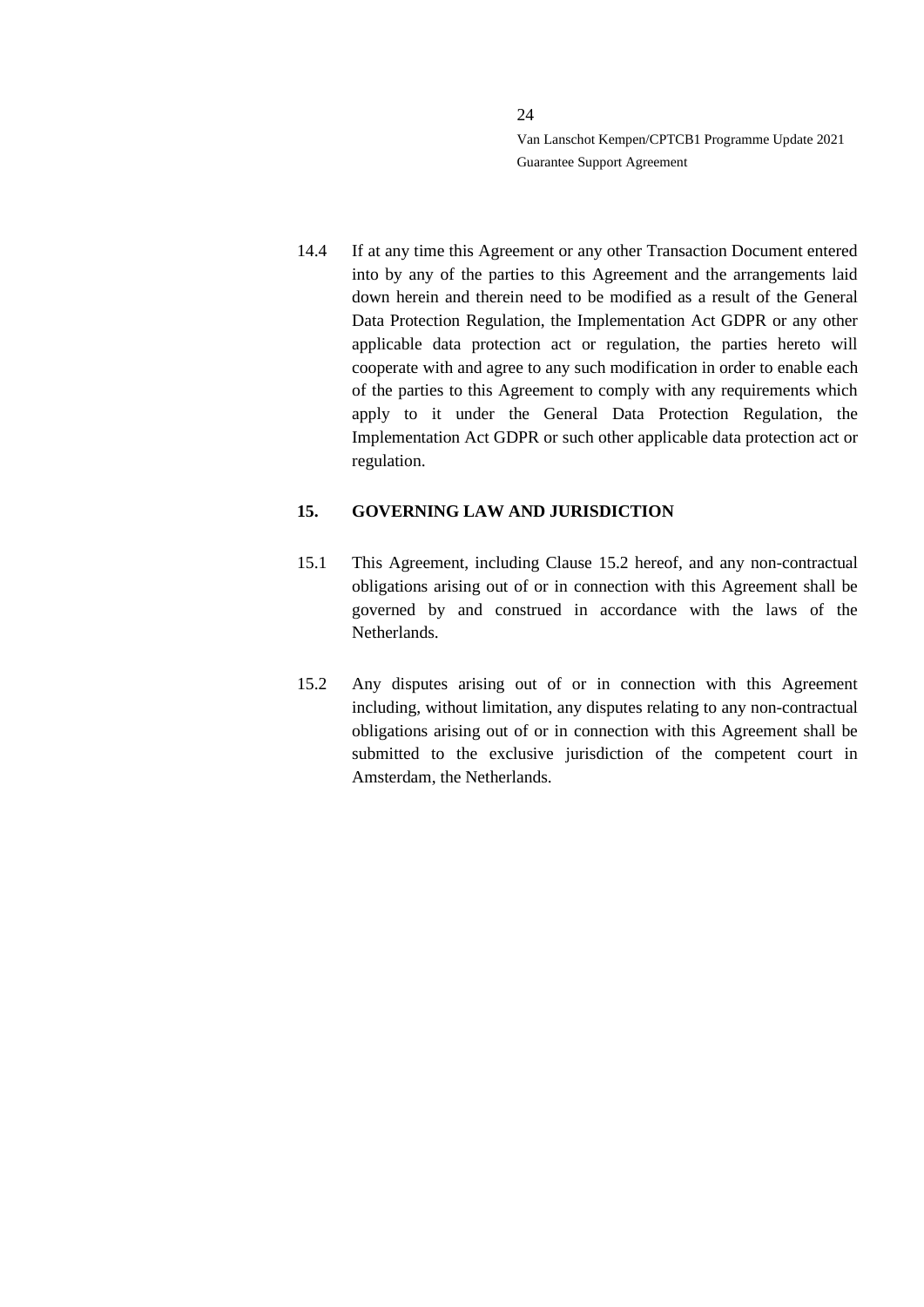**THIS AGREEMENT HAS BEEN LASTLY AMENDED AND RESTATED**  BY THE PARTIES HERETO PURSUANT TO THE DEED OF **AMENDMENT DATED 26 OCTOBER 2021 AND WHICH DEED OF AMENDMENT HAS BEEN SIGNED BY THE PARTIES HERETO.** 

**VAN LANSCHOT KEMPEN N.V.**

**VAN LANSCHOT CONDITIONAL PASS-THROUGH COVERED BOND COMPANY B.V.**

**STICHTING SECURITY TRUSTEE VAN LANSCHOT CONDITIONAL PASS-THROUGH COVERED BOND COMPANY**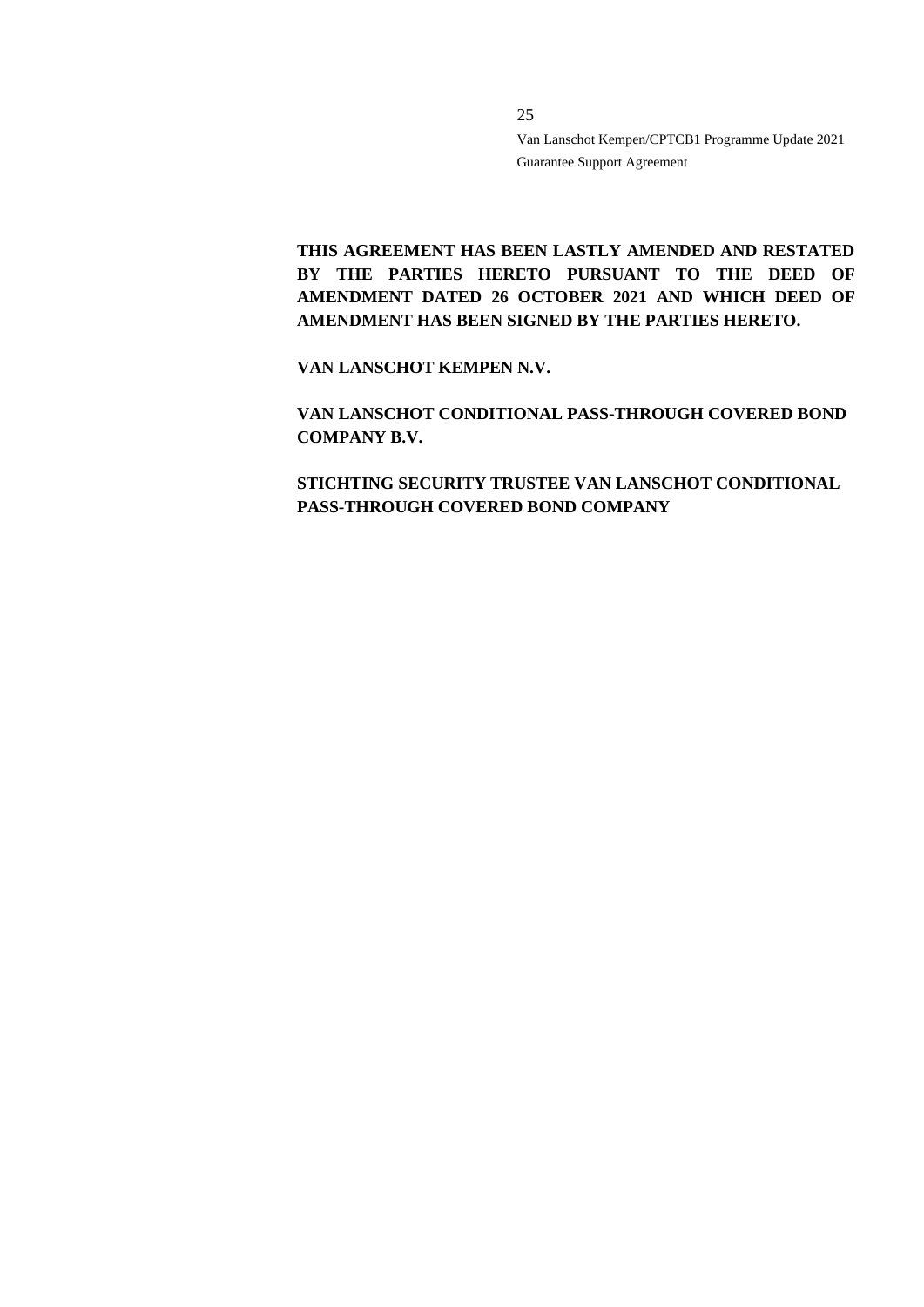#### **SCHEDULE 1**

#### **Representations and Warranties**

#### **Part 1 – relating to the Transferor**

- (i) it is a public limited liability company (*naamloze vennootschap*), duly incorporated and validly existing under the laws of the Netherlands;
- (ii) it is duly licensed under the CRR and the Wft to operate as a bank;
- (iii) it does not have a conflict of interest with any of its managing directors (*bestuur*) with respect to entering into the Transaction Documents or, if there is a conflict of interest it has been timely and adequately disclosed to its general meeting of shareholders and such general meeting of shareholders has not appointed other persons than its managing directors for its representation;
- (iv) all corporate or other action required to be taken in order (A) to enable it lawfully to enter into, exercise its rights and perform and comply with its obligations under this Agreement and the other Transaction Documents to which it is a party and (B) to ensure that those obligations are valid, legally binding and enforceable have been taken;
- (v) the obligations expressed to be assumed by it in this Agreement and the other Transaction Documents to which it is a party are legal and valid obligations binding on it and enforceable in accordance with the terms thereof subject to the laws of bankruptcy and other laws affecting the rights of creditors generally;
- (vi) the execution of this Agreement and the other Transaction Documents to which it is a party and any other document executed or to be executed hereunder and thereunder by it and the performance of obligations hereunder and thereunder are in its corporate interests and do not (A) violate any law or regulation, judgment or authorisation, approvals, licenses or contracts applicable to it or (B) violate its articles of association, or (C) conflict with or result in any breach of any of the terms of, or constitute a default under, any agreement or other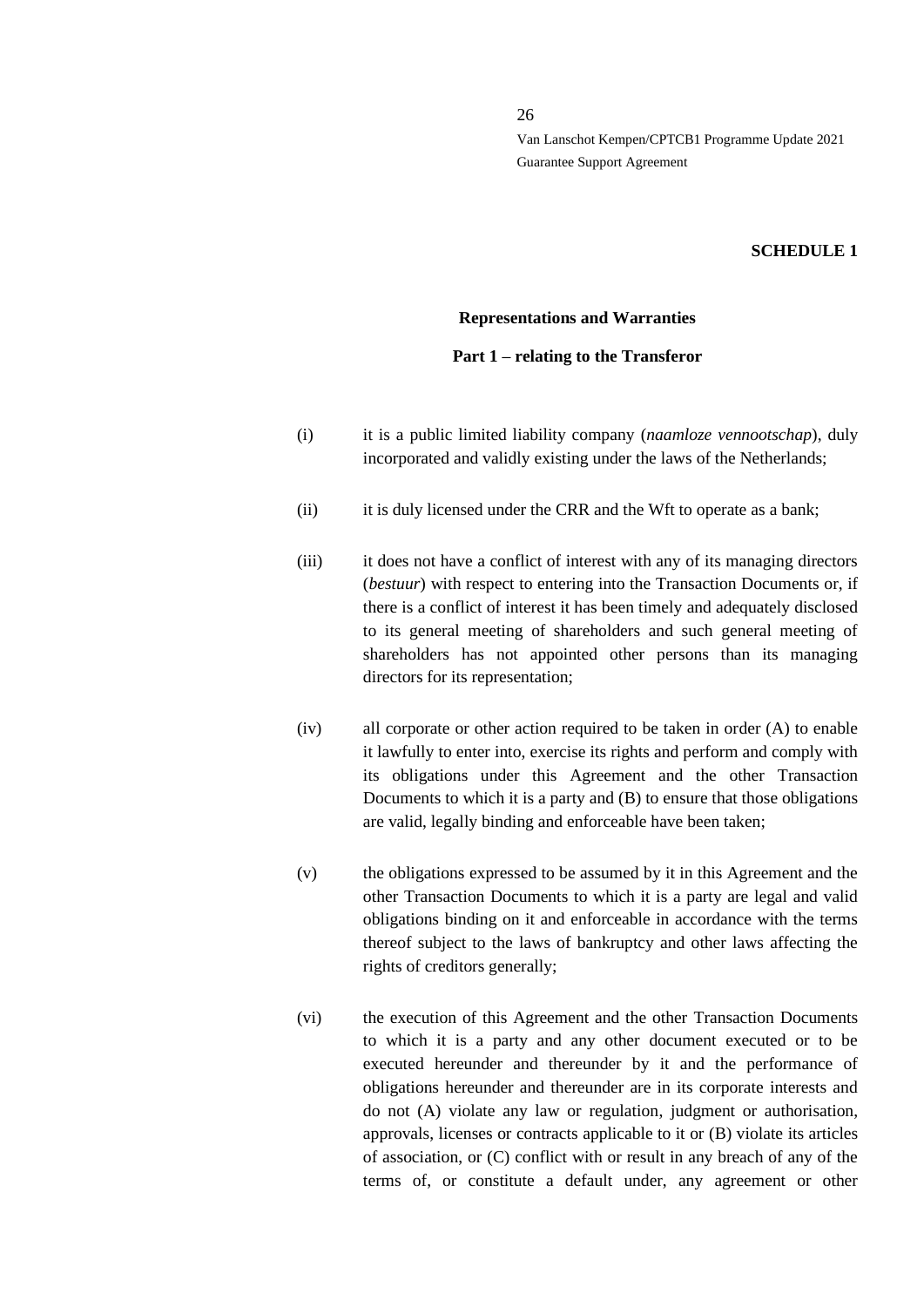instrument to which it is a party or is subject or by which it or any of its assets is bound;

- (vii) it is not in breach of, or in default under, any agreement to an extent or in a manner which has or which could have a material adverse effect on it or on its ability to perform its obligations under this Agreement or under any of the other Transaction Documents to which it is a party;
- (viii) no Assignment Notification Event has occurred or will occur as a result of entering into or the performance of this Agreement and the other Transaction Documents to which it is a party;
- (ix) it has obtained every licence, approval or authorisation from and has made every notification or filing to any Netherlands governmental authority, bureau or agency, including the Dutch Central Bank (*De Nederlandsche Bank N.V.*), required in connection with the entering into or performance of this Agreement and the other Transaction Documents to which it is a party;
- (x) it has not been declared bankrupt nor has it applied for a declaration of bankruptcy nor has it become subject to any analogous insolvency proceedings under any applicable law, or, as the case may be, it has not taken any corporate action or nor have steps been taken or legal proceedings been instituted or threatened against it for its entering into a suspension of payments (*surseance van betaling*) or bankruptcy (*faillissement*) or for becoming subject to an intervention measure taken by the Dutch Minister of Finance or the Dutch Central Bank pursuant to the Wft, a resolution tool as referred to in the Banking Recovery and Resolution Directive 2014/59/EU or Regulation (EU) 806/2014 on a Single Resolution Mechanism, or any equivalent or analogous regime under applicable law;
- (xi) it has not taken any corporate action nor have any steps been taken or legal proceedings been instituted or threatened against it for its dissolution (*ontbinding*), liquidation (*liquidatie*) or legal demerger (*juridische splitsing*) or for its being converted into a foreign legal entity (*conversie*) nor have any of its assets been placed under administration (*onder bewindstelling*) pursuant to such proceedings by the relevant court; and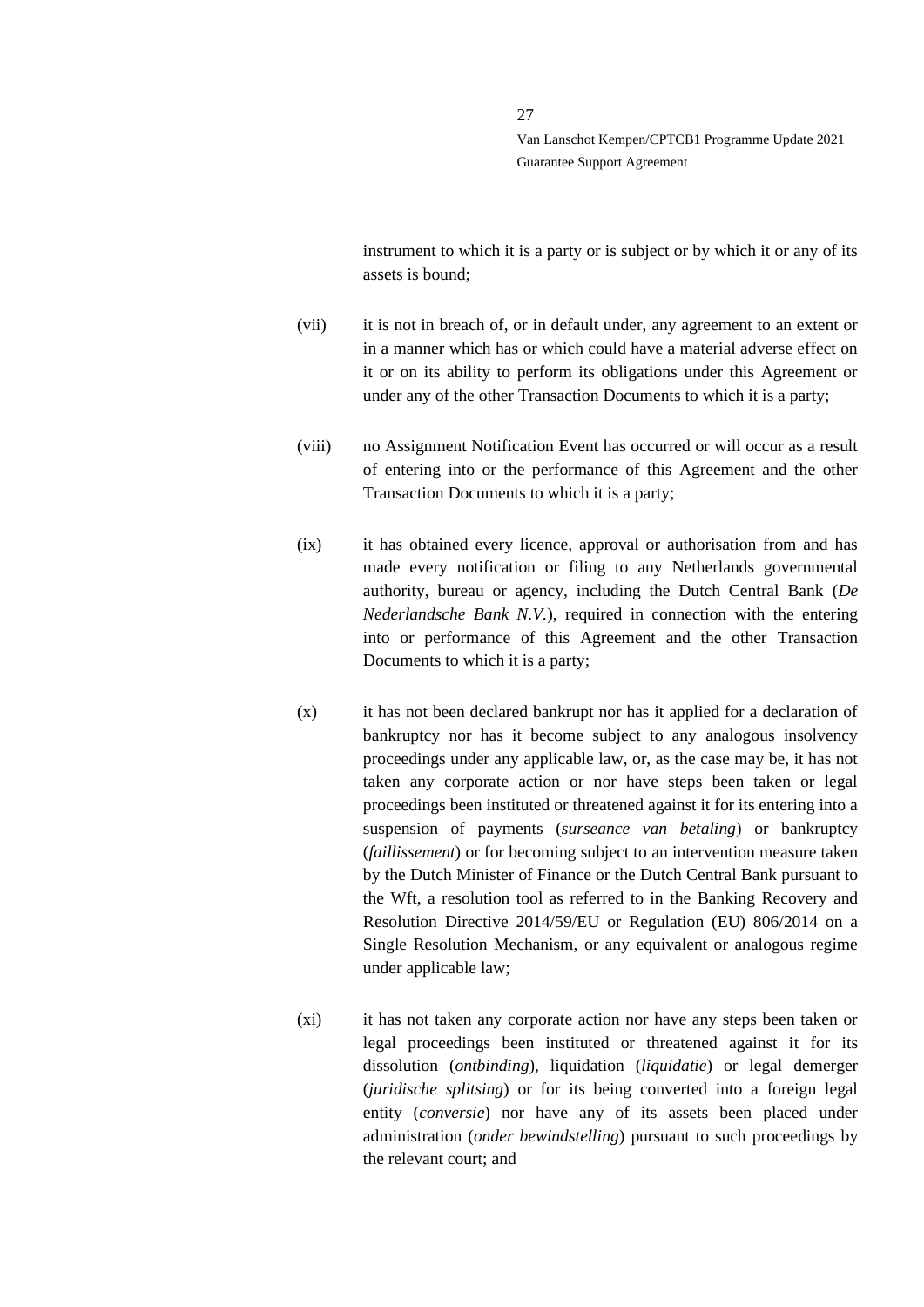(xii) no litigation, arbitration or administrative proceeding has been instituted, or is pending, or, to the best of its belief, threatened which might have a material adverse effect on it or on its ability to perform its obligations under this Agreement and the other Transaction Documents to which it is or will be a party.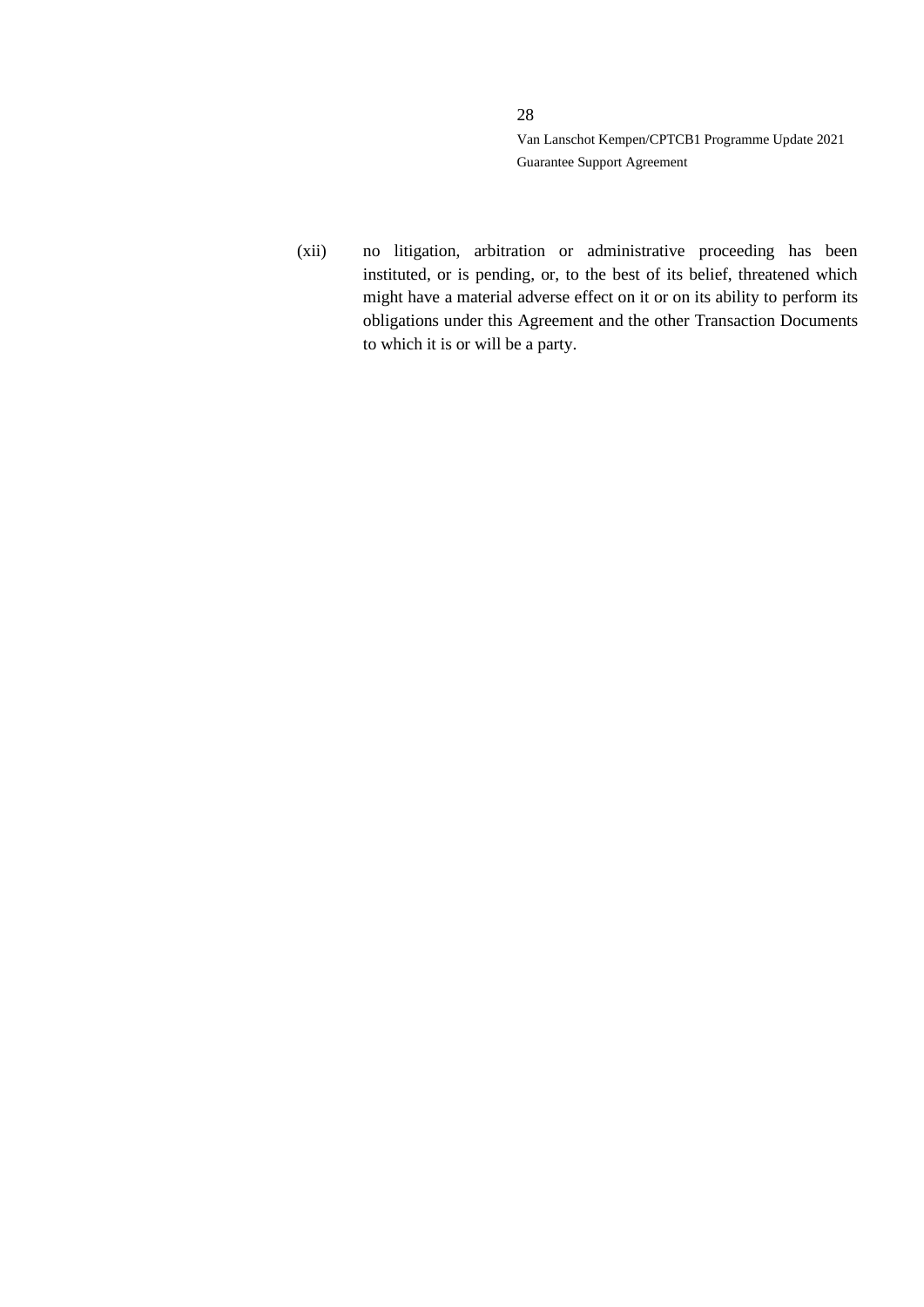#### **Part 2 – relating to the Mortgage Receivables**

- (i) each mortgage receivable is an Eligible Receivable; and
- (ii) the particulars of the Eligible Receivables set out in Annex 1 to the relevant Deed of Sale, Assignment and Pledge are true, complete and accurate in all material respects and the Outstanding Principal Amount in respect of each Eligible Receivable and the aggregate Outstanding Principal Amount of the Eligible Receivables as at the relevant Transfer Date is correctly stated in Annex 1 to the relevant Deed of Sale, Assignment and Pledge.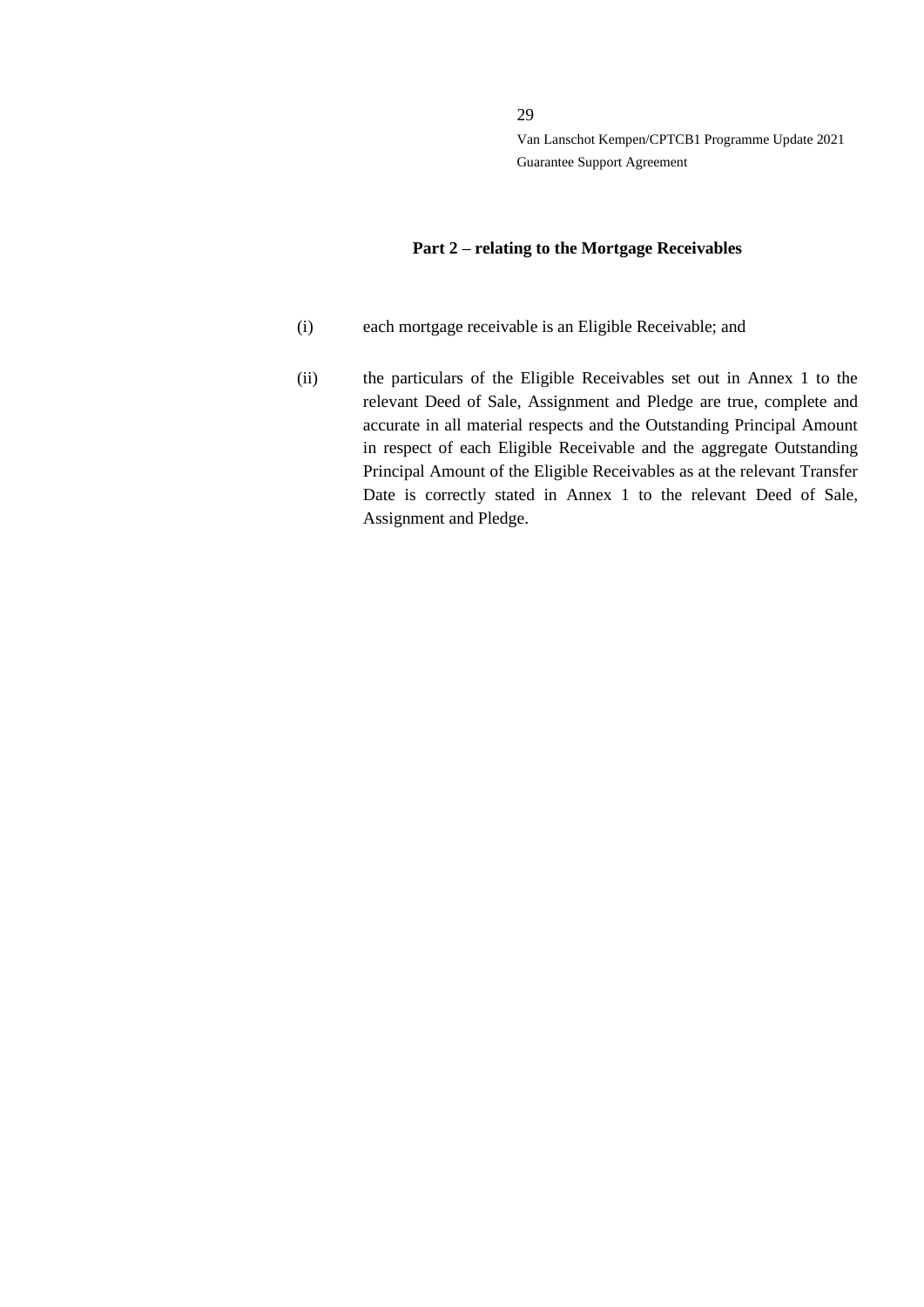30

Van Lanschot Kempen/CPTCB1 Programme Update 2021 Guarantee Support Agreement

#### **Part 3 – Eligibility Criteria for Mortgage Receivables**

#### *General*

- (a) the Mortgage Loans are denominated in euro and either:
	- a. Interest-only Mortgage Loans (*aflossingsvrije hypotheken*);
	- b. Linear Mortgage Loans (*lineaire hypotheken*);
	- c. Annuity Mortgage Loans (*annuïteitenhypotheken*);
	- d. Investment Mortgage Loans (*beleggingshypotheken*);
	- e. Life Mortgage Loans (*levenhypotheken*); or
	- f. Mortgage Loans which combine any of the above mentioned types of Mortgage Loans (*combinatiehypotheken*) and, for the avoidance of doubt, any of the above mentioned types of Mortgage Loans which qualify as starters Mortgage Loans (*startershypotheekleningen*);
- (b) the Mortgage Receivable and the Beneficiary Rights relating thereto are duly and validly existing, not subject to annulment or dissolution as a result of circumstances which have occurred prior to the relevant Transfer Date;
- (c) each Mortgage Receivable, the Mortgage and the right of pledge, if any, securing such receivable constitute legal, valid, binding and enforceable obligations of the relevant Borrower vis-à-vis the Transferor, subject to any limitations arising from bankruptcy, insolvency and any other laws of general application relating to or affecting the rights of creditors;
- (d) the Mortgage Loans and, if offered by the Transferor, the Insurance Policy connected thereto, has been granted, in all material respects, in accordance with all applicable legal requirements prevailing at the time of origination, and insofar applicable at such time the Code of Conduct on Mortgage Loans (*Gedragscode Hypothecaire Financieringen*) and the relevant originator's standard underwriting criteria and procedures, including borrower income requirements, prevailing at that time and these underwriting criteria and procedures are in a form as may reasonably be expected from a prudent lender of Netherlands residential mortgages;
- (e) the maximum Outstanding Principal Amount of each Mortgage Loan, or all Mortgage Loans secured on the same Mortgaged Asset, as the case may be, (A) originated in and after August 2011 did not at origination exceed (i) 104 per cent. or, in the event of energy saving improvements, 106 per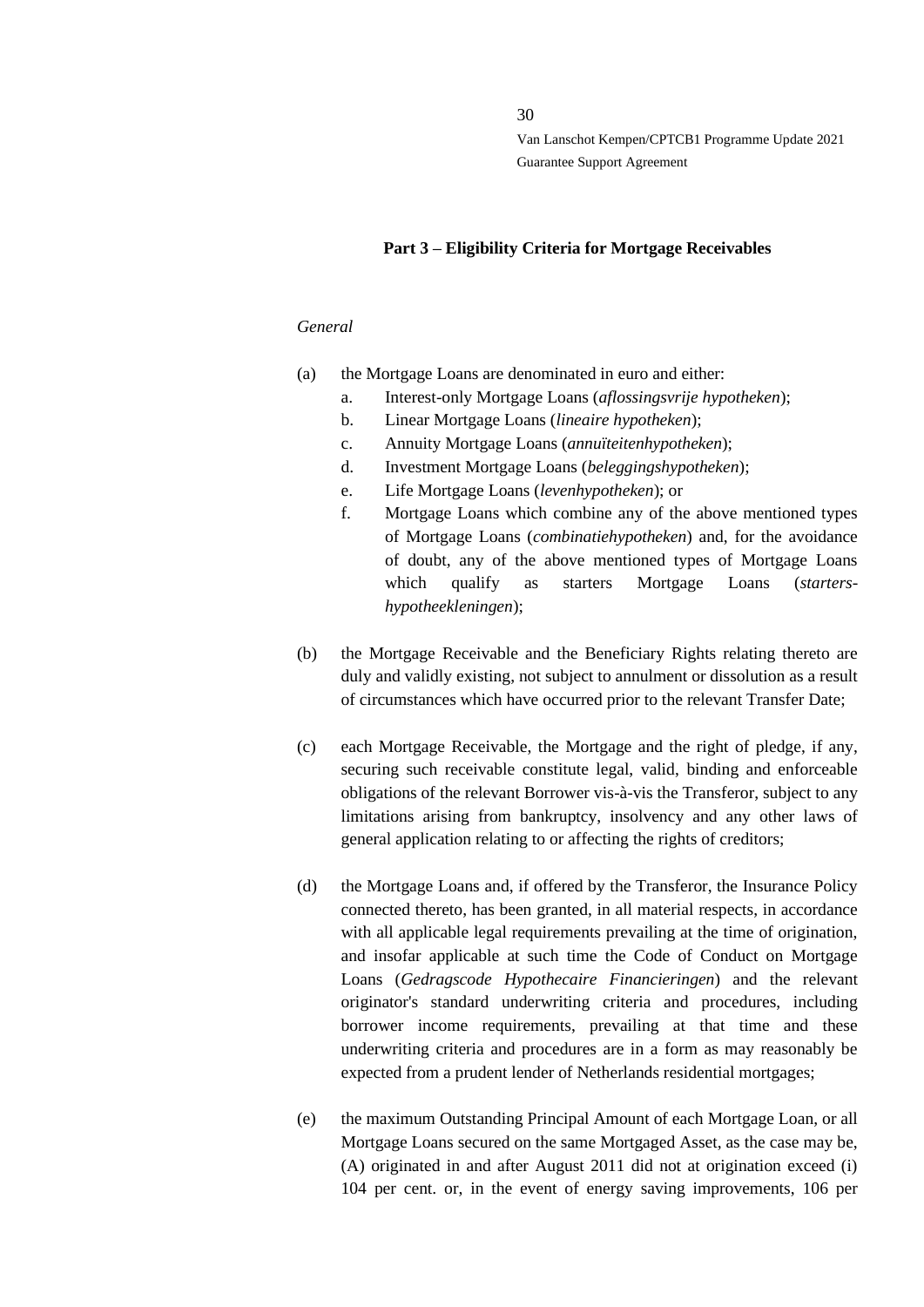cent.of the original market value of the relevant mortgaged assets, which outstanding principal amount may, where applicable, be supplemented by the stamp duty payable under the Dutch Legal Transactions (taxation) Act upon its creation or, if lower, and (ii) the maximum amount as may be applicable under the relevant regulations at the time of origination, and (B) originated before August 2011 the Outstanding Principal Amount of the Mortgage Loan from which it results does not exceed 125% of the foreclosure value of the related Mortgaged Asset at the time of origination;

- (f) with respect to Mortgage Receivables secured by a Mortgage on a long lease, the Mortgage Loan (a) has a maturity that is equal to or shorter than the term of the long lease and/or, if the maturity date of the Mortgage Loan falls after the maturity date of the long lease, the acceptance conditions used by the Transferor provide that certain provisions should be met as would in such case be required by a reasonable lender and (b) becomes due if the long lease terminates for whatever reason;
- (g) there are no other receivables having the same details, and (A) in the administration of the Transferor the Mortgage Receivables, which are purported to be assigned and pledged, can be identified without uncertainty, and (B) one can determine in the administration of the Transferor without any uncertainty which Beneficiary Rights and ancillary rights belong to which Mortgage Receivables;
- (h) each Borrower under the Mortgage Loans has given a power of attorney to direct debit its account for amounts due under the Mortgage Loans;
- (i) none of the Borrowers is an employee of any of the Transferors;
- (j) each Borrower is a private individual and a resident of the Netherlands;
- (k) in the Mortgage Loans, it is stipulated that all payments by the Borrowers should be made without any deduction or set-off;
- (l) each Mortgage Loan is governed by Dutch law;
- (m) to the best knowledge of the Transferor, the Borrowers are not in material breach of their Mortgage Loans;
- (n) none of the Mortgage Loans has a maturity date beyond 30 years after the date of the transfer of the related Mortgage Receivable to the CBC, except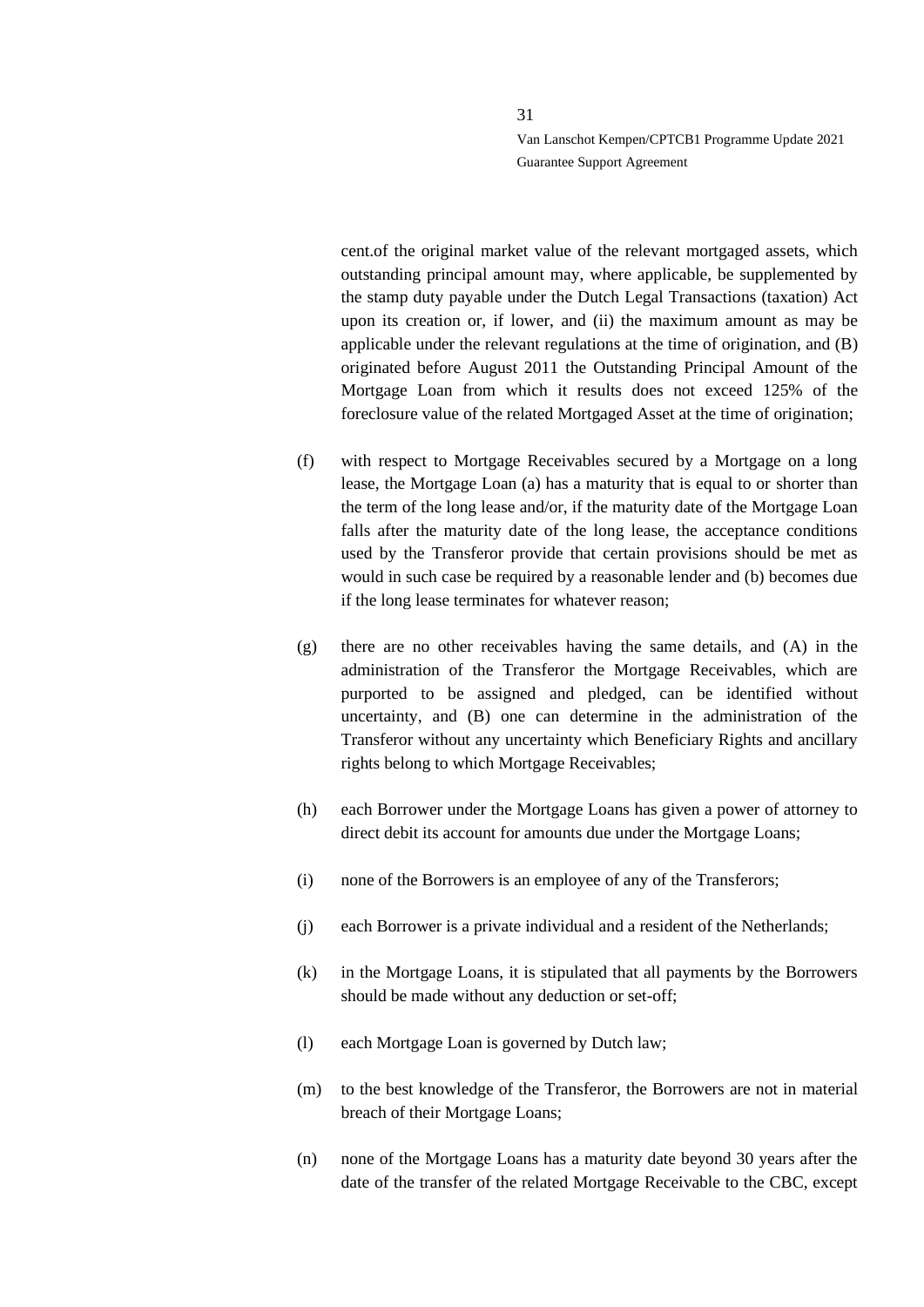that the Long Term Mortgage Loans may have longer or no maturities;

- (o) the principal sum was in case of each Mortgage Loan fully disbursed to the relevant Borrower whether or not through the relevant civil law notary and no amounts are held in deposit with respect to premia and interest payments (*rente en premiedepots*) except for any Construction Deposits;
- (p) at least the first instalment of each Mortgage Receivable is paid by the relevant Borrower;

# *Transfer*

- (q) the Transferor has full right and title to the Mortgage Receivables and the Beneficiary Rights and ancillary rights relating thereto and no restrictions on the assignment of the Mortgage Receivables and the Beneficiary Rights relating thereto are in effect and the Mortgage Receivables and the Beneficiary Rights relating thereto are capable of being assigned;
- (r) the Transferor has power (*is beschikkingsbevoegd*) to assign the Mortgage Receivables and the Beneficiary Rights relating thereto;
- (s) the Mortgage Receivables and the Beneficiary Rights relating thereto are free and clear of any encumbrances and attachments (*beslagen*) and no option rights to acquire the Mortgage Receivables and the Beneficiary Rights relating thereto have been granted by the Transferor in favour of any third party with regard to the Mortgage Receivables and the Beneficiary Rights relating thereto;
- (t) neither the Mortgage Loan nor the Mortgage contains any reference or indication or wording to the effect that in case of assignment or pledge of the receivable the mortgage or pledge will not follow the receivable if assigned or pledged;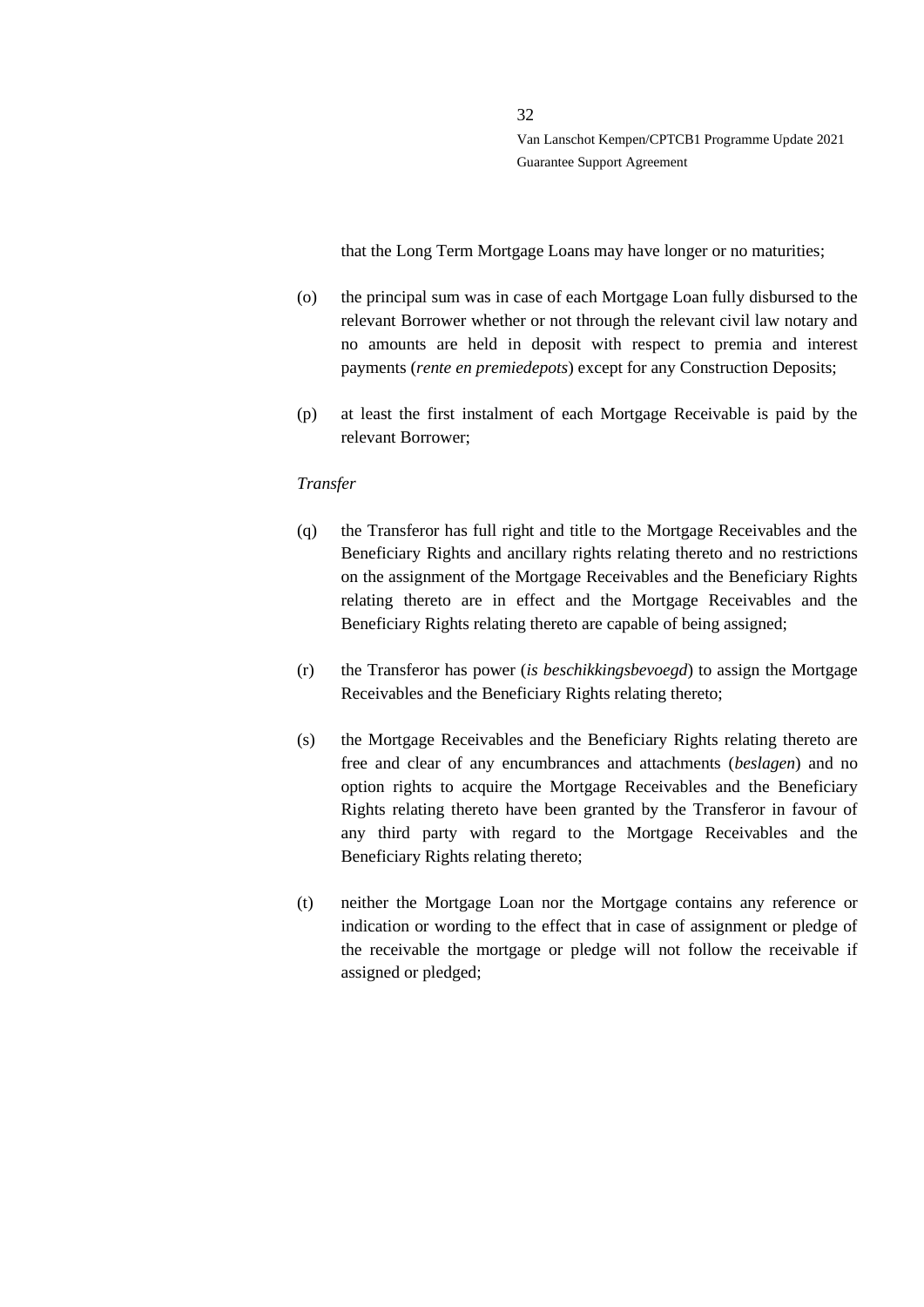#### *Security*

- (u) each Mortgage Receivable is secured by a Mortgage governed by Dutch law on at least one Mortgaged Asset which is located in the Netherlands and such Mortgaged Asset is predominantly used for a residential purpose in the Netherlands;
- (v) all Mortgages and rights of pledge granted to secure the Mortgage Receivable (A) constitute valid Mortgages (*hypotheekrechten*) and rights of pledge (*pandrechten*) respectively on the Mortgaged Assets and the assets which are the subject of the rights of pledge respectively and, to the extent relating to the Mortgages, entered into the appropriate public register (*Dienst voor het Kadaster en de Openbare Registers*), (B) have first or first and sequentially lower ranking priority and (C) were vested for a principal sum which is at least equal to the Outstanding Principal Amount of the Mortgage Loan when originated, increased with interest, penalties, costs and any insurance premium paid by the Transferor on behalf of the Borrower;
- (w) each Mortgaged Asset is occupied by the Borrower at the moment of (or shortly after) origination or, in case a Mortgage Receivable is secured by more than one Mortgaged Asset, one of the primary Mortgaged Asset is occupied by the Borrower at such moment;
- (x) each Mortgaged Asset concerned was valued according to the then prevailing guidelines of the Transferor, which guidelines are in a form as may reasonably be expected from a prudent lender of residential mortgage loans in the Netherlands. No revaluation of the Mortgaged Assets has been made for the purpose of the Programme;
- (y) if the Transferor is not the originator of the Mortgage Loan, the relevant Mortgage Loan was transferred by means of a contract transfer to which the relevant Borrowers have not abstained their cooperation and the Mortgage no longer secures any claims of the originator after transfer;

#### *Insurance*

(z) with respect to Mortgage Loans, whereby it is a condition for the granting of the Mortgage Loan that a life insurance policy is entered into by the Borrower (A) a Borrower Insurance Pledge is granted on the rights under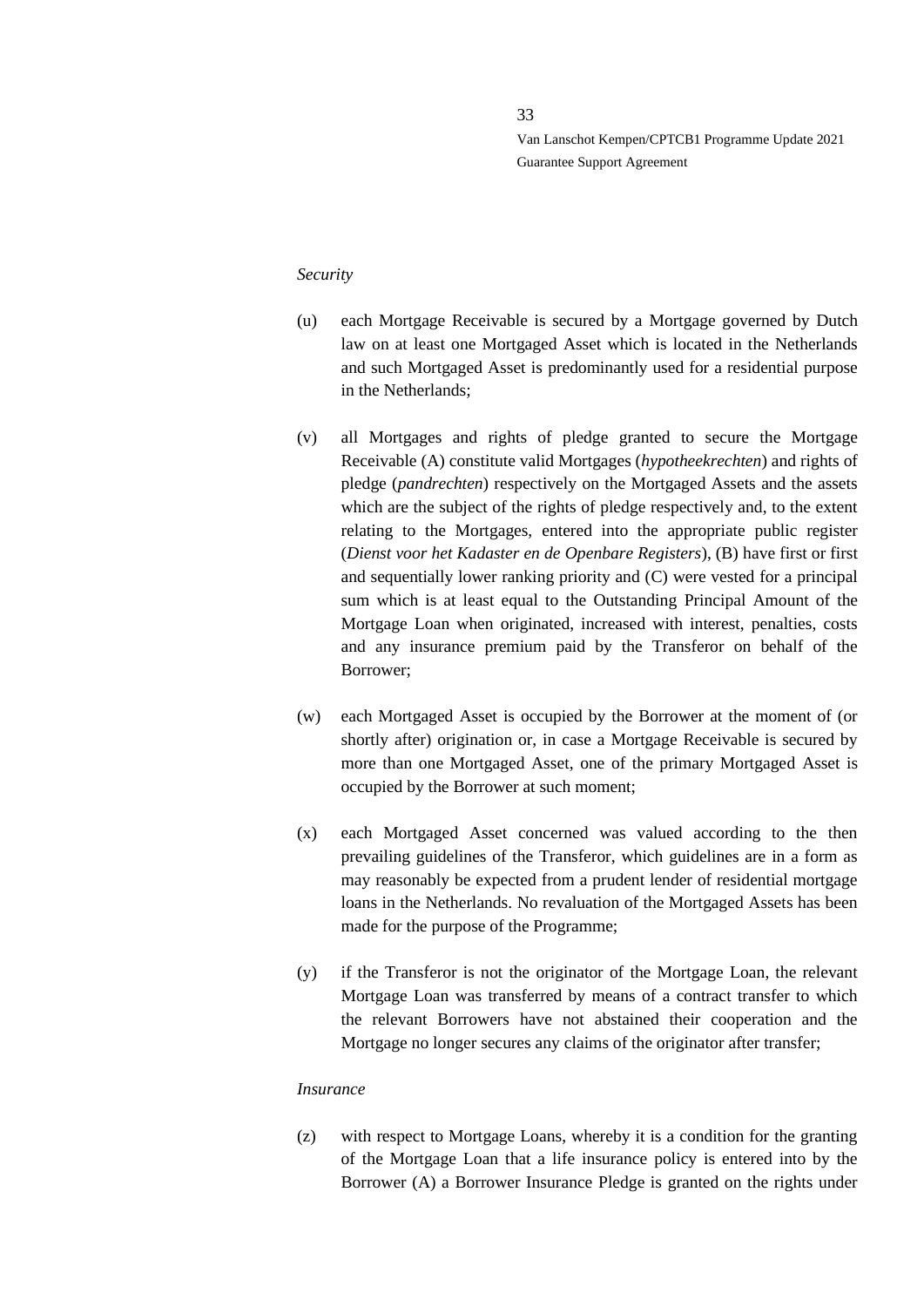such policy in favour of the Transferor, (B) the Mortgage Loan and the life insurance policy are in the Transferor's or the Life Insurance Company's promotional materials not offered as one product or under one name (C) the Borrowers are free to choose the relevant Life Insurance Company and (D) the Life Insurance Company is not a group company of the Transferor;

- (aa) in respect of each Mortgage Loan the Transferor has the benefit of a valid right of pledge on the rights under a life insurance policy or risk insurance policy and either (A) the Transferor (or originator) has been validly appointed as beneficiary under such policy or (B) the relevant insurance company is irrevocably authorised to apply the insurance proceeds in satisfaction of the relevant Mortgage Receivables;
- (bb) the Mortgage Conditions contain a requirement to have and to maintain the benefit of a buildings insurance (*opstalverzekering*) for at least the full reinstatement value (*herbouwwaarde*);

#### *Investment Mortgage Loans*

- (cc) with respect to Investment Mortgage Loans, the relevant investments held in the name of the relevant Borrower have been validly pledged to the Transferor and the securities are purchased on behalf of the relevant Borrower by:
	- (i) an investment firm (*beleggingsonderneming*) in the meaning ascribed thereto in the Wft, being either a broker (*bemiddelaar*) or an asset manager (*vermogensbeheerder*), which is by law obliged to administer the securities in the name of the relevant Borrower through a bank (see the next paragraph) or a separate securities giro (*effectengiro*); or
	- (ii) a bank, which is by law obliged to (x) administer the securities through a separate depositary vehicle and/or (y) only administer securities the transfer of which is subject to the Wge;
- (dd) there is no connection between any of the Investment Mortgage Loans and any Investment Portfolio, other than the Borrower Investment Pledge;

#### *Entire Loan*

(ee) each receivable under a Mortgage Loan (*hypothecaire lening*) which is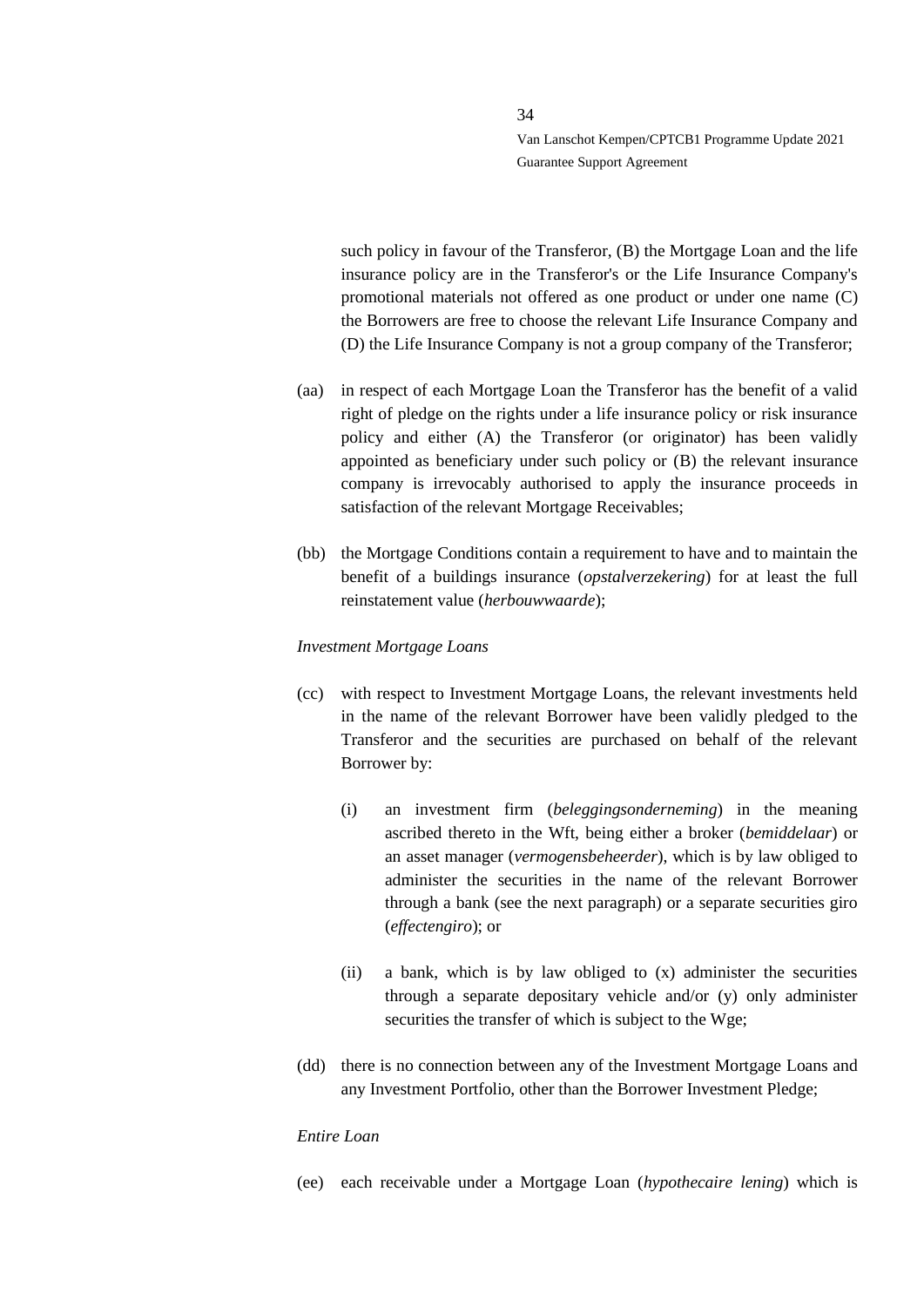secured by the same Mortgage is assigned to the CBC pursuant to the Guarantee Support Agreement; and

(ff) each Mortgage Loan constitutes the entire Mortgage Loan granted to the relevant Borrower and not merely one or more loan parts (*leningdelen*).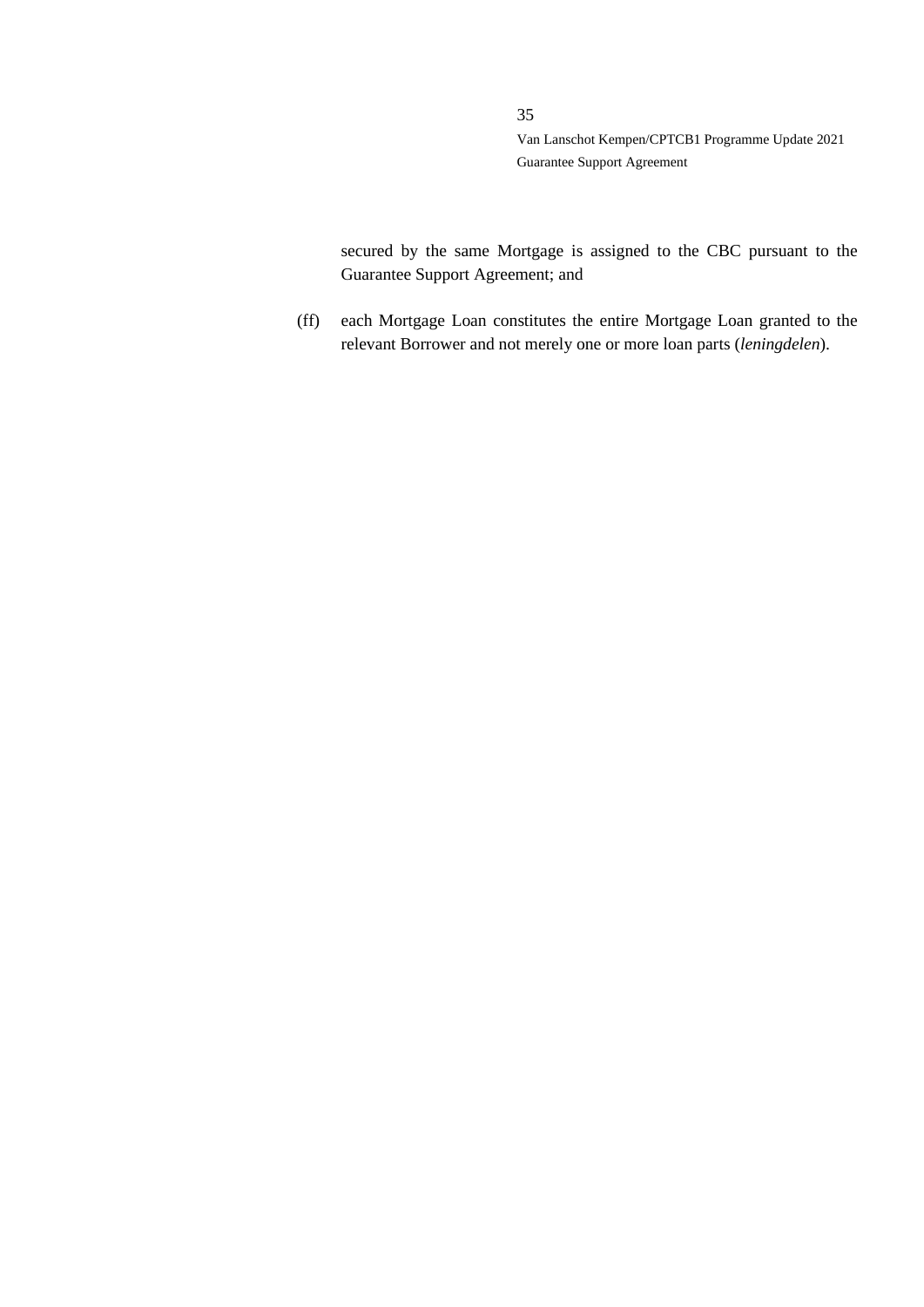#### **SCHEDULE 2**

# **DEED OF SALE, ASSIGNMENT AND PLEDGE**

between

# **[VAN LANSCHOT KEMPEN N.V.]**

as Transferor

and

# **VAN LANSCHOT CONDITIONAL PASS-THROUGH COVERED BOND COMPANY B.V.** as CBC

and

**STICHTING SECURITY TRUSTEE VAN LANSCHOT CONDITIONAL PASS-THROUGH COVERED BOND COMPANY**

as Security Trustee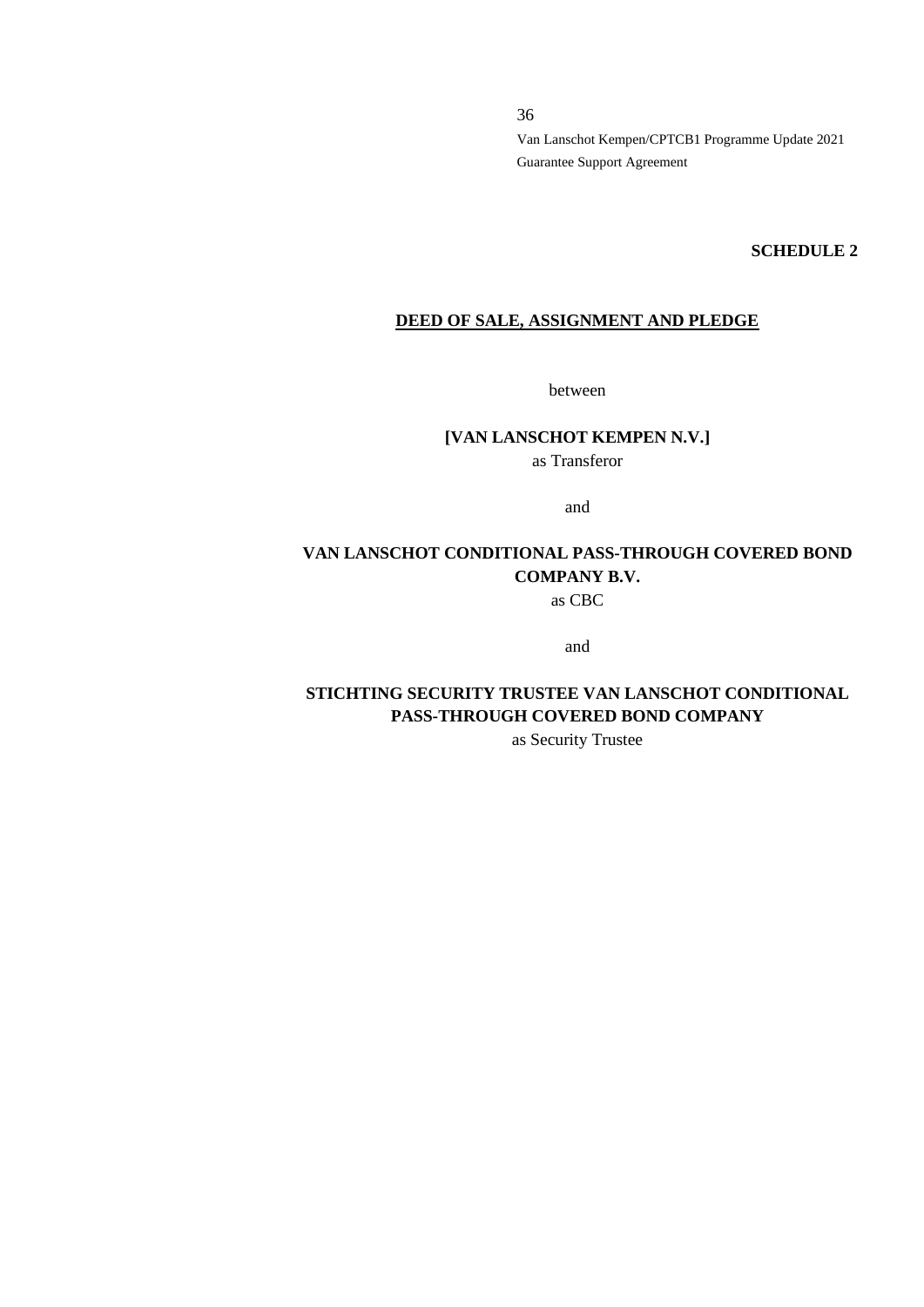## **DEED OF ASSIGNMENT OF MORTGAGE RECEIVABLES**

THIS DEED is dated [...] and made between,

- 1. **[VAN LANSCHOT KEMPEN N.V.**, a public limited liability company (*naamloze vennootschap*) organised under the laws of the Netherlands and established in 's-Hertogenbosch, the Netherlands;]
- 2. **VAN LANSCHOT CONDITIONAL PASS-THROUGH COVERED BOND COMPANY B.V.**, a private company with limited liability (*besloten vennootschap met beperkte aansprakelijkheid*) organised under the laws of the Netherlands, and established in Amsterdam, the Netherlands; and
- 3. **STICHTING SECURITY TRUSTEE VAN LANSCHOT CONDITIONAL PASS-THROUGH COVERED BOND COMPANY**, a foundation (*stichting*) organised under the laws of the Netherlands and established in Amsterdam, the Netherlands.

# **WHEREAS:**

- (A) The Transferor, the CBC and the Security Trustee have entered into the Guarantee Support Agreement whereby the Transferor has undertaken to sell and assign to the CBC and the CBC has undertaken to purchase and accept the assignment of the Relevant Mortgage Receivables.
- (B) On the terms and subject to the conditions of the Guarantee Support Agreement the parties hereto wish to sell and assign and purchase and accept assignment of the Mortgage Receivables and the Beneficiary Rights relating to such Mortgage Receivables listed in Annex 1 to this Deed and such Annex provides, with respect to the Transferor, the following details regarding each of the corresponding Relevant Mortgage Receivables:
	- (i) loan number, loan part (*leningdeel*), mortgage type and the account number of the Mortgage Loan in relation to the Relevant Mortgage Receivable;
	- (ii) name and address of the Borrower (only included in the Escrow List of Loans);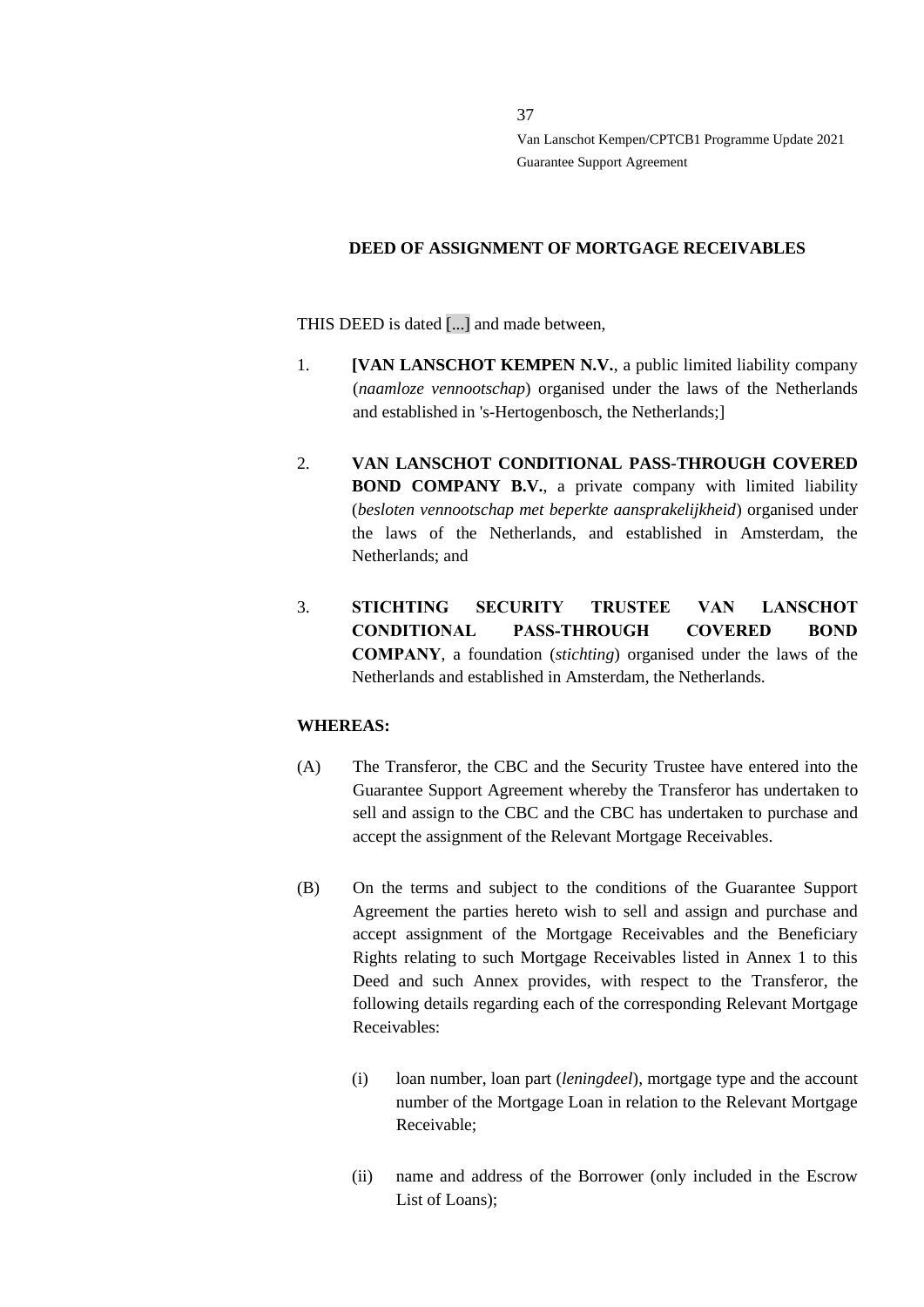- (iii) address of the property encumbered with the Mortgage, if different from (ii) (only included in the Escrow List of Loans);
- (iv) Outstanding Principal Amount on the first day of this month; and
- (v) date on which the Relevant Mortgage Receivable was granted,
- (C) The CBC and the Security Trustee have entered into the Security Trustee Receivables Pledge Agreement whereby the CBC has undertaken to pledge to the Security Trustee and the Security Trustee has undertaken to accept such pledge from the CBC the Relevant Mortgage Receivables.
- (D) On the terms and subject to the conditions of the Security Trustee Receivables Pledge Agreement the CBC hereto wishes to pledge and the Security Trustee wishes to accept such pledge of the Mortgage Receivables listed in Annex 1 to this Deed and the Beneficiary Rights relating to such Mortgage Receivables.

#### **IT IS AGREED** as follows:

#### **1. Interpretation**

- 1.1 In this Deed (including its recitals), except so far as the context otherwise requires, words, expressions and capitalised terms used herein and not otherwise defined or construed herein shall have the same meanings as defined or construed in the master definitions agreement dated 2 March 2015 and signed by, amongst others, the parties to this Deed, and as the same may be amended, restated, supplemented or otherwise modified from time to time (the "**Master Definitions Agreement**"). The rules of usage and of interpretation as set forth in the Master Definitions Agreement and all other agreements and understandings between the parties hereto contained therein shall apply to this Deed, unless otherwise provided herein.
- 1.2 Furthermore, the expression "**Deed**" shall herein mean this deed of assignment.
- 1.3 This Deed expresses and describes Netherlands legal concepts in English and not in their original Dutch terms. Consequently, this Deed is concluded on the express condition that all words, terms and expressions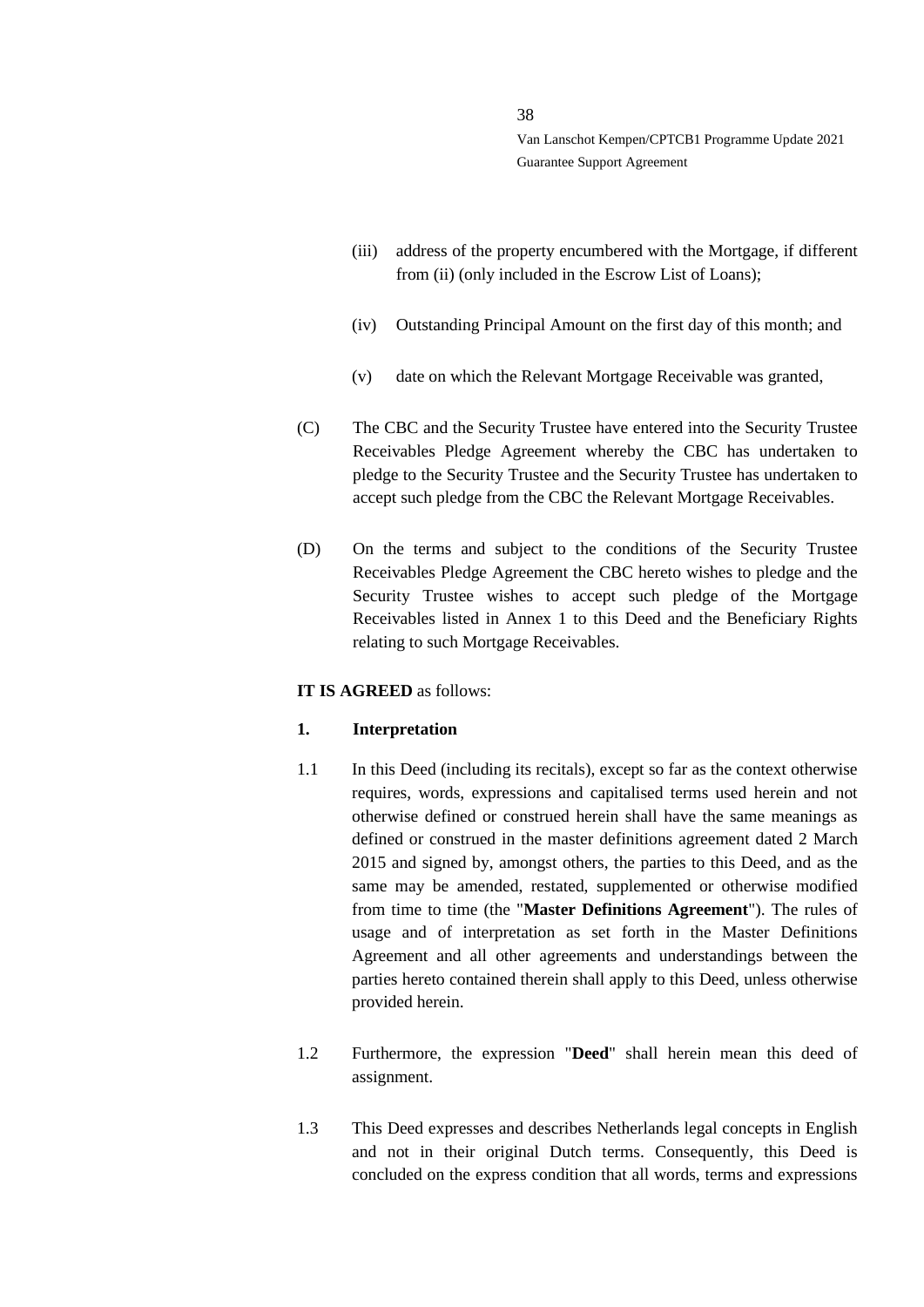used herein shall be construed and interpreted in accordance with the laws of the Netherlands.

### **2. Assignment**

- 2.1 In accordance with and under the conditions set forth in the Guarantee Support Agreement, the Transferor herewith sells and assigns and, as the case may be, assigns in advance (*bij voorbaat*) to the CBC and the CBC herewith accepts and, as the case may be, accepts in advance (*bij voorbaat*) from the Transferor the Relevant Mortgage Receivables as listed in Annex 1 hereto, with all rights relating thereto as referred to in Clause 2.10 of the Guarantee Support Agreement in accordance with Article 3:94 of the Dutch Civil Code. To the extent legally possible and required, the Transferor herewith assigns and, as the case may be, assigns in advance (*bij voorbaat*) to the CBC, and the CBC accepts and, as the case may be, accepts in advance (*bij voorbaat*) from the Transferor, the Beneficiary Rights relating to the Relevant Mortgage Receivables listed in Annex 1 hereto.
- 2.2 The Transferor represents and warrants to the CBC and the Security Trustee that at the date hereof:
	- (a) the Transferor Warranties are true and correct in all material respects;
	- (b) in relation to each Relevant Mortgage Receivable listed in Annex 1 to this Deed, the Mortgage Receivables Warranties are true and correct in all material respects.

# **3. Pledge**

3.1 In accordance with and under the conditions set forth in the Security Trustee Receivables Pledge Agreement, the CBC agrees and, under the condition precedent (*opschortende voorwaarde*) of the completion of the assignment in Clause 2 above, the CBC herewith pledges and, as the case may be, pledges in advance (*bij voorbaat*) as security for the due and punctual payment of the Security Trustee Secured Liabilities to the Security Trustee and the Security Trustee herewith accepts from the CBC the pledge of the Relevant Mortgage Receivables and the Beneficiary Rights relating thereto, as listed in Annex 1 hereto, together with all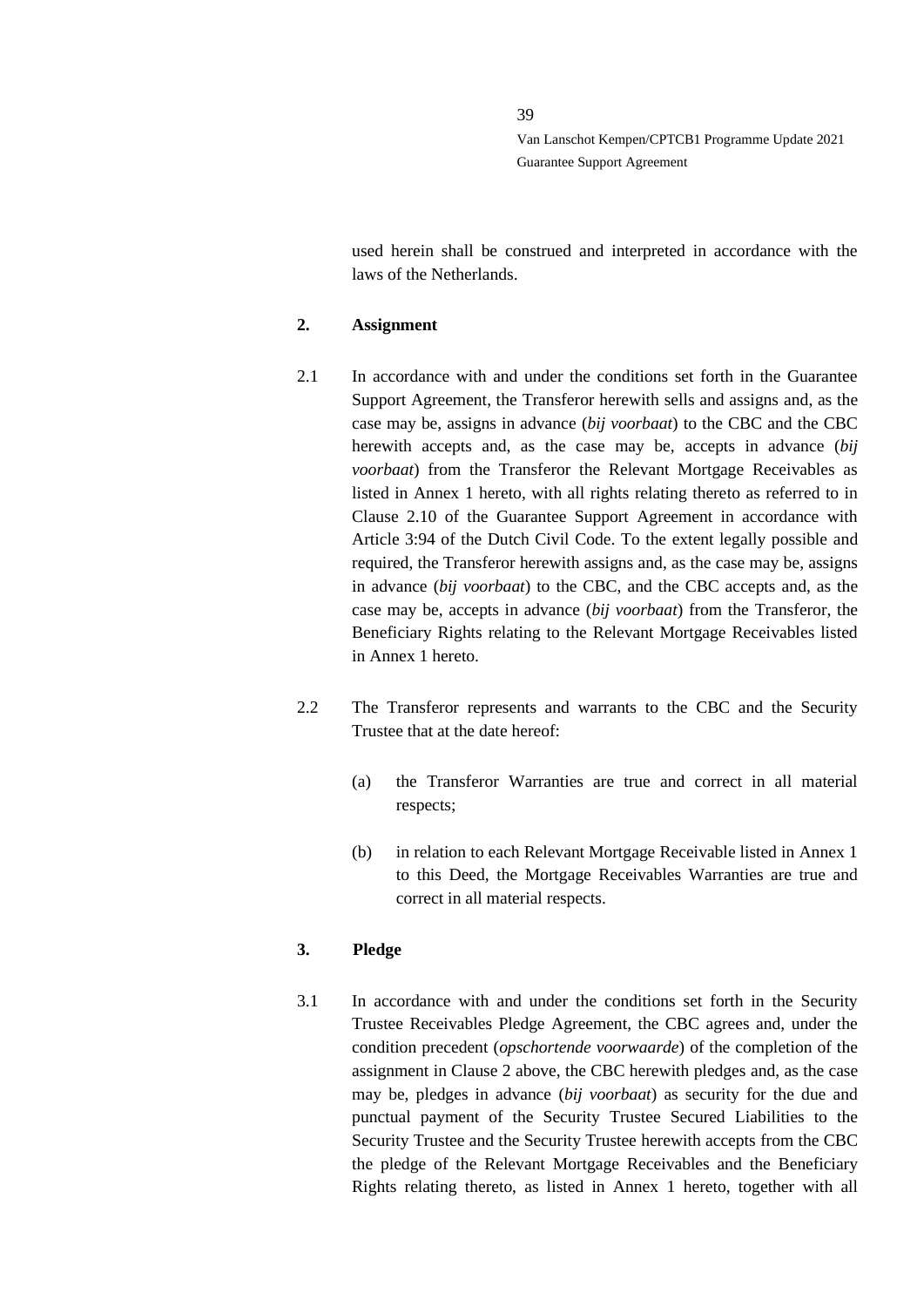rights relating thereto as referred to in Clause 3 of the Security Trustee Receivables Pledge Agreement.

3.2 The CBC represents and warrants to the Security Trustee that at the date hereof the matters set forth in Clause 4, with the exception of Clause 4(b), of the Security Trustee Receivables Pledge Agreement are true and correct in all material respects with regard to the Relevant Mortgage Receivables and Beneficiary Rights relating thereto and with respect to Clause 4(b) are true and correct in all material respects immediately after registration of this Deed with regard to the Mortgage Receivables.

# **4. No dissolution, no nullification**

To the extent permitted by law, the parties hereby waive their rights pursuant to Articles 6:265 to 6:272 inclusive of the Dutch Civil Code to dissolve (*ontbinden*), or demand in legal proceedings the dissolution (*ontbinding*) of, this Deed. Furthermore, to the extent permitted by law, the parties hereby waive their rights under Article 6:228 of the Dutch Civil Code to nullify (*vernietigen*), or demand in legal proceedings the nullification (*vernietiging*) of, this Deed on the ground of error (*dwaling*).

# **5. Governing Law and jurisdiction**

Clause 15 of the Guarantee Support Agreement shall be applicable to this Deed, as if set out in full herein.

Thus agreed and signed in [●] original copies in [Amsterdam] on the day and year first before written.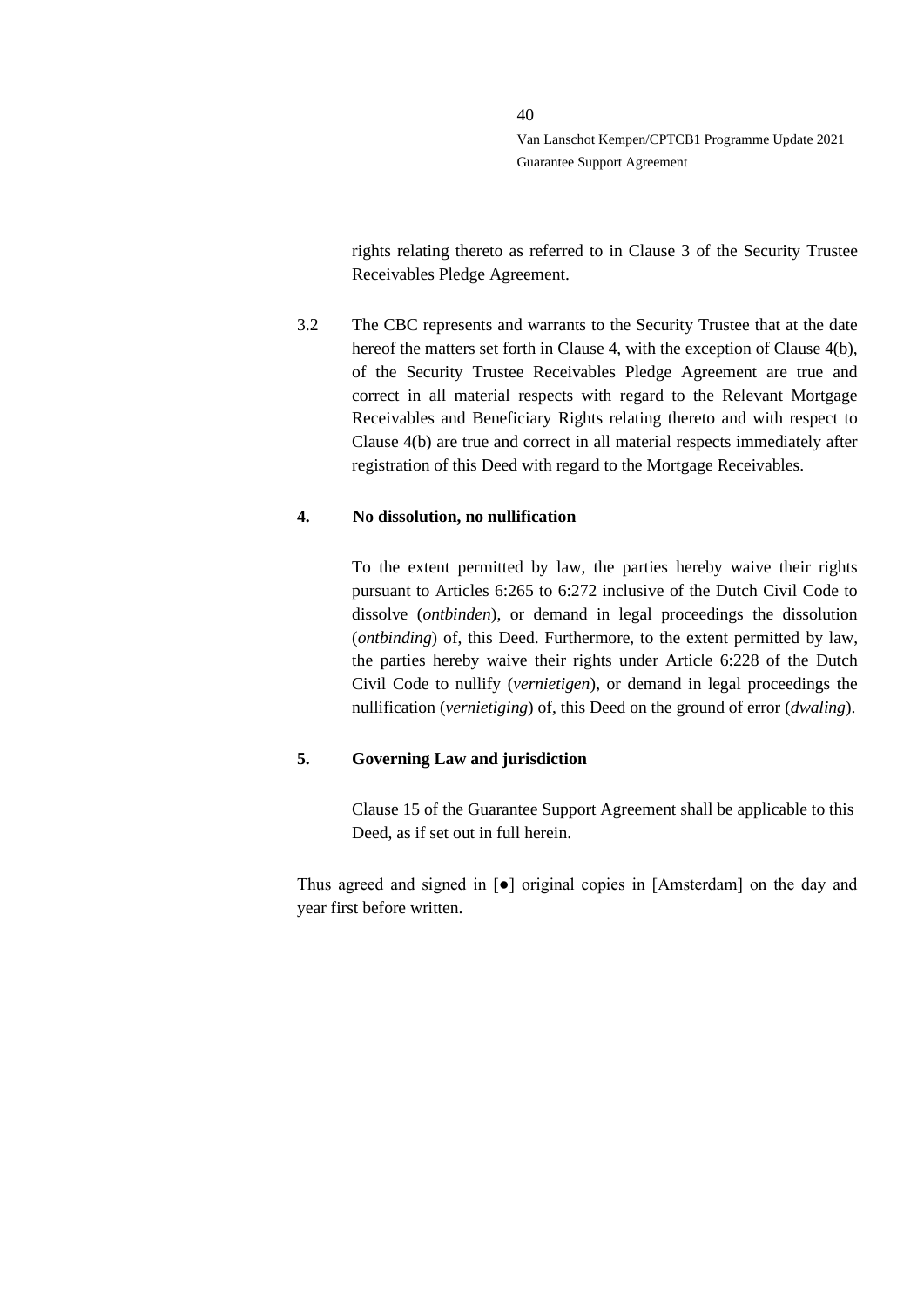# **[VAN LANSCHOT KEMPEN N.V.]**

| by     |  |
|--------|--|
| title: |  |

 $by :$ title :

# **STICHTING SECURITY TRUSTEE VAN LANSCHOT CONDITIONAL PASS-THROUGH COVERED BOND COMPANY**

by :  $[\bullet]$ title :

**VAN LANSCHOT CONDITIONAL PASS-THROUGH COVERED BOND COMPANY B.V.**

by  $:[\bullet]$ title :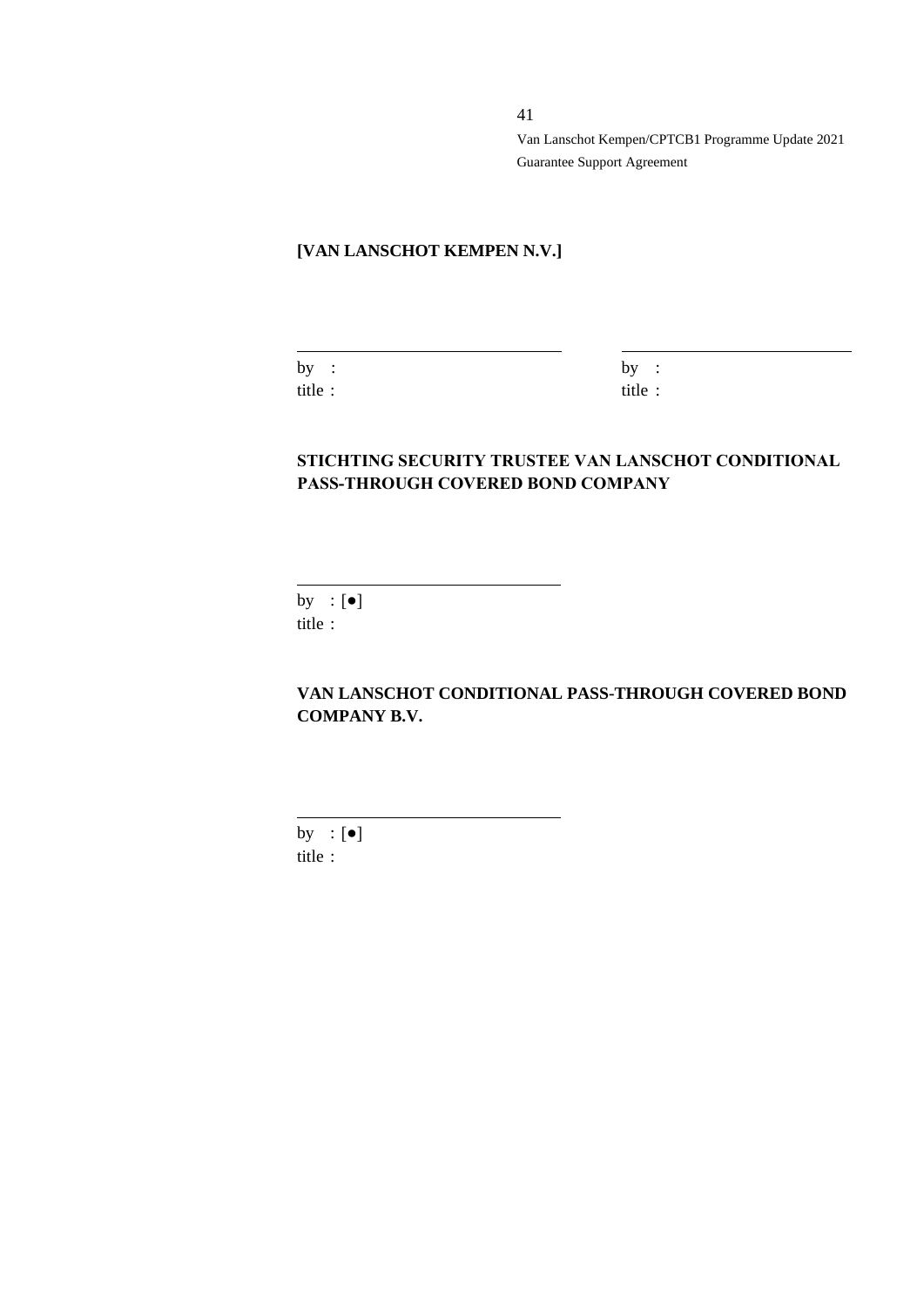#### **ANNEX I**

### **LIST OF RELEVANT MORTGAGE RECEIVABLES**

With respect to [each/the] Transferor, all Relevant Mortgage Receivables should be listed providing the following information:

- (i) loan number, loan part (*leningdeel*), mortgage type and the account number of the Mortgage Loan in relation to the Relevant Mortgage Receivable;
- (ii) name and address of the Borrower (only included in the Escrow List of Loans);
- (iii) address of the property encumbered with the Mortgage, if different from (ii) (only included in the Escrow List of Loans);
- (iv) Outstanding Principal Amount on the first day of this month; and
- (v) date on which the Relevant Mortgage Receivable was granted.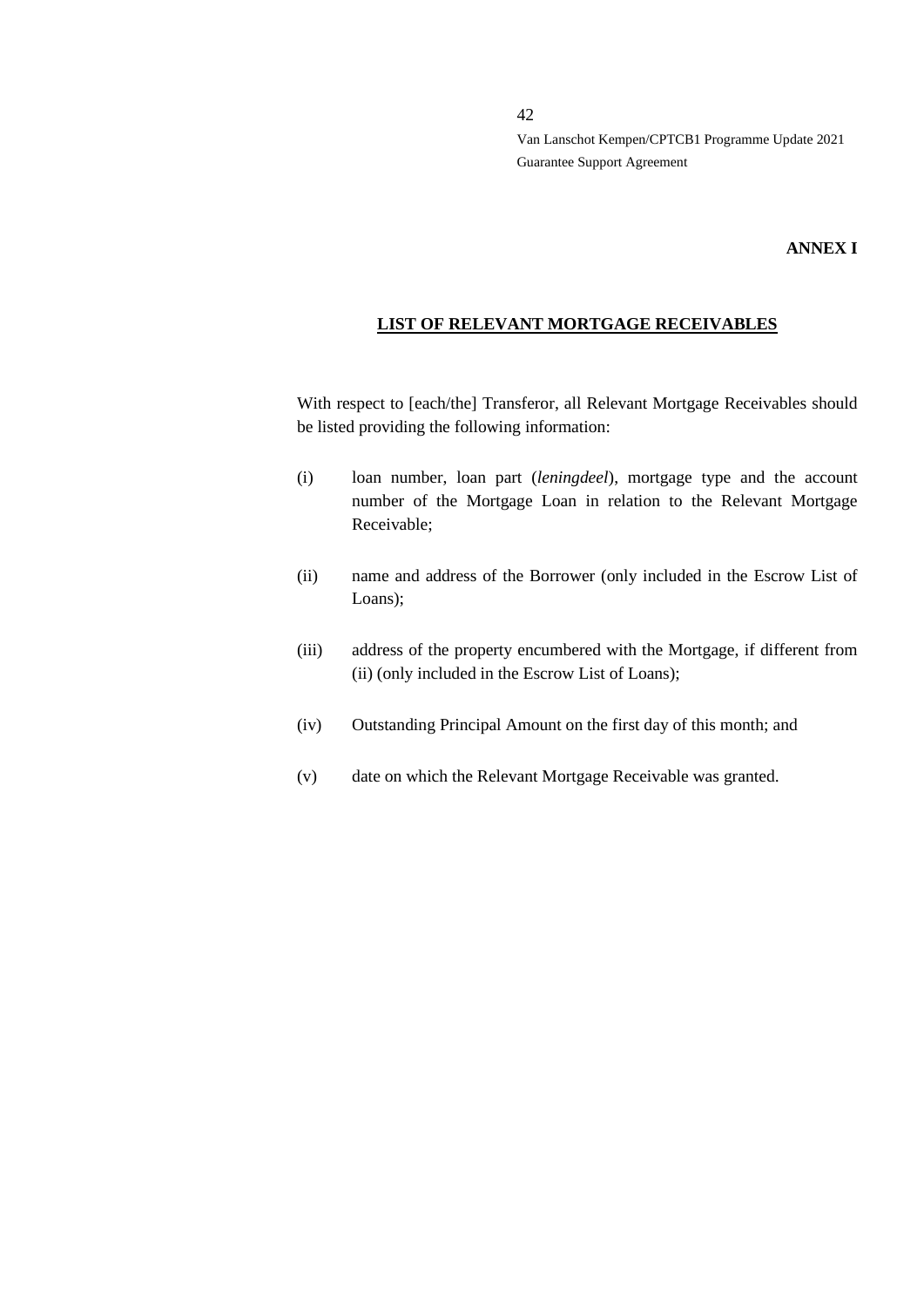#### **SCHEDULE 3**

# **DEED OF REPURCHASE AND RELEASE**

between

# **[VAN LANSCHOT KEMPEN N.V.]** as Transferor

and

# **STICHTING SECURITY TRUSTEE VAN LANSCHOT CONDITIONAL PASS-THROUGH COVERED BOND COMPANY B.V.**

as CBC

and

# **STICHTING SECURITY TRUSTEE VAN LANSCHOT CONDITIONAL PASS-THROUGH COVERED BOND COMPANY**

as Security Trustee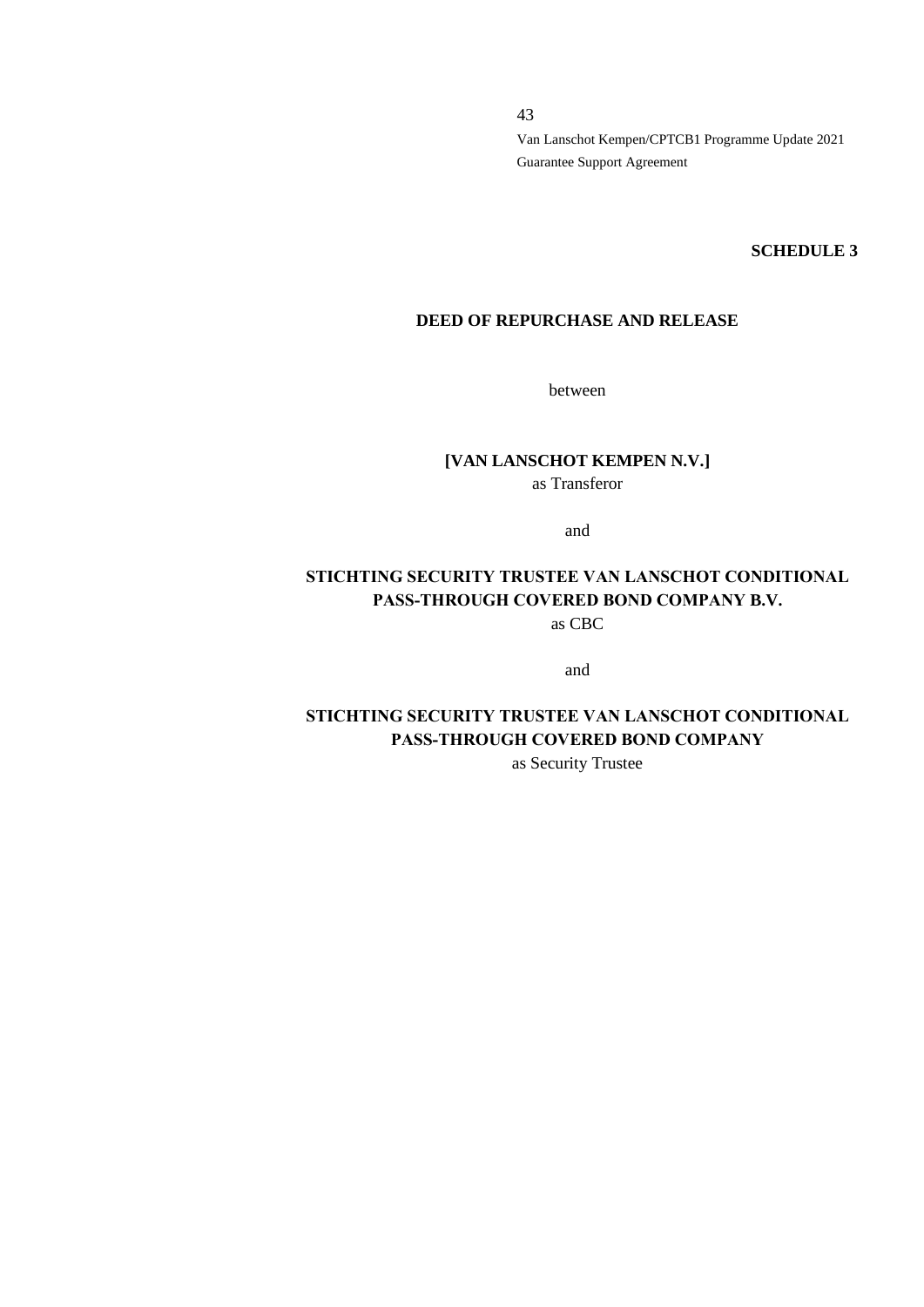THIS DEED is dated [...] and made between,

- 1. **[VAN LANSCHOT KEMPEN N.V.**, a public limited liability company (*naamloze vennootschap*) organised under the laws of the Netherlands and established in 's-Hertogenbosch, the Netherlands;]
- 3. **VAN LANSCHOT CONDITIONAL PASS-THROUGH COVERED BOND COMPANY B.V.**, a private company with limited liability (*besloten vennootschap met beperkte aansprakelijkheid*) organised under the laws of the Netherlands and established in Amsterdam, the Netherlands; and
- 4. **STICHTING SECURITY TRUSTEE VAN LANSCHOT CONDITIONAL PASS-THROUGH COVERED BOND COMPANY**, a foundation (*stichting*) organised under the laws of the Netherlands and established in Amsterdam, the Netherlands.

#### WHEREAS:

- (A) The Transferor, the CBC and the Security Trustee have entered into the Guarantee Support Agreement pursuant to which the Transferor has sold and assigned to the CBC and the CBC has purchased and has accepted such assignment from the Transferor the Relevant Mortgage Receivables.
- (B) Under Clause 5.1, 5.2 and 5.3 of the Guarantee Support Agreement, in certain circumstances the CBC shall sell and reassign one or more Mortgage Receivables (and, in respect of Defaulted Receivables only, all other Mortgage Receivables originated with respect to the same Borrower), together with any Beneficiary Rights relating thereto, as the case may be, and the Transferor shall repurchase and accept reassignment of such Mortgage Receivable and the Beneficiary Rights relating thereto, as the case may be, in accordance with Clause 5.4 of the Guarantee Support Agreement.
- (C) The CBC has agreed to sell and reassign and the Transferor has agreed to repurchase and accept the reassignment of the Mortgage Receivables pertaining to the mortgage loans which are listed in Annex I to this Deed (the "**Relevant Repurchase Mortgage Receivables**"), which list provides, with respect to the Transferor, the following details regarding the Mortgage Loans comprising the relevant Mortgage Loans: (i) account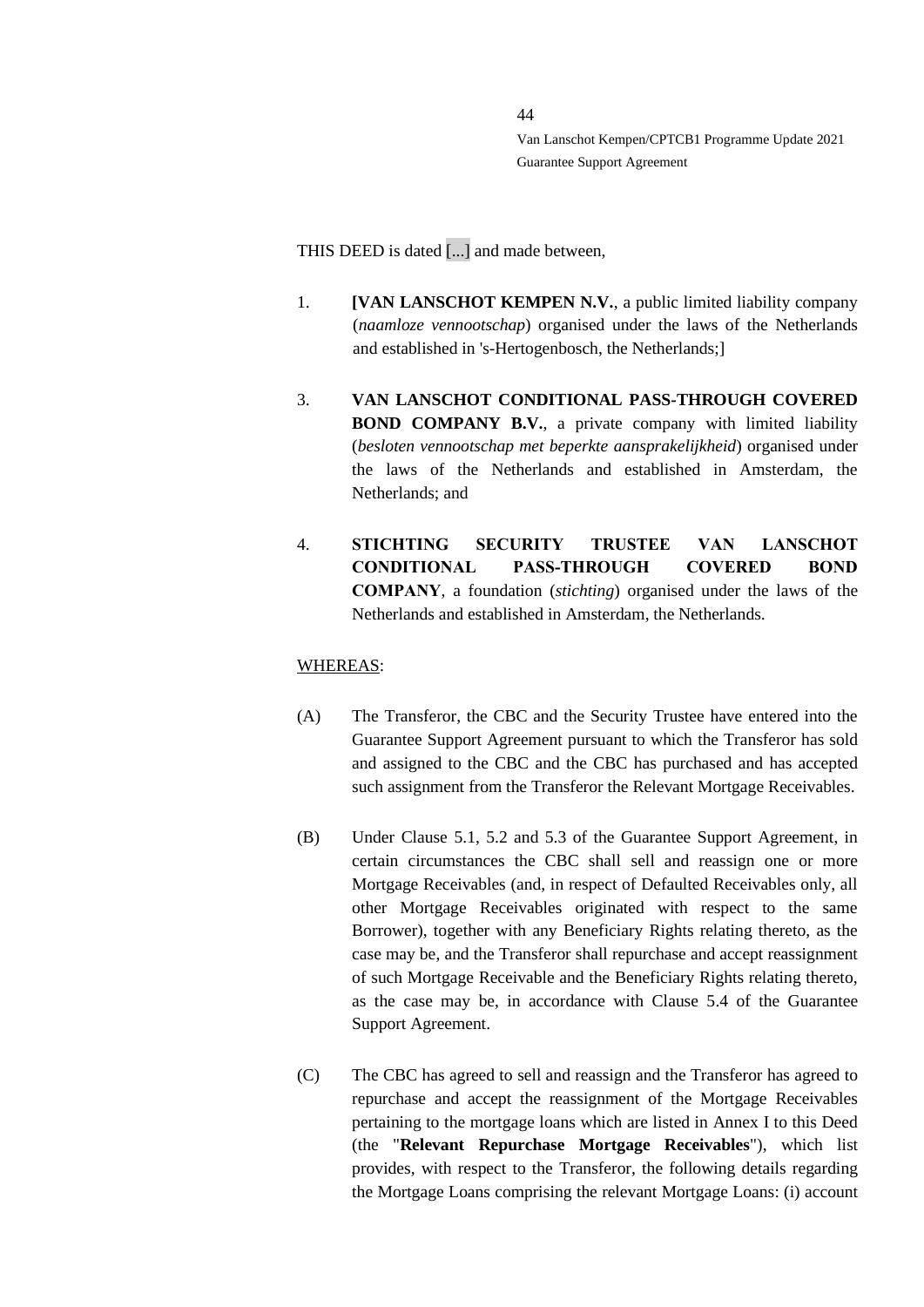details; (ii) Outstanding Principal Amount of the Relevant Repurchase Mortgage Receivables; and (iii) date on which the Relevant Mortgage Loan was granted.

(D) Pursuant to Clause 10.2 of the Security Trustee Receivables Pledge Agreement, in case of a retransfer of Mortgage Receivables, the Security Trustee will be obliged to release the right of pledge created pursuant to the Security Trustee Receivables Pledge Agreement on the Relevant Repurchase Mortgage Receivables and any Beneficiary Rights relating thereto so retransferred to the Transferor.

#### NOW IT IS HEREBY AGREED AS FOLLOWS:

#### **1. Interpretation**

- 1.1 In this Deed (including its recitals), except so far as the context otherwise requires, words, expressions and capitalised terms used herein and not otherwise defined or construed herein shall have the same meanings as defined or construed in the master definitions agreement dated 2 March 2015 and signed by, amongst others, the parties to this Agreement, and as the same may be amended, restated, supplemented or otherwise modified from time to time (the "**Master Definitions Agreement**"). The rules of usage and of interpretation as set forth in the Master Definitions Agreement and all other agreements and understandings between the parties hereto contained therein shall apply to this Deed, unless otherwise provided herein.
- 1.2 The expression "**Deed**" shall herein mean this Deed of Repurchase and Release.
- 1.3 This Deed expresses and describes Dutch legal concepts in English and not in their original Dutch terms. Consequently, this Deed is concluded on the express condition that all words, terms and expressions used herein shall be construed and interpreted in accordance with the laws of the Netherlands.

#### **2. Repurchase**

2.1 The CBC herewith sells and assigns to the Transferor and the Transferor herewith repurchases and accepts the reassignment from the CBC of the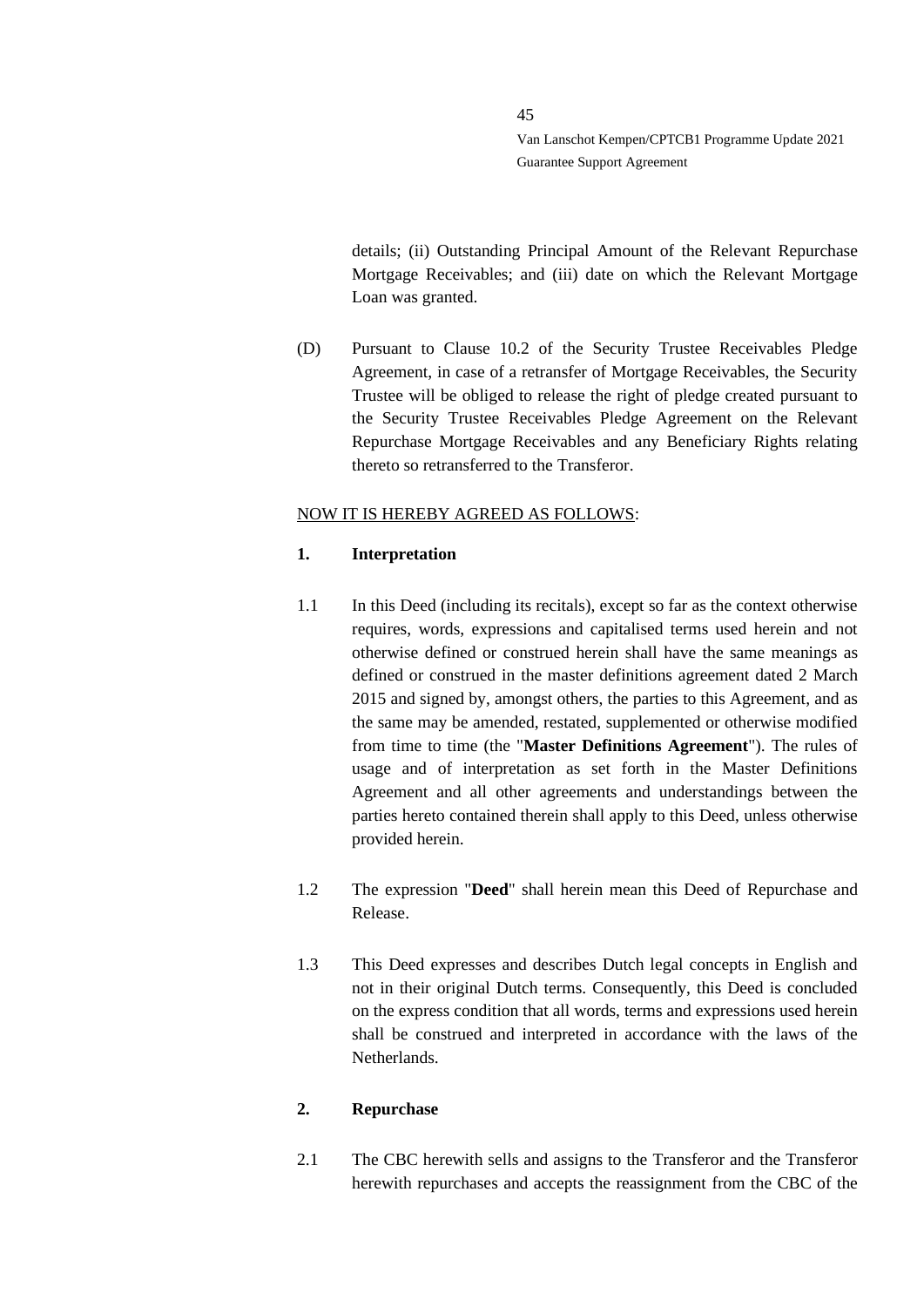Relevant Repurchase Mortgage Receivables. To the extent legally necessary and possible, the CBC herewith assigns to the Transferor and the Transferor herewith accept from CBC, the assignment of the Beneficiary Rights relating to the Relevant Repurchase Mortgage Receivables.

- 2.2 The repurchase price for the Relevant Repurchase Mortgage Receivables and the Beneficiary Rights relating thereto will be equal to the Outstanding Principal Amount in respect of Relevant Repurchase Mortgage Receivables at the date hereof [together with Accrued Interest up to but excluding the date of this Deed] and reasonable costs (including any costs incurred by the CBC in effecting and completing the sale and re-assignment), except if it concerns a repurchase of Defaulted Mortgage Receivables in respect of which no breach of the Mortgage Receivables Warranties has occurred, in which case the purchase price will be at least the lesser of (i) the sum of (a) an amount equal to the foreclosure value of the Mortgaged Assets and (b) the value of all other collateral and (ii) the sum of the Outstanding Principal Amount of the Mortgage Receivable, together with accrued interest due but unpaid, if any, and any other amounts due under the Mortgage Receivable (the "**Repurchase Price**").
- 2.3 The Transferor will pay the Repurchase Price by transferring the amount thereof to the CBC Account or such other account as specified by the CBC in same day funds. Upon such payment the Transferor will have fully acquitted itself of its obligation to pay the Repurchase Price to the CBC.

# **3. Release of pledge**

The Security Trustee herewith terminates by giving notice (*opzegging*) its rights of pledge on the Relevant Repurchase Mortgage Receivables listed in Annex 1 to this Deed and any Beneficiary Rights relating thereto created by the Security Trustee Receivables Pledge Agreement.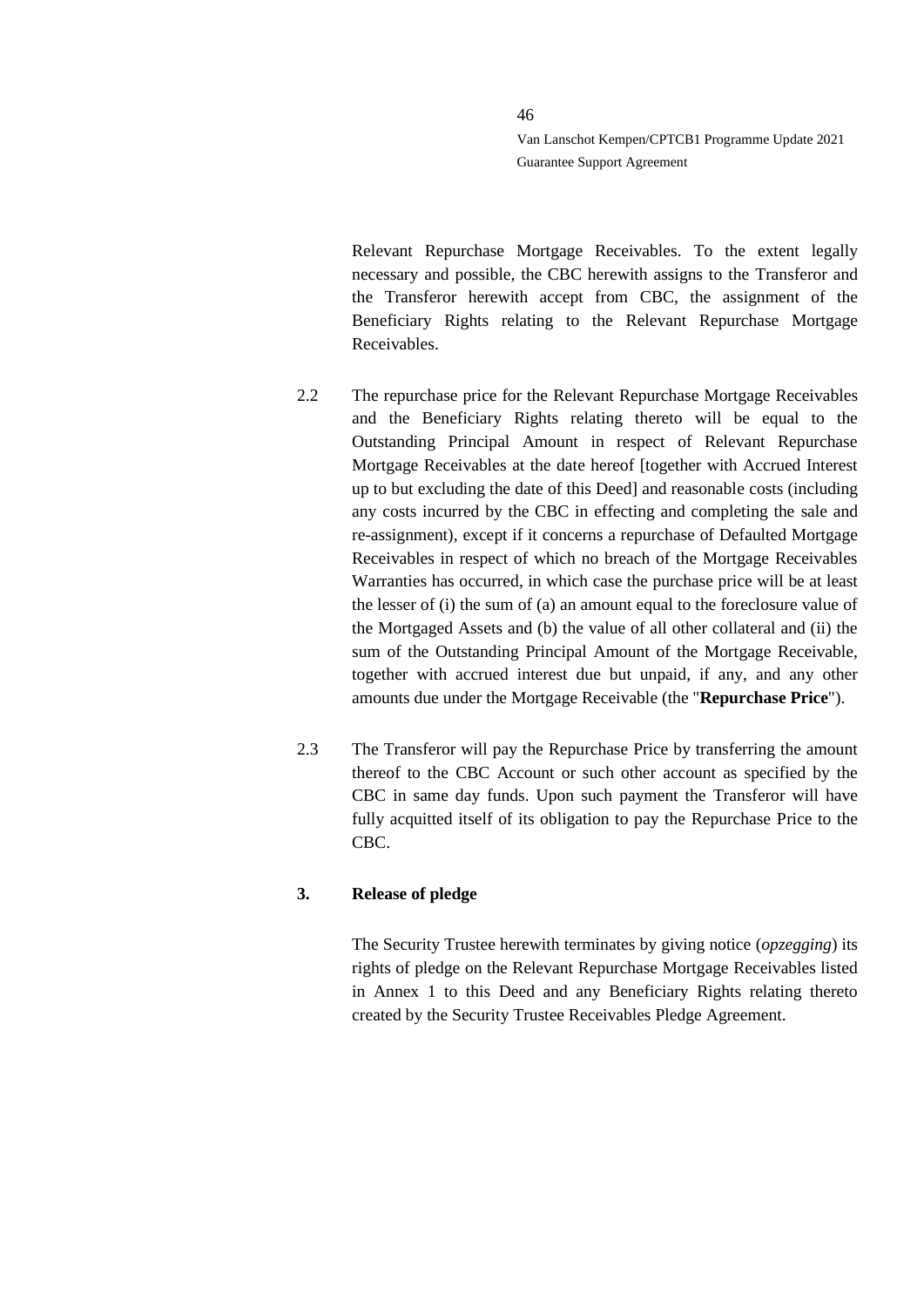## **4. No dissolution, no nullification**

To the extent permitted by law, the parties hereby waive their rights pursuant to Articles 6:265 to 6:272 inclusive of the Dutch Civil Code to dissolve (*ontbinden*), or demand in legal proceedings the dissolution (*ontbinding*) of, this Deed. Furthermore, to the extent permitted by law, the parties hereby waive their rights under Article 6:228 of the Dutch Civil Code to nullify (*vernietigen*), or demand in legal proceedings the nullification (*vernietiging*) of, this Deed on the ground of error (*dwaling*).

#### **5. Governing Law and jurisdiction**

Clause 15 of the Guarantee Support Agreement shall be applicable to this Deed.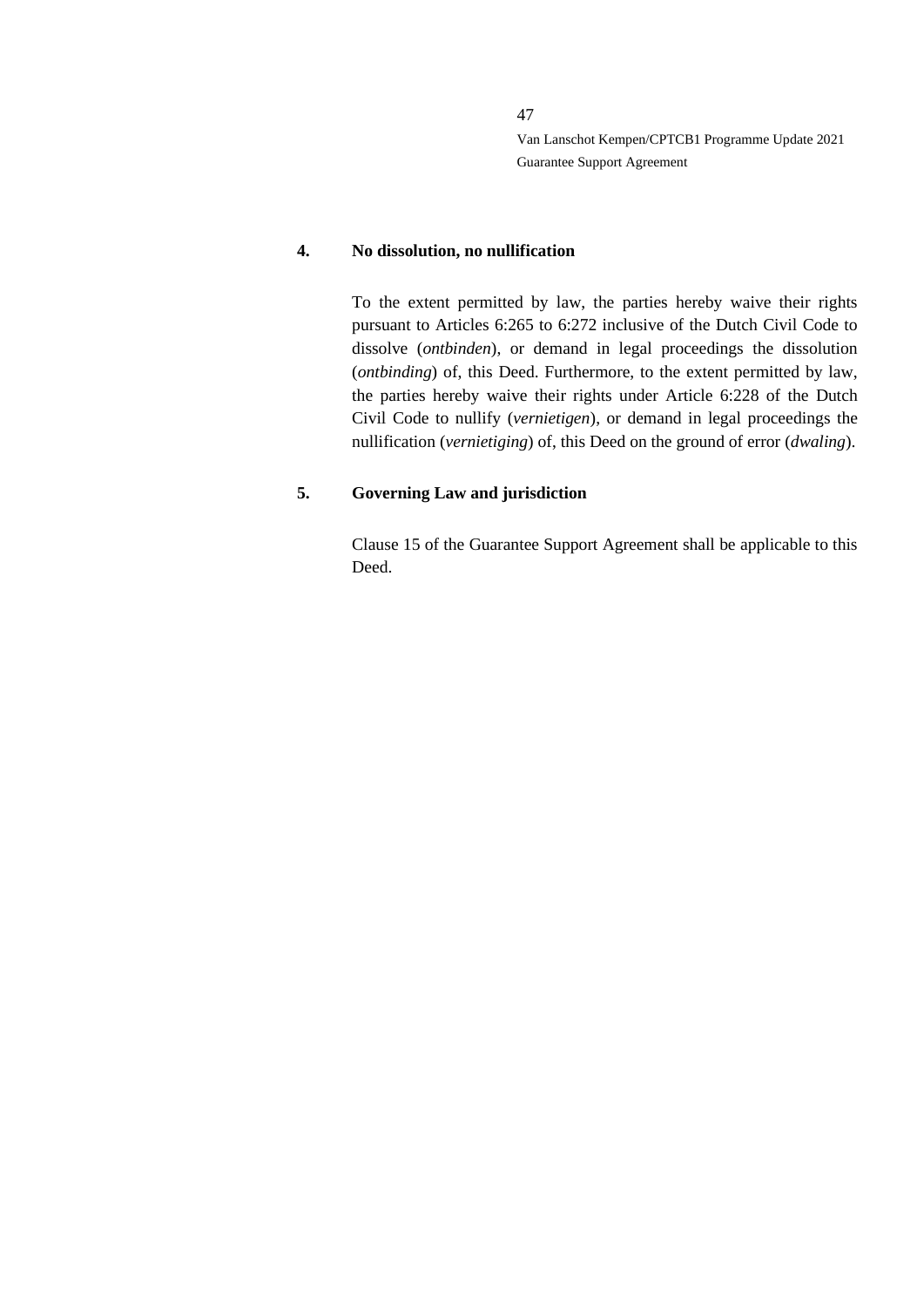Thus agreed and signed in [●] original copies in [●] on the day and year first before written.

# **[VAN LANSCHOT KEMPEN N.V.]**

| by |  |                     |
|----|--|---------------------|
|    |  | title: proxy holder |

 $by :$ title : proxy holder

# **VAN LANSCHOT CONDITIONAL PASS-THROUGH COVERED BOND COMPANY B.V.**

by :

title :

**STICHTING SECURITY TRUSTEE VAN LANSCHOT CONDITIONAL PASS-THROUGH COVERED BOND COMPANY**

by : title :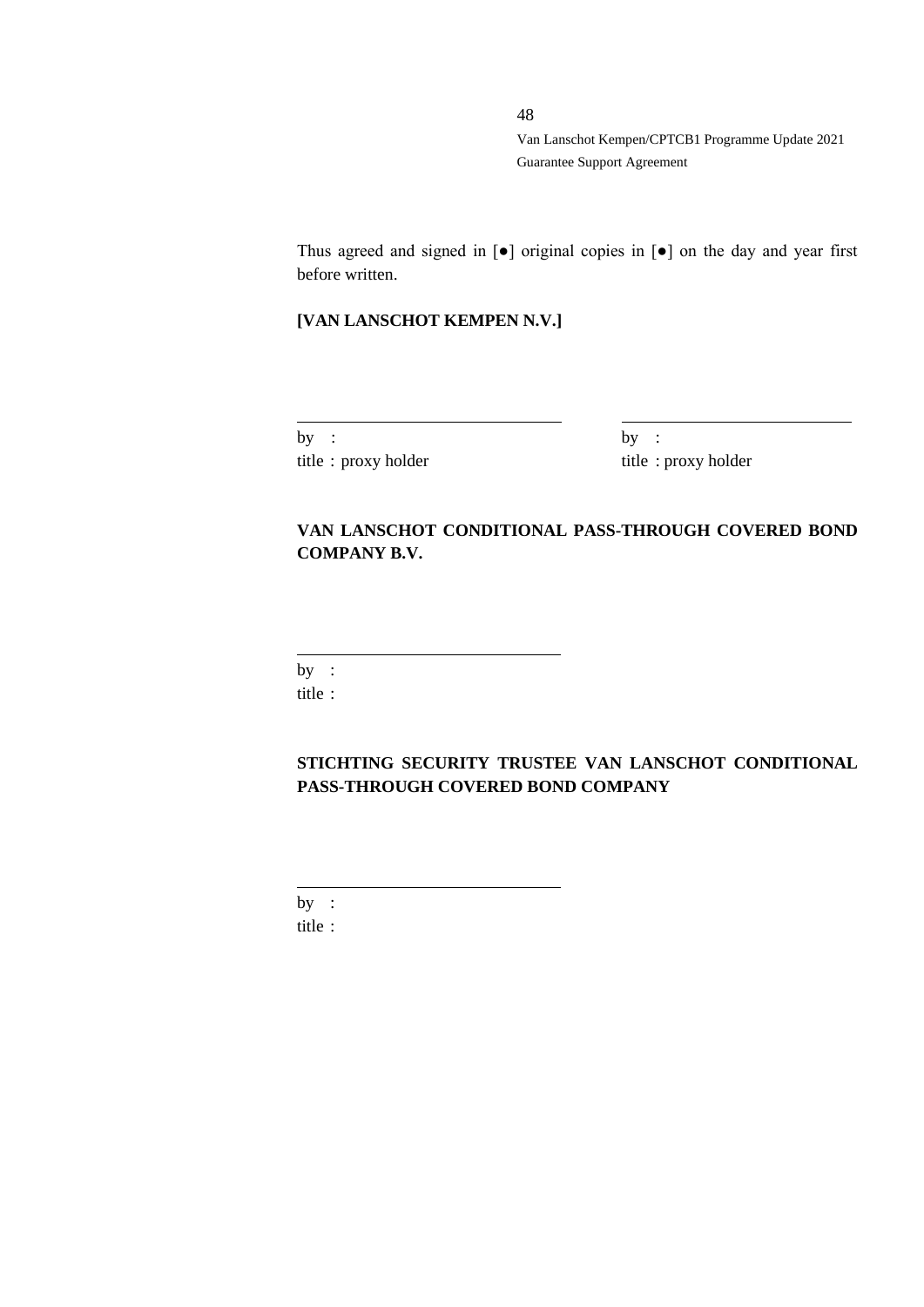# **ANNEX I**

# **LIST OF RELEVANT REPURCHASE MORTGAGE RECEIVABLES**

With respect to the Transferor, all Relevant Repurchase Mortgage Receivables should be listed providing the following information:

- (i) loan number, loan part (*leningdeel*), mortgage type, interest type, interest rate, interest rate reset date of each Relevant Mortgage Loan;
- (ii) Outstanding Principal Amount of the Relevant Repurchase Mortgage Receivable; and
- (iii) the date on which the Relevant Mortgage Loan was granted.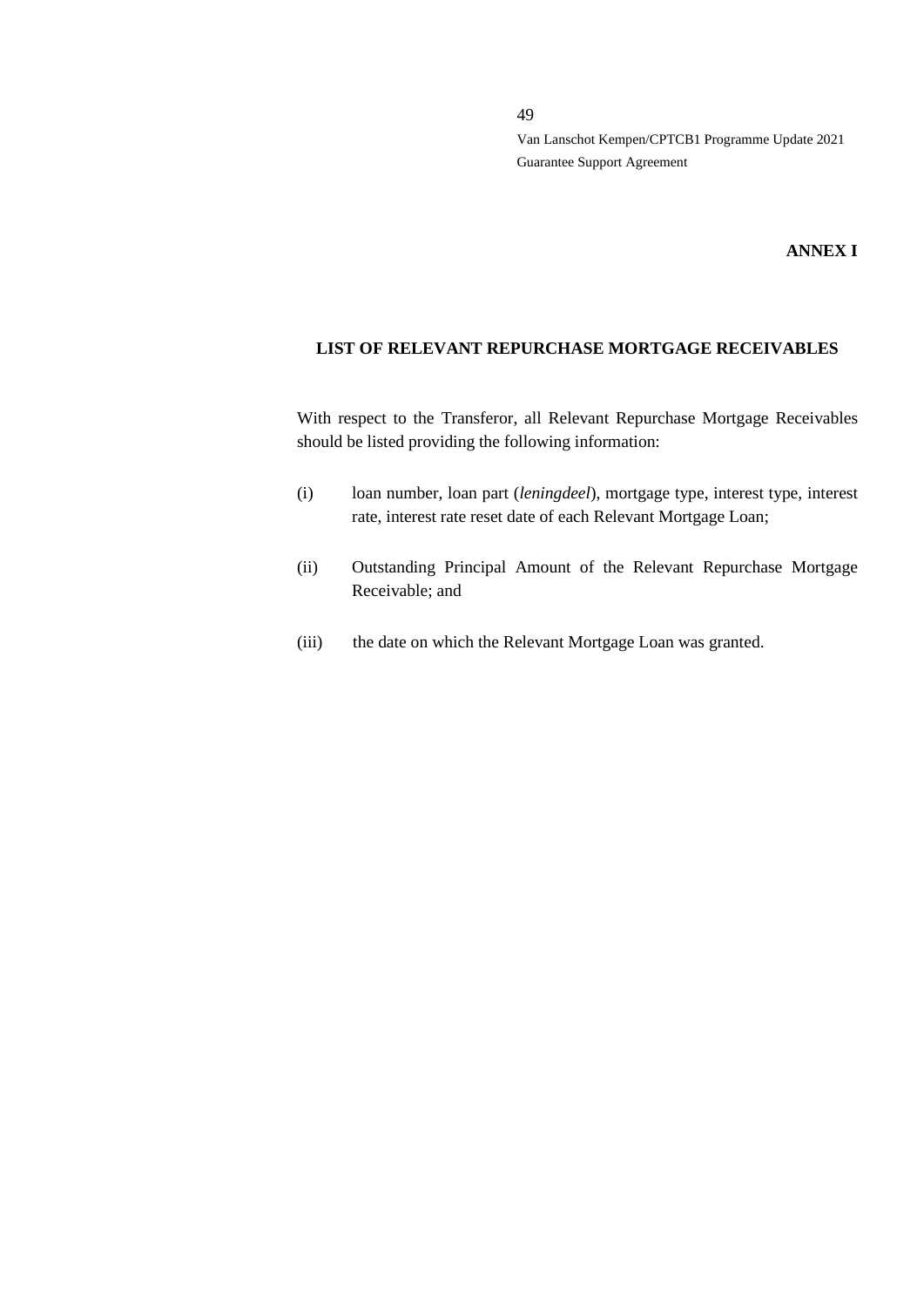#### **SCHEDULE 4**

#### **OFFER NOTICE**

To: Transferor

 $\begin{bmatrix} \end{bmatrix}$ 

Dear Sirs,

We refer to a guarantee support agreement (such guarantee support agreement, as from time to time amended, supplemented or novated being herein called the "**Guarantee Support Agreement**") dated 2 March 2015, as the same may be amended, restated, supplemented or otherwise modified from time to time, pursuant to which yourselves as Transferor transferred certain Mortgage Receivables to ourselves.

In this Offer Notice, except so far as the context otherwise requires, words, expressions and capitalised terms used herein and not otherwise defined or construed herein shall have the same meanings as defined or construed in the master definitions agreement dated 2 March 2015, and signed by, amongst others, ourselves, and as the same may be amended, restated, supplemented or otherwise modified from time to time (the "**Master Definitions Agreement**").

In accordance with the Guarantee Support Agreement, the CBC hereby offers to sell the selected receivables listed in the Annex hereto (the "**Selected Receivables**") to you or any Transferor nominated by you and notify you that:

- (a) the proposed purchase date is  $\lceil \bullet \rceil$ ;
- (b) the proposed purchase price [●] (the "**Purchase Price**") and is to be paid into account no. [specify number] in the name of [specify account name] at [specify bank name and address]; and

The Security Trustee hereby releases (*opzeggen*) its right of pledge on the Selected Receivables listed in the Annex hereto created pursuant to the Security Trustee Receivables Pledge Agreement, under the condition precedent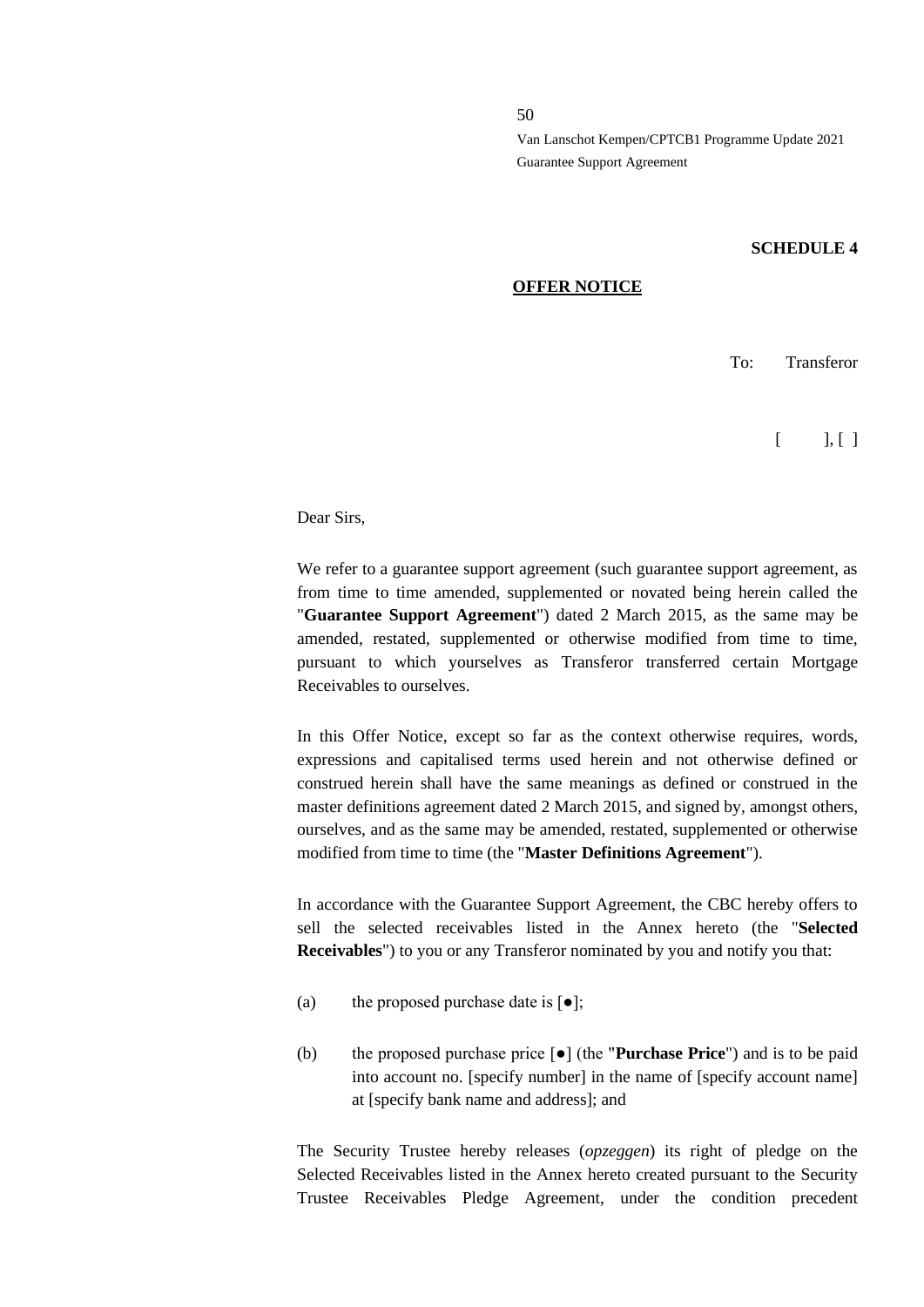(*opschortende voorwaarde* that the account specified above is credited with the Purchase Price in accordance with the instructions in this Offer Notice without any further actions being required.

If you wish to accept this offer, please countersign this Notice and return it to us by no later than [●], which shall complete the sale and purchase. The transfer shall be completed in accordance with Clause [9.2] of the Guarantee Support Agreement. If we shall not have received this Offer Notice back from you by the aforementioned date, countersigned, we shall assume that you have declined our offer.

Yours faithfully,

# **VAN LANSCHOT CONDITIONAL PASS-THROUGH COVERED BOND COMPANY B.V.**

 $by:$ title :

# **STICHTING SECURITY TRUSTEE VAN LANSCHOT CONDITIONAL PASS-THROUGH COVERED BOND COMPANY**

by : title :

# **SIGNED FOR ACCEPTANCE OF THE OFFER SET OUT HEREIN**

[Transferor] by : title :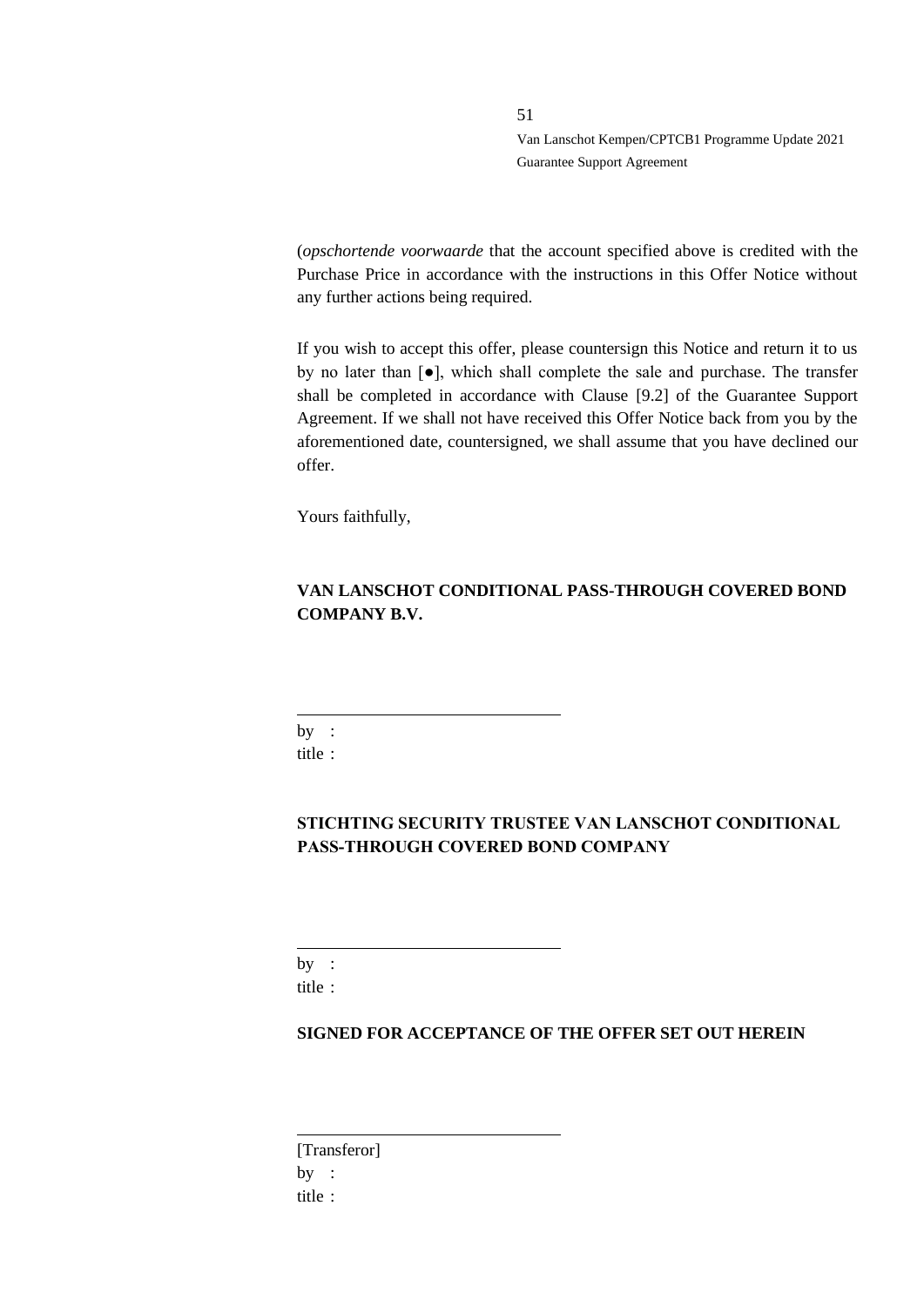Incl. - Annex with details of the Selected Receivables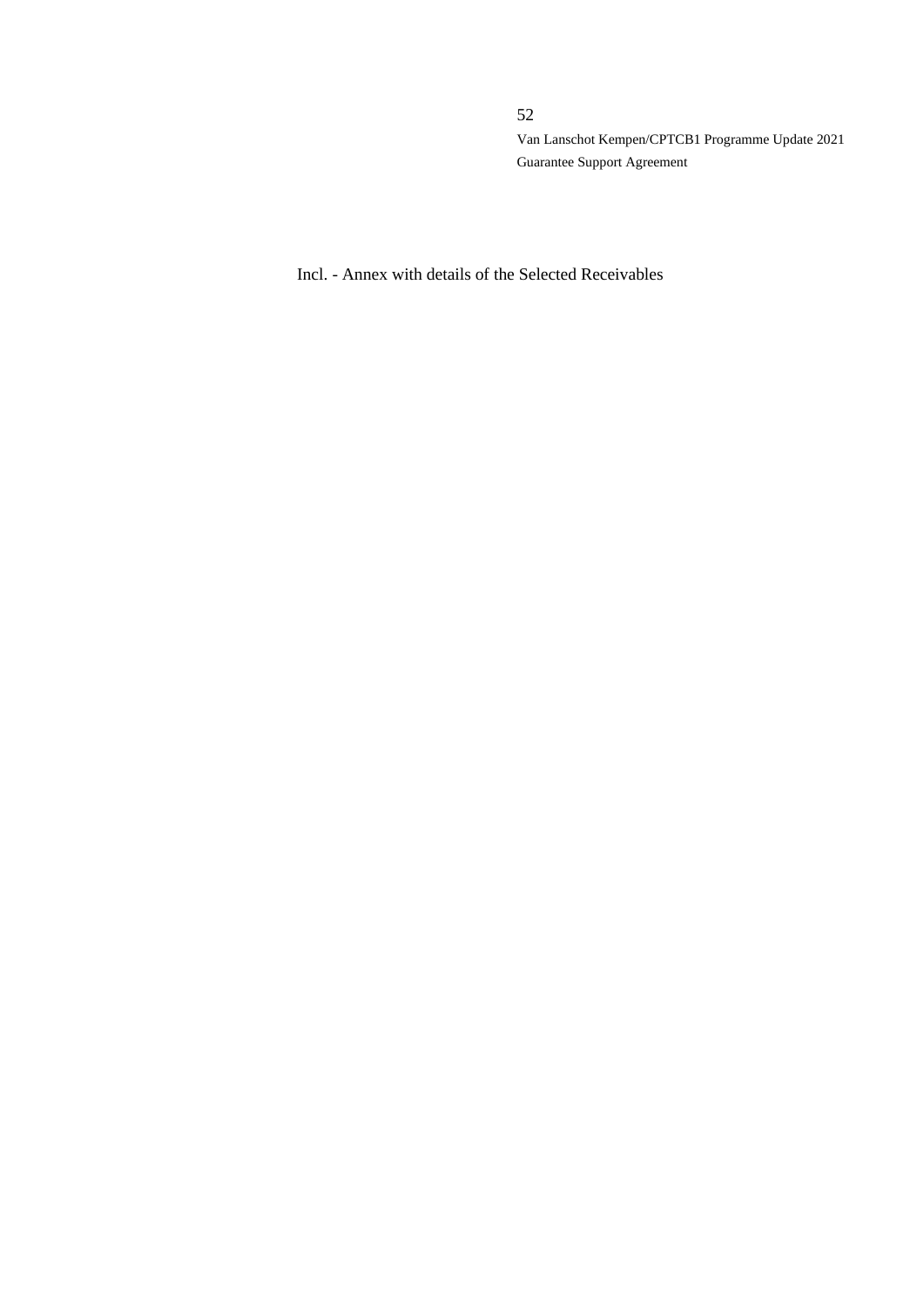53

Van Lanschot Kempen/CPTCB1 Programme Update 2021 Guarantee Support Agreement

#### **SCHEDULE 5**

#### **NOTIFICATION LETTER**

[*please consider legal assistance before sending this notification letter*]

**[letterhead of Transferor]**

# **AANGETEKEND MET BERICHT VAN ONTVANGST**

Aan: personen met een aan Van Lanschot Conditional Pass-Through Covered Bond Company B.V. overgedragen hypothecaire lening [indien partner-constructie: ook partner/ begunstigde(n)]

 $[$   $], [$   $]$ 

Geachte heer, mevrouw,

Mede namens Van Lanschot Conditional Pass-Through Covered Bond Company B.V., gevestigd te Amsterdam, vragen wij uw aandacht voor het volgende.

[Van Lanschot Kempen N.V.] heeft u in het verleden een hypothecaire lening verstrekt [beschrijving krediet] (de "**hypothecaire lening**"). Tot zekerheid voor terugbetaling van deze hypothecaire lening en voor al hetgeen [Van Lanschot Kempen N.V.] te eniger tijd uit welken hoofde ook van u te vorderen heeft of zal krijgen, is ten gunste van [Van Lanschot Kempen N.V.] een hypotheek gevestigd op het betreffende [onroerend zaak/erfpachtrecht/ appartementsrecht]. Daarnaast is een pandrecht gevestigd op roerende zaken en vorderingen zoals vermeld in de hypotheekakten en/of de toepasselijke algemene voorwaarden.

Hierbij doet [Van Lanschot Kempen N.V.] u mededeling dat zij haar vordering op u uit hoofde van de hypothecaire lening heeft verkocht en bij akte van [*date*] overgedragen aan Van Lanschot Conditional Pass-Through Covered Bond Company B.V. Overdracht van deze vordering heeft voor u in principe geen consequenties. [De administratie en boekhouding met betrekking tot uw hypothecaire lening wordt [nog steeds gevoerd door of namens [Van Lanschot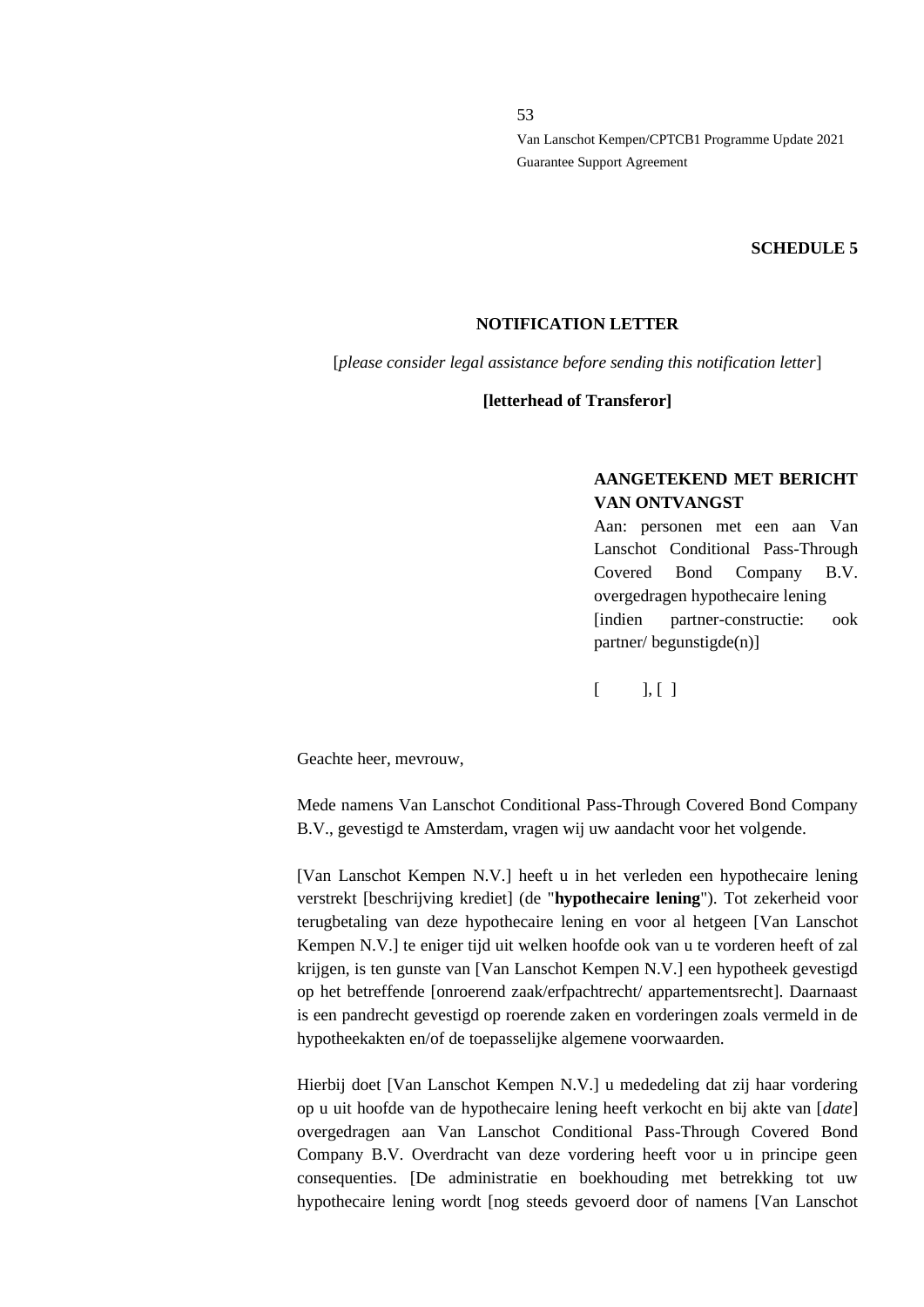Kempen N.V.] / voortaan gevoerd door [\_\_\_\_\_\_\_\_\_\_]]. Wel dient u met ingang vanaf heden uw rente- en/of aflossingsbetalingen te voldoen op de rekening van Van Lanschot Conditional Pass-Through Covered Bond Company B.V. met nummer  $\lceil \bullet \rceil$ bij  $\lceil \bullet \rfloor$ .

Het is na heden niet meer mogelijk rechtsgeldig te betalen aan [Van Lanschot Kempen N.V.]. Dit betekent dat na heden eventuele aan [Van Lanschot Kempen N.V.] gedane betalingen niet in mindering worden gebracht op uw schuld uit hoofde van de hypothecaire lening en u genoodzaakt zult zijn opnieuw te betalen aan de Van Lanschot Conditional pass-Through Covered Bond Company B.V.

# *[In case of a Mortgage Loan to which an Insurance Policy is connected, insert the following wording:*

Teneinde te bewerkstelligen dat een eventuele uitkering uit hoofde van de aan de hypothecaire lening verbonden levensverzekering niet langer ten goede komt aan [Van Lanschot Kempen N.V.], maar van [Van Lanschot Conditional Pass-Through Covered Bond Company B.V.] [Stichting Security Trustee Van Lanschot Conditional Pass-Through Covered Bond Company] vragen wij uw aandacht voor het volgende:

In de hypotheekakte en/of de verzekeringspolis [ten tijde van de contractsoverneming] is [Van Lanschot Kempen N.V.] aangewezen als eerste begunstigde onder de [voornoemde] levensverzekering.

[Van Lanschot Kempen N.V.] heeft inmiddels afstand gedaan van haar rechten als begunstigde. Daarna heeft Van Lanschot [Van Lanschot Conditional Pass-Through Covered Bond Company B.V.]/[Stichting Security Trustee Van Lanschot Conditional Pass-Through Covered Bond Company]] als nieuwe eerste begunstigde aangewezen. Deze aanwijzing is door [Van Lanschot Conditional Pass-Through Covered Bond Company B.V.] [Stichting Security Trustee Van Lanschot Conditional Pass-Through Covered Bond Company] aanvaard.

Voorzover vereist, doet [Van Lanschot Kempen N.V.] hierbij afstand van haar rechten als begunstigde. Zonder omgaand tegenbericht uwerzijds gaan wij ervan uit dat vanaf heden [[Van Lanschot] Conditional Pass-Through Covered Bond Company B.V.] [Stichting Security Trustee Van Lanschot Conditional Pass-Through Covered Bond Company] begunstigde zal zijn voor de uitkering van de aan uw hypothecaire geldlening verbonden levensverzekering.

[[*Insert name Insurance Company*] zal hierover geïnformeerd worden en zal worden verzocht de wijziging en de aanvaarding van de begunstiging op de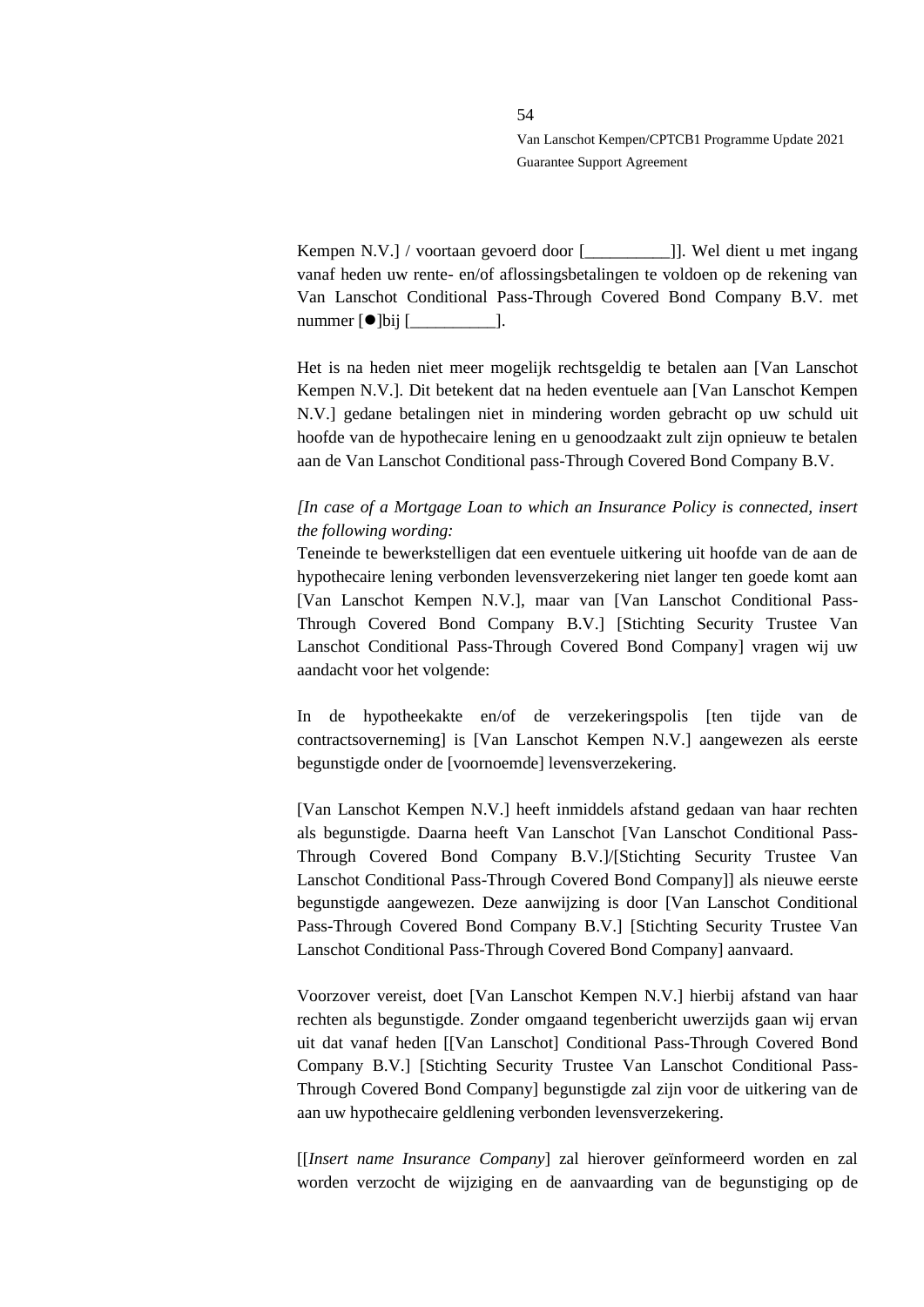verzekeringspolis of op een daarbij behorend aanhangsel te plaatsen. Wij vertrouwen erop dat u, behoudens omgaand tegenbericht, akkoord gaat met deze wijziging.]

#### *[In case of a "partnerconstructie" insert the following wording:*

Voorzover door [partner/begunstigde(n)] in het verleden aan [insert name Insurance Company] last en volmacht is verleend de uitkering onder de aan de hypothecaire geldlening verbonden [levensverzekering] aan [Van Lanschot Kempen N.V.] te voldoen vertrouwen wij u, alsmede [partner/begunstigde(n)] behoudens omgaand tegenbericht akkoord met een wijziging van die last en volmacht, inhoudende dat [*insert name Insurance Company*] vanaf heden last en volmacht heeft genoemde uitkering aan [Van Lanschot Conditional Pass-Through Covered Bond Company B.V.] [Stichting Security Trustee Van Lanschot Conditional Pass-Through Covered Bond Company] te voldoen. [*insert name Insurance Company*] zal hierover worden geïnformeerd en zal worden verzocht akkoord te gaan met de wijziging van de last en volmacht.]

In verband met de aan Van Lanschot Conditional Pass-Through Covered Bond Company B.V. overgedragen vordering worden de door u verstrekte gegevens opgenomen in een door Stichting Security Trustee Van Lanschot Conditional Pass-Through Covered Bond Company en Van Lanschot Conditional Pass-Through Covered Bond Company B.V., beiden gevestigd te Amsterdam, gevoerde registratie. Op deze registratie is de Uitvoeringswet Algemene verordening gegevensbescherming en de Algemene EU verordening gegevensbescherming van toepassing. Bijgaand de bijbehorende privacy verklaring.

Voor verdere informatie kunt u terecht bij [Van Lanschot Kempen N.V.].

Met vriendelijke groet,

**Van Lanschot Kempen N.V.**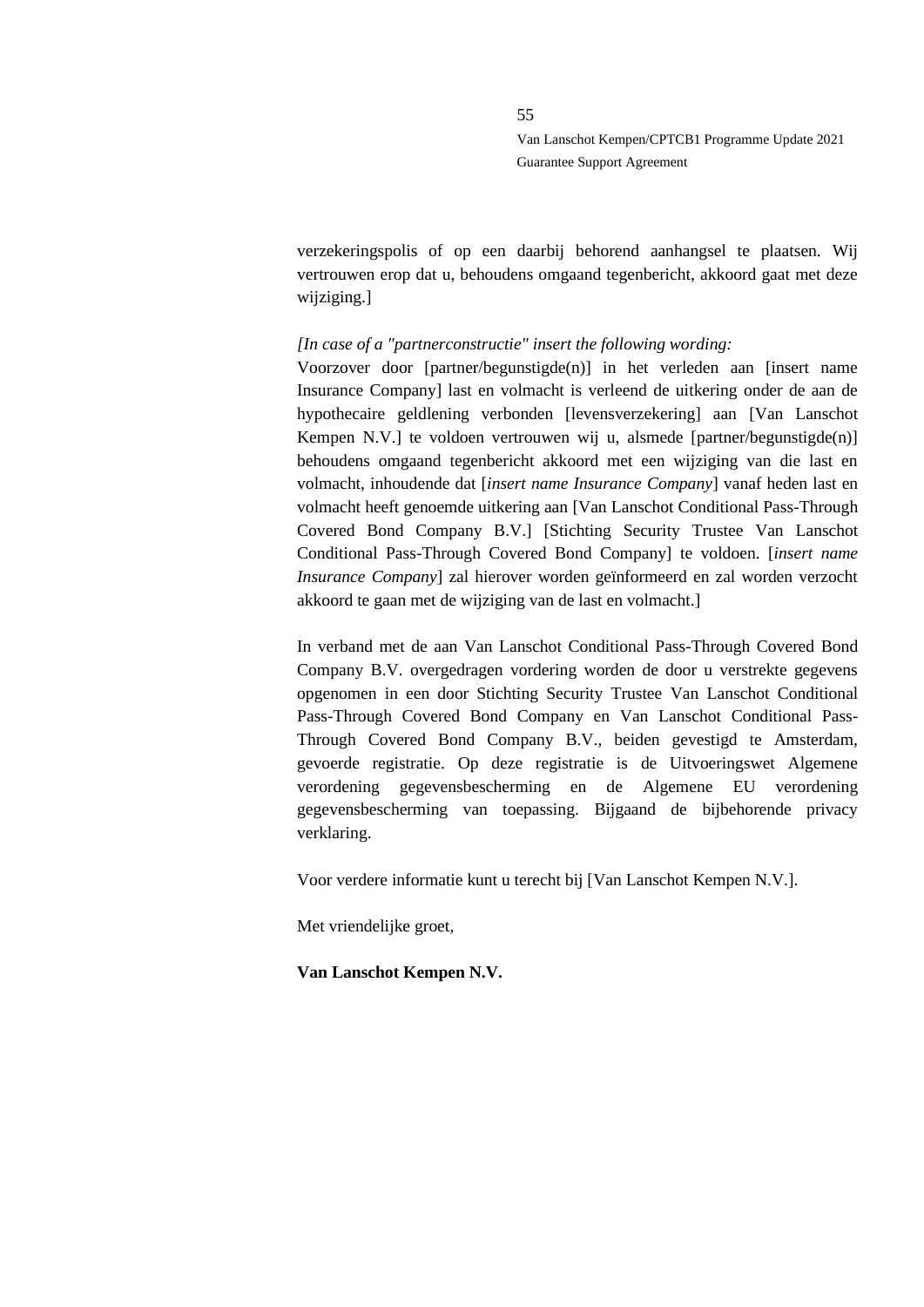#### **Annex to form of Notification Letter**

[*please seek legal advice before publishing this privacy statement*]

#### **PRIVACY VERKLARING**

Als gevolg van de overdracht aan Van Lanschot Conditional Pass-Through Covered Bond Company B.V. (hierna "**CBC**") [en vervolgens verpanding aan Stichting Security Trustee Van Lanschot Conditional Pass-Through Covered Bond Company (hierna "**Security Trustee**")] van de vordering van Van Lanschot Kempen N.V. op u uit hoofde van uw hypothecaire lening, worden uw persoonsgegevens in verband met deze lening ook aan [CBC/Security Trustee] overgedragen.

In overeenstemming met de Algemene Verordening Gegevens bescherming ("**AVG**") informeert [CBC/Security Trustee] u hierbij over het gebruik van die persoonsgegevens door [CBC/Security Trustee]. Overdracht van uw persoonsgegevens heeft voor u geen wezenlijke inhoudelijke consequenties. [Verder zal de administratie en boekhouding met betrekking tot uw hypothecaire lening vanaf heden onverminderd worden gevoerd door Van Lanschot Kempen N.V.]

#### **Verantwoordelijkheid, verwerking en doeleinden**

Als gevolg van de bovengenoemde overdracht berust de verantwoordelijkheid voor de verwerking van uw persoonsgegevens bij Van Lanschot Kempen N.V. en [CBC/Security Trustee] gezamenlijk. Van Lanschot Kempen N.V./CBC/Security Trustee zijn gevestigd op de volgende adressen: \_\_\_\_\_\_\_\_.

De administratie van uw lening en hypotheek, het innen en factureren van de vordering en communicatie met u zullen echter geheel worden verricht door Van Lanschot Kempen N.V. Van Lanschot Kempen N.V. verwerkt in dat kader uw naam, adres, overige contactgegevens, details van de lening en hypotheek, informatie over betalingen, eventuele correspondentie en overige communicatie.

#### **Grondslag**

De grondslag voor het verwerken van uw persoonsgegevens is de uitvoering van uw hypothecaire leningsovereenkomst en de gerechtvaardigde belangen van Van Lanschot Kempen N.V. en van CBC/Security Trustee. Tevens is verwerking van uw persoonsgegevens nodig om te voldoen aan wettelijke verplichtingen, zoals de verplichting uw gegevens gedurende een bepaalde wettelijke termijn te bewaren.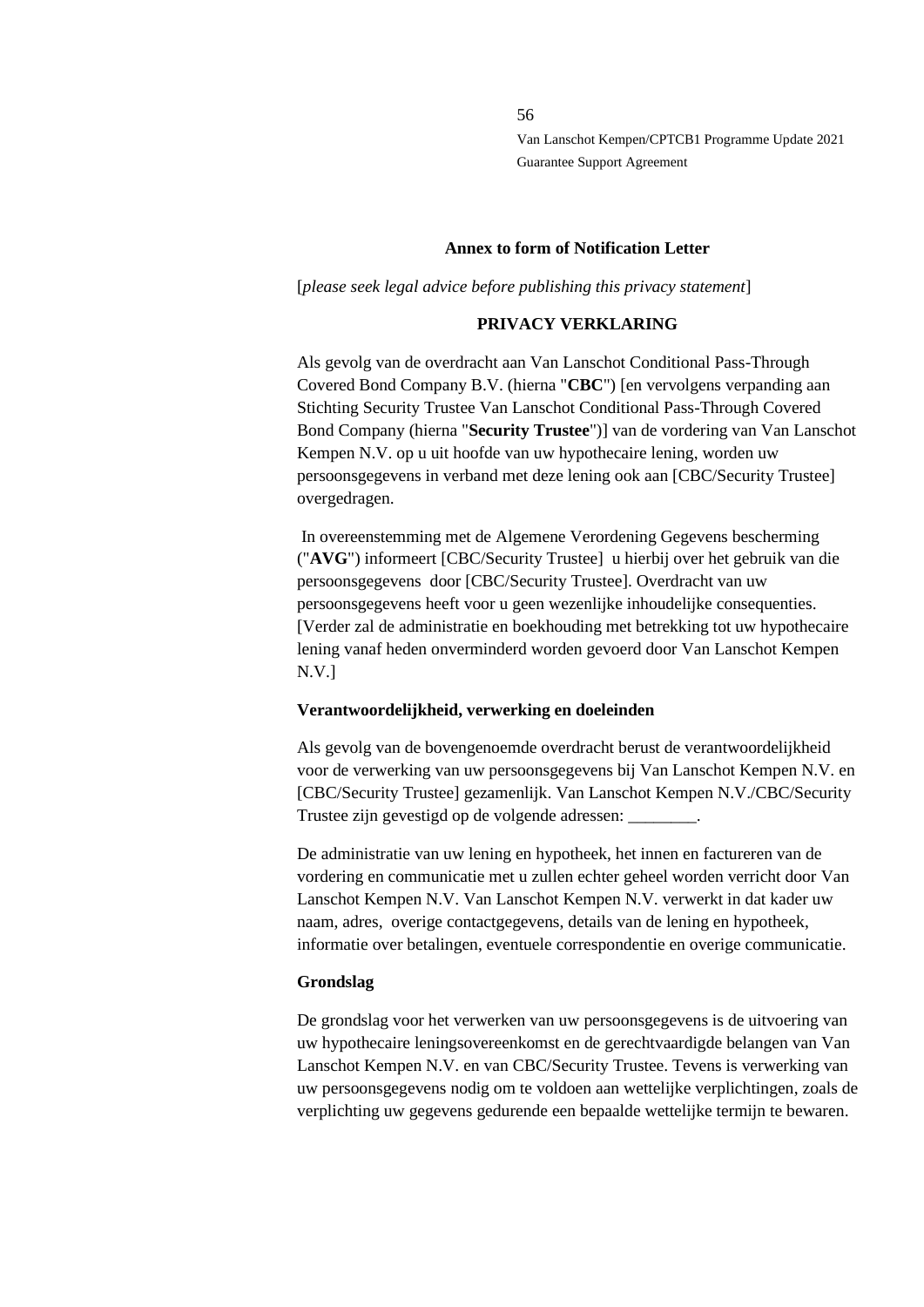#### **Derden**

CBC/Security Trustee zullen uw gegevens niet aan derden vertrekken, behalve:

- (a) met uw voorafgaande toestemming;
- (b) aan dienstverleners, zoals accountants of incassodiensten, ter uitvoering van de bovengenoemde doeleinden;
- (c) aan de bij de hypothecaire lening betrokken verzekeraars, voorzover dat ter uitvoering van de lening voorwaarden noodzakelijk;
- (d) in het geval van een wettelijke verplichting de gegevens te verstrekken; of
- (e) aan derden die voor Van Lanschot Kempen N.V. [en/of CBC/Security Trustee] als verwerker optreden in de zin van de AVG.

Indien Van Lanschot Kempen N.V. de bovengenoemde verwerkingshandelingen niet langer of niet langer voldoende voor CBC/Security Trustee kan uitvoeren, kunnen CBC/Security Trustee op basis van hun gerechtvaardigde belangen besluiten deze uit te besteden aan een derde dienstverlener die in plaats van Van Lanschot Kempen N.V. zal optreden. Uiteraard zullen zij u daarvan in dat geval vooraf op de hoogte stellen.

# **Doorgifte aan ontvangers buiten de Europese Economische Ruimte**

[Indien en voorzover van toepassing: Van Lanschot Kempen N.V. maakt bij de uitvoering van haar werkzaamheden gebruik van verwerkers en sub-verwerkers in landen buiten de Europese Economische Ruimte in welke landen mogelijk niet hetzelfde niveau van bescherming van persoonsgegevens wordt geboden als het geval is onder de AVG. Van Lanschot Kempen N.V. heeft met deze partijen derhalve verwerkersovereenkomsten gesloten die door de Europese Commissie goedgekeurde standaardcontractbepalingen bevatten zodat uw persoonsgegevens niettemin voldoende worden beschermd. Een kopie van de overeenkomsten kunt u opvragen door [een e-mail te sturen aan het hieronder vermelde e-mailadres].]

# **Bewaartermijn**

Uw persoonsgegevens zullen niet langer worden bewaard dan noodzakelijk voor de bovengenoemde doeleinden. Dat betekent dat zij worden bewaard zolang de vordering uit hoofde van uw hypothecaire vordering voortduurt en gedurende